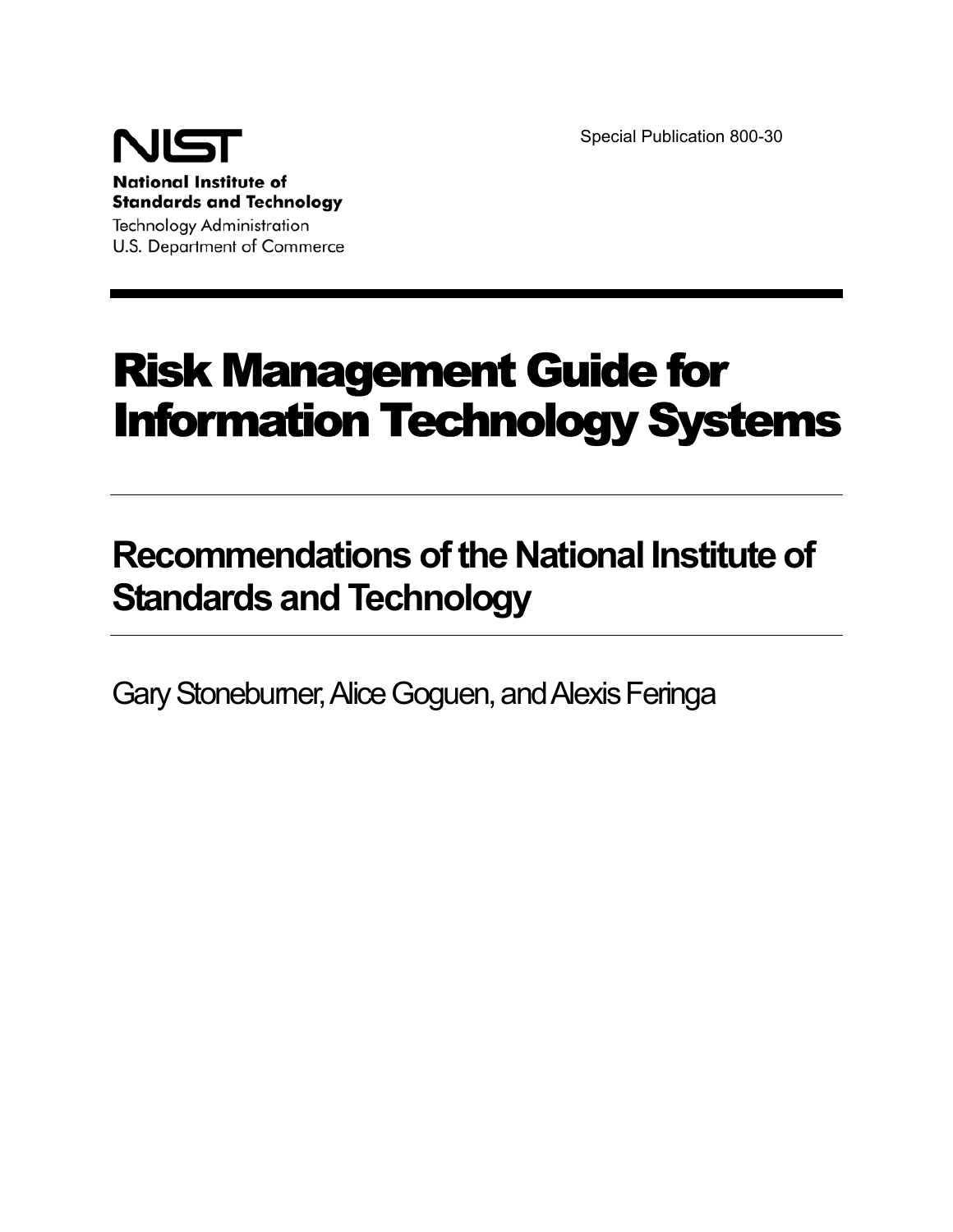# **NIST Special Publication 800-30 Risk Management Guide for Information Technology Systems**

*Recommendations of the National Institute of Standards and Technology* 

**Gary Stoneburner, Alice Goguen<sup>1</sup> , and Alexis Feringa1**

# C O M P U T E R S E C U R I T Y

Computer Security Division Information Technology Laboratory National Institute of Standards and Technology Gaithersburg, MD 20899-8930

1 Booz Allen Hamilton Inc. 3190 Fairview Park Drive Falls Church, VA 22042

July 2002



**U.S. DEPARTMENT OF COMMERCE** *Donald L. Evans, Secretary* 

**TECHNOLOGY ADMINISTRATION**  *Phillip J. Bond, Under Secretary for Technology* 

**NATIONAL INSTITUTE OF STANDARDS AND TECHNOLOGY**  *Arden L. Bement, Jr., Director*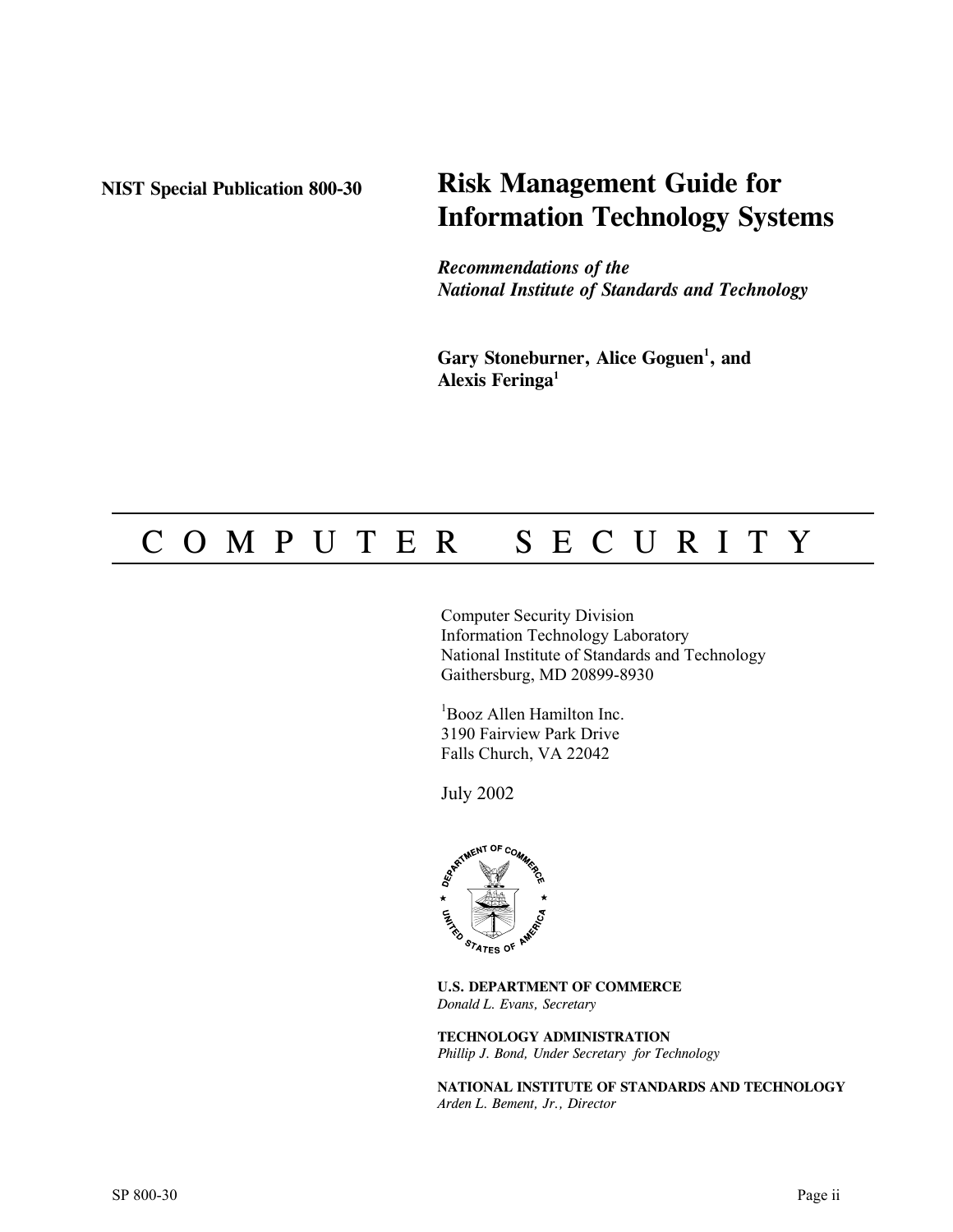# **Reports on Computer Systems Technology**

The Information Technology Laboratory (ITL) at the National Institute of Standards and Technology promotes the U.S. economy and public welfare by providing technical leadership for the nation's measurement and standards infrastructure. ITL develops tests, test methods, reference data, proof-ofconcept implementations, and technical analyses to advance the development and productive use of information technology. ITL's responsibilities include the development of technical, physical, administrative, and management standards and guidelines for the cost-effective security and privacy of sensitive unclassified information in federal computer systems. The Special Publication 800-series reports on ITL's research, guidance, and outreach efforts in computer security, and its collaborative activities with industry, government, and academic organizations.

#### **National Institute of Standards and Technology Special Publication 800-30 Natl. Inst. Stand. Technol. Spec. Publ. 800-30, 54 pages (July 2002) CODEN: NSPUE2**

Certain commercial entities, equipment, or materials may be identified in this document in order to describe an experimental procedure or concept adequately. Such identification is not intended to imply recommendation or endorsement by the National Institute of Standards and Technology, nor is it intended to imply that the entities, materials, or equipment are necessarily the best available for the purpose.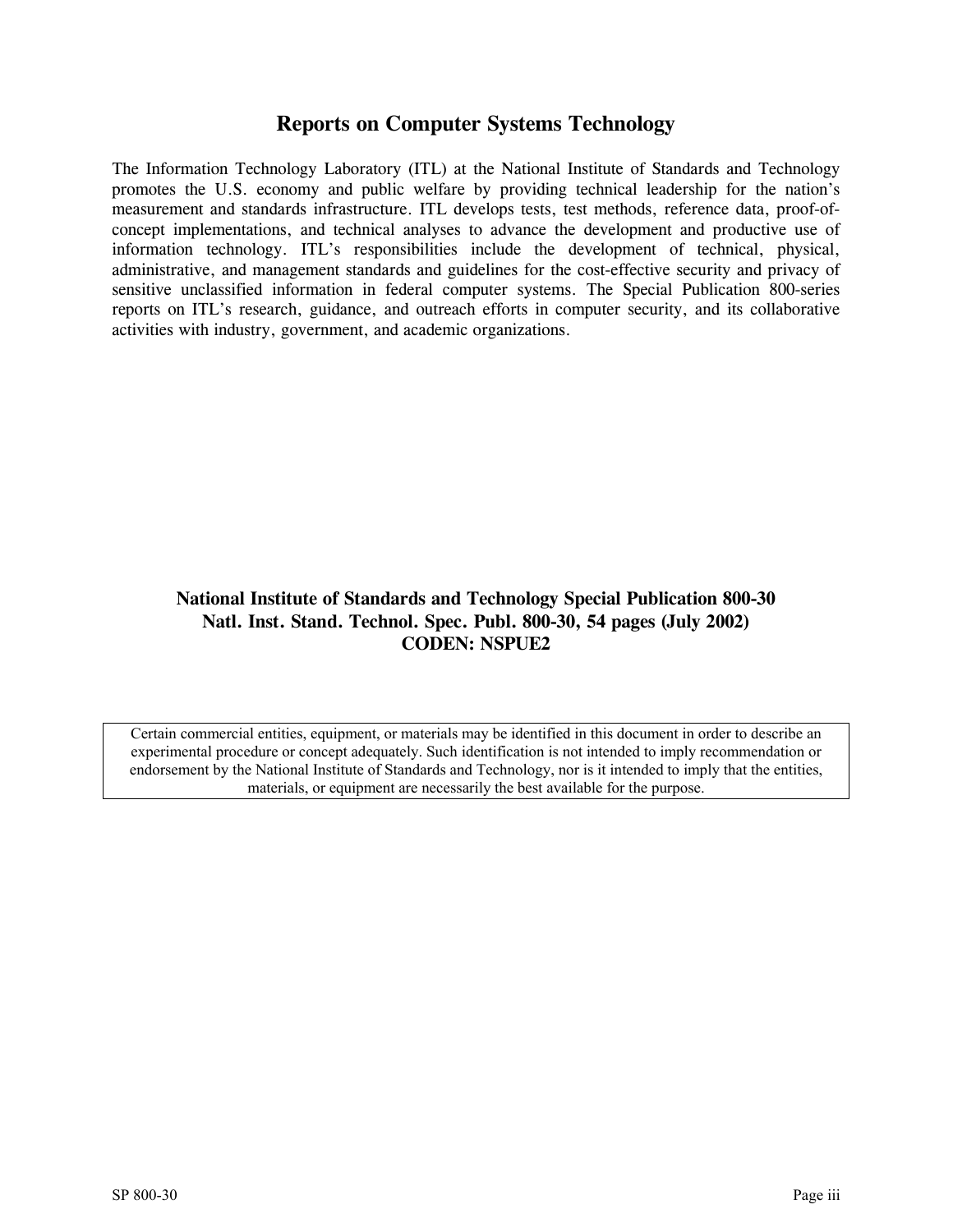# **Acknowledgements**

The authors, Gary Stoneburner, from NIST and Alice Goguen and Alexis Feringa from Booz Allen Hamilton wish to express their thanks to their colleagues at both organizations who reviewed drafts of this document. In particular, Timothy Grance, Marianne Swanson, and Joan Hash from NIST and Debra L. Banning, Jeffrey Confer, Randall K. Ewell, and Waseem Mamlouk from Booz Allen provided valuable insights that contributed substantially to the technical content of this document. Moreover, we gratefully acknowledge and appreciate the many comments from the public and private sectors whose thoughtful and constructive comments improved the quality and utility of this publication.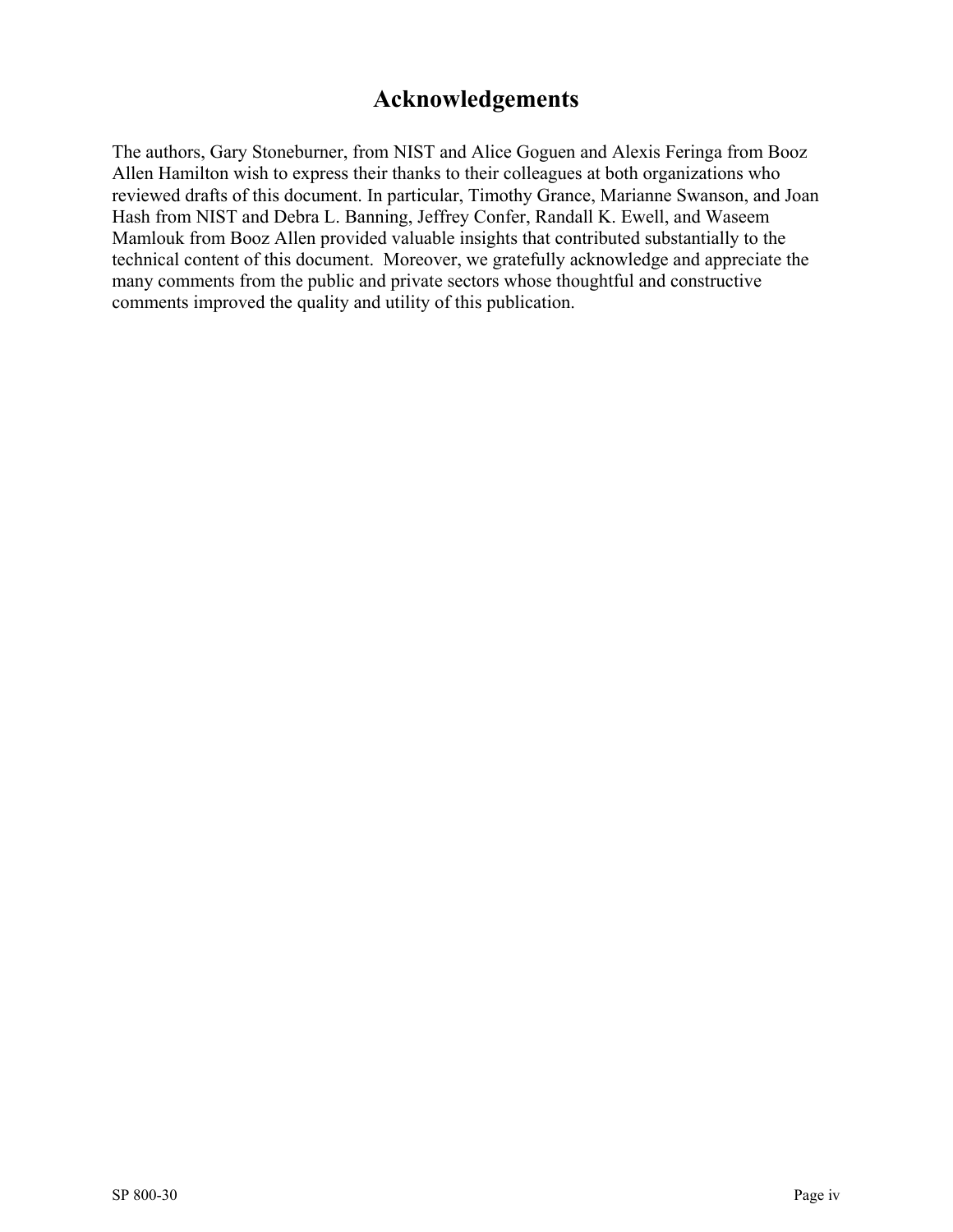# **TABLE OF CONTENTS**

| 1.1                |  |
|--------------------|--|
| 1.2                |  |
| 1.3                |  |
| 1.4                |  |
| 1.5                |  |
| 1.6                |  |
|                    |  |
| 2.                 |  |
| 2.1                |  |
| 2.2                |  |
| 2.3                |  |
| 3.                 |  |
| 3.1                |  |
| 3.1.1              |  |
| 3.1.2              |  |
| 3.2                |  |
| 3.2.1              |  |
| 3.2.2              |  |
|                    |  |
| 3.3                |  |
| 3.3.1              |  |
| 3.3.2              |  |
| 3.3.3              |  |
| 3.4                |  |
| 3.4.1              |  |
| 3.4.2              |  |
| 3.4.3              |  |
| 3.5                |  |
| 3.6                |  |
| 3.7                |  |
| 3.7.1              |  |
| 3.7.2              |  |
| 3.8                |  |
| 3.9                |  |
| $\boldsymbol{4}$ . |  |
| 4.1                |  |
| 4.2                |  |
| 4.3                |  |
| 4.4                |  |
| 4.4.1              |  |
| 4.4.2              |  |
| 4.4.3              |  |
|                    |  |
| 4.5<br>4.6         |  |
|                    |  |
| 5.                 |  |
| 5.1                |  |
| 5.2                |  |
|                    |  |
|                    |  |
|                    |  |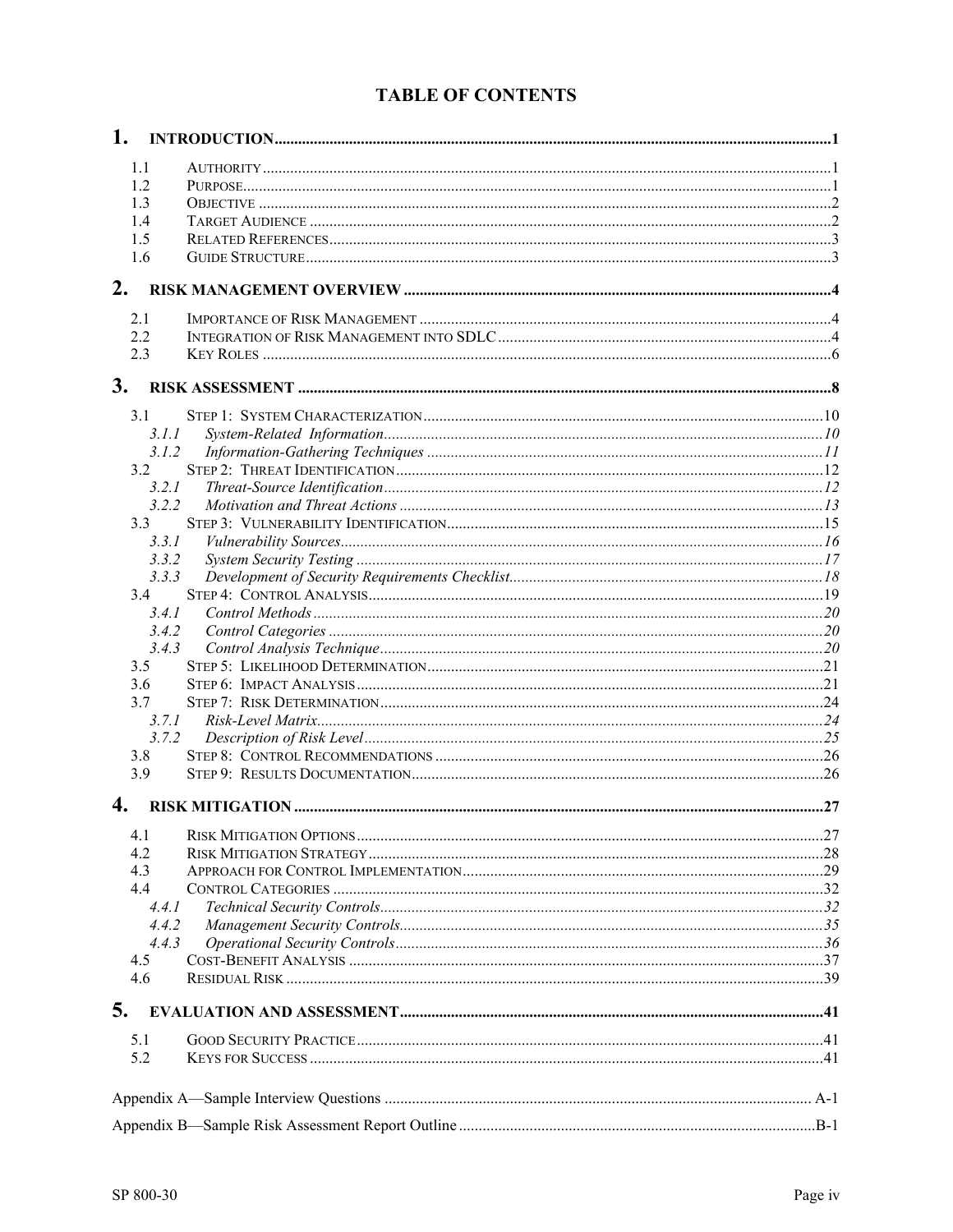# **LIST OF FIGURES**

# **LIST OF TABLES**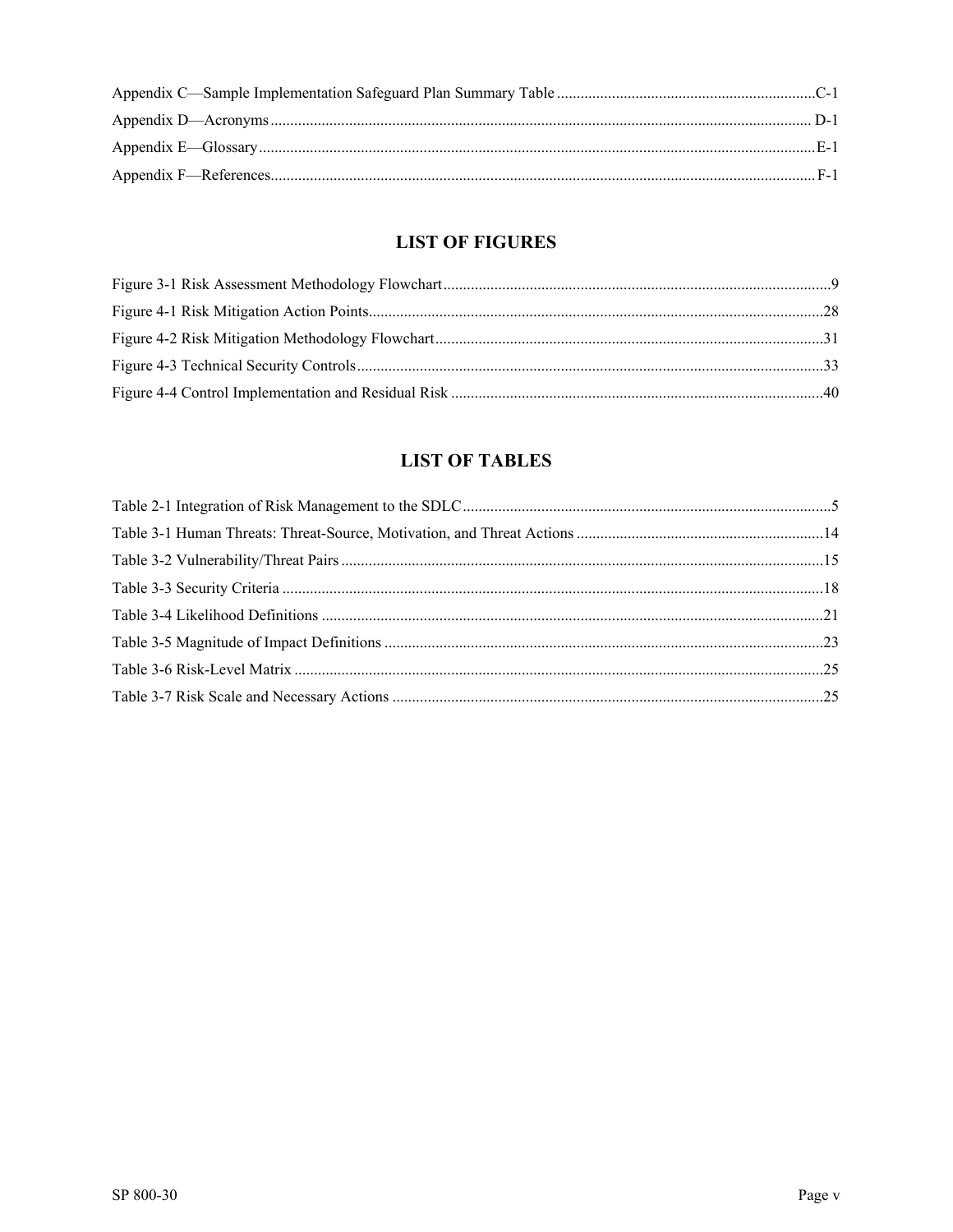# **1. INTRODUCTION**

Every organization has a mission. In this digital era, as organizations use automated information technology (IT) systems*1* to process their information for better support of their missions, risk management plays a critical role in protecting an organization's information assets, and therefore its mission, from IT-related risk.

An effective risk management process is an important component of a successful IT security program. The principal goal of an organization's risk management process should be to protect the *organization and its ability to perform their mission*, not just its IT assets. Therefore, the risk management process should not be treated primarily as a technical function carried out by the IT experts who operate and manage the IT system, but as an essential management function of the organization.

# **1.1 AUTHORITY**

This document has been developed by NIST in furtherance of its statutory responsibilities under the Computer Security Act of 1987 and the Information Technology Management Reform Act of 1996 (specifically 15 United States Code (U.S.C.) 278 g-3 (a)(5)). This is not a guideline within the meaning of 15 U.S.C 278 g-3 (a)(3).

These guidelines are for use by Federal organizations which process sensitive information. They are consistent with the requirements of OMB Circular A-130, Appendix III.

The guidelines herein are not mandatory and binding standards. This document may be used by non-governmental organizations on a voluntary basis. It is not subject to copyright.

Nothing in this document should be taken to contradict standards and guidelines made mandatory and binding upon Federal agencies by the Secretary of Commerce under his statutory authority. Nor should these guidelines be interpreted as altering or superseding the existing authorities of the Secretary of Commerce, the Director of the Office of Management and Budget, or any other Federal official*.* 

#### **1.2 PURPOSE**

Risk is the net negative impact of the exercise of a vulnerability, considering both the probability and the impact of occurrence. Risk management is the process of identifying risk, assessing risk, and taking steps to reduce risk to an acceptable level. This guide provides a foundation for the development of an effective risk management program, containing both the definitions and the practical guidance necessary for assessing and mitigating risks identified within IT systems. The ultimate goal is to help organizations to better manage IT-related mission risks.

 $\overline{a}$ 

*<sup>1</sup>* The term "IT system" refers to a general support system (e.g., mainframe computer, mid-range computer, local area network, agencywide backbone) or a major application that can run on a general support system and whose use of information resources satisfies a specific set of user requirements.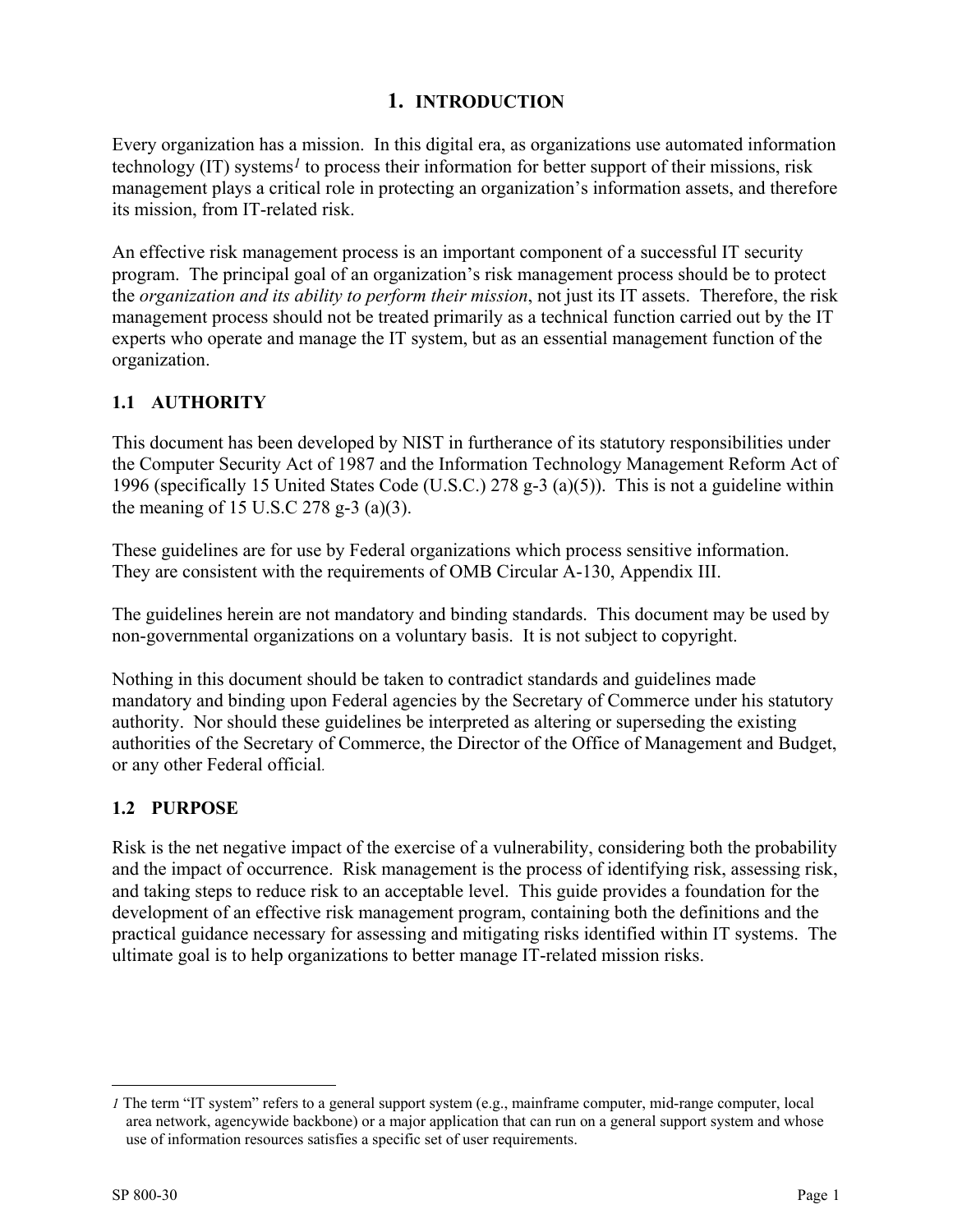In addition, this guide provides information on the selection of cost-effective security controls.*2* These controls can be used to mitigate risk for the better protection of mission-critical information and the IT systems that process, store, and carry this information.

Organizations may choose to expand or abbreviate the comprehensive processes and steps suggested in this guide and tailor them to their environment in managing IT-related mission risks.

# **1.3 OBJECTIVE**

The objective of performing risk management is to enable the organization to accomplish its mission(s) (1) by better securing the IT systems that store, process, or transmit organizational information; (2) by enabling management to make well-informed risk management decisions to justify the expenditures that are part of an IT budget; and (3) by assisting management in authorizing (or accrediting) the IT systems*3* on the basis of the supporting documentation resulting from the performance of risk management.

# **1.4 TARGET AUDIENCE**

This guide provides a common foundation for experienced and inexperienced, technical, and non-technical personnel who support or use the risk management process for their IT systems. These personnel include

- Senior management, the mission owners, who make decisions about the IT security budget.
- Federal Chief Information Officers, who ensure the implementation of risk management for agency IT systems and the security provided for these IT systems
- The Designated Approving Authority (DAA), who is responsible for the final decision on whether to allow operation of an IT system
- The IT security program manager, who implements the security program
- Information system security officers (ISSO), who are responsible for IT security
- IT system owners of system software and/or hardware used to support IT functions.
- Information owners of data stored, processed, and transmitted by the IT systems
- Business or functional managers, who are responsible for the IT procurement process
- Technical support personnel (e.g., network, system, application, and database administrators; computer specialists; data security analysts), who manage and administer security for the IT systems
- IT system and application programmers, who develop and maintain code that could affect system and data integrity

 $\overline{a}$ 

*<sup>2</sup>* The terms "safeguards" and "controls" refer to risk-reducing measures; these terms are used interchangeably in this guidance document.

*<sup>3</sup>* Office of Management and Budget's November 2000 Circular A-130, the Computer Security Act of 1987, and the Government Information Security Reform Act of October 2000 require that an IT system be authorized prior to operation and reauthorized at least every 3 years thereafter.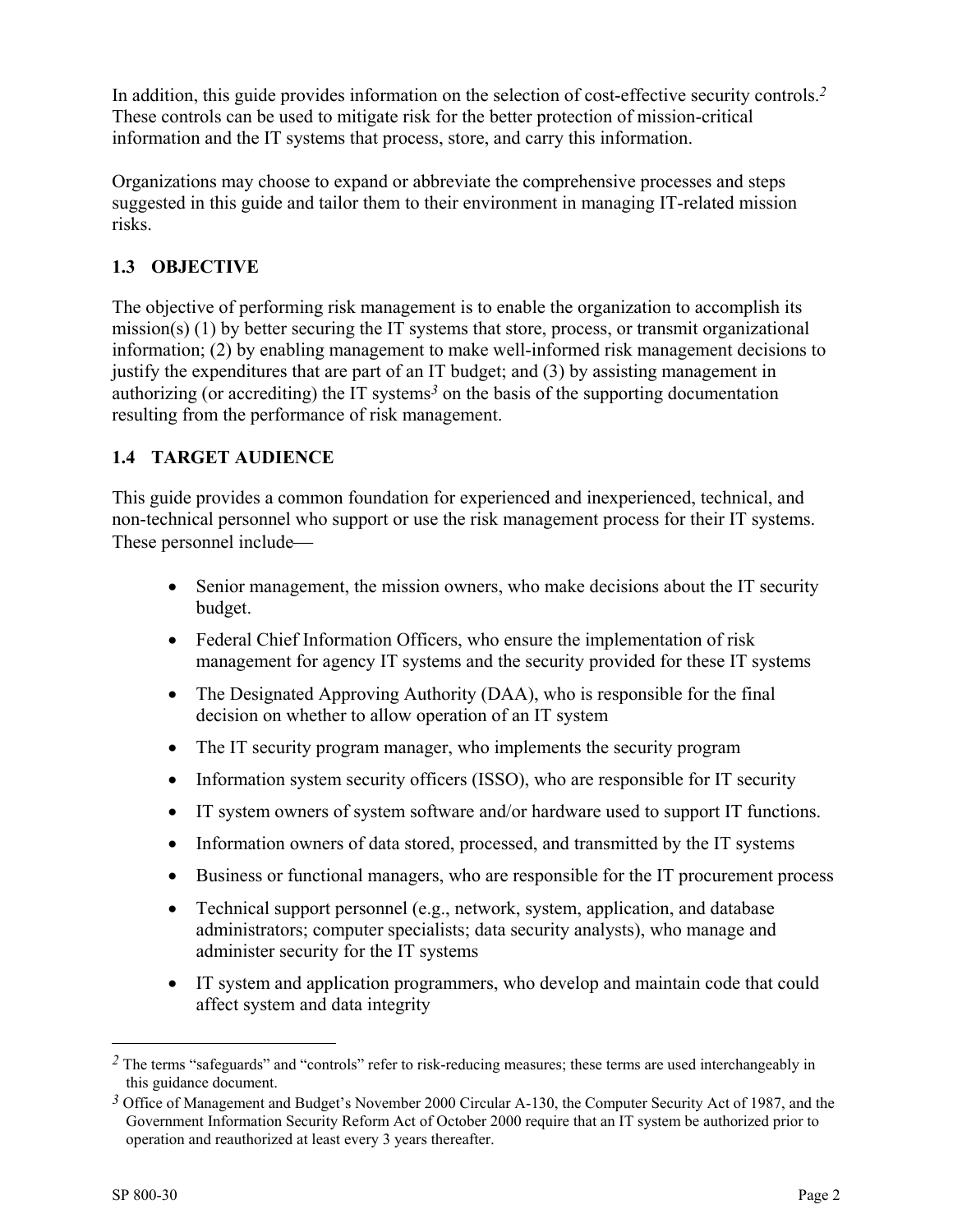- IT quality assurance personnel, who test and ensure the integrity of the IT systems and data
- Information system auditors, who audit IT systems
- IT consultants, who support clients in risk management.

# **1.5 RELATED REFERENCES**

This guide is based on the general concepts presented in National Institute of Standards and Technology (NIST) Special Publication (SP) 800-27, *Engineering Principles for IT Security,* along with the principles and practices in NIST SP 800-14, *Generally Accepted Principles and Practices for Securing Information Technology Systems*. In addition, it is consistent with the policies presented in Office of Management and Budget (OMB) Circular A-130, Appendix III, "Security of Federal Automated Information Resources"; the Computer Security Act (CSA) of 1987; and the Government Information Security Reform Act of October 2000.

#### **1.6 GUIDE STRUCTURE**

The remaining sections of this guide discuss the following:

- Section 2 provides an overview of risk management, how it fits into the system development life cycle (SDLC), and the roles of individuals who support and use this process.
- Section 3 describes the risk assessment methodology and the nine primary steps in conducting a risk assessment of an IT system.
- Section 4 describes the risk mitigation process, including risk mitigation options and strategy, approach for control implementation, control categories, cost-benefit analysis, and residual risk.
- Section 5 discusses the good practice and need for an ongoing risk evaluation and assessment and the factors that will lead to a successful risk management program.

This guide also contains six appendixes. Appendix A provides sample interview questions. Appendix B provides a sample outline for use in documenting risk assessment results. Appendix C contains a sample table for the safeguard implementation plan. Appendix D provides a list of the acronyms used in this document. Appendix E contains a glossary of terms used frequently in this guide. Appendix F lists references.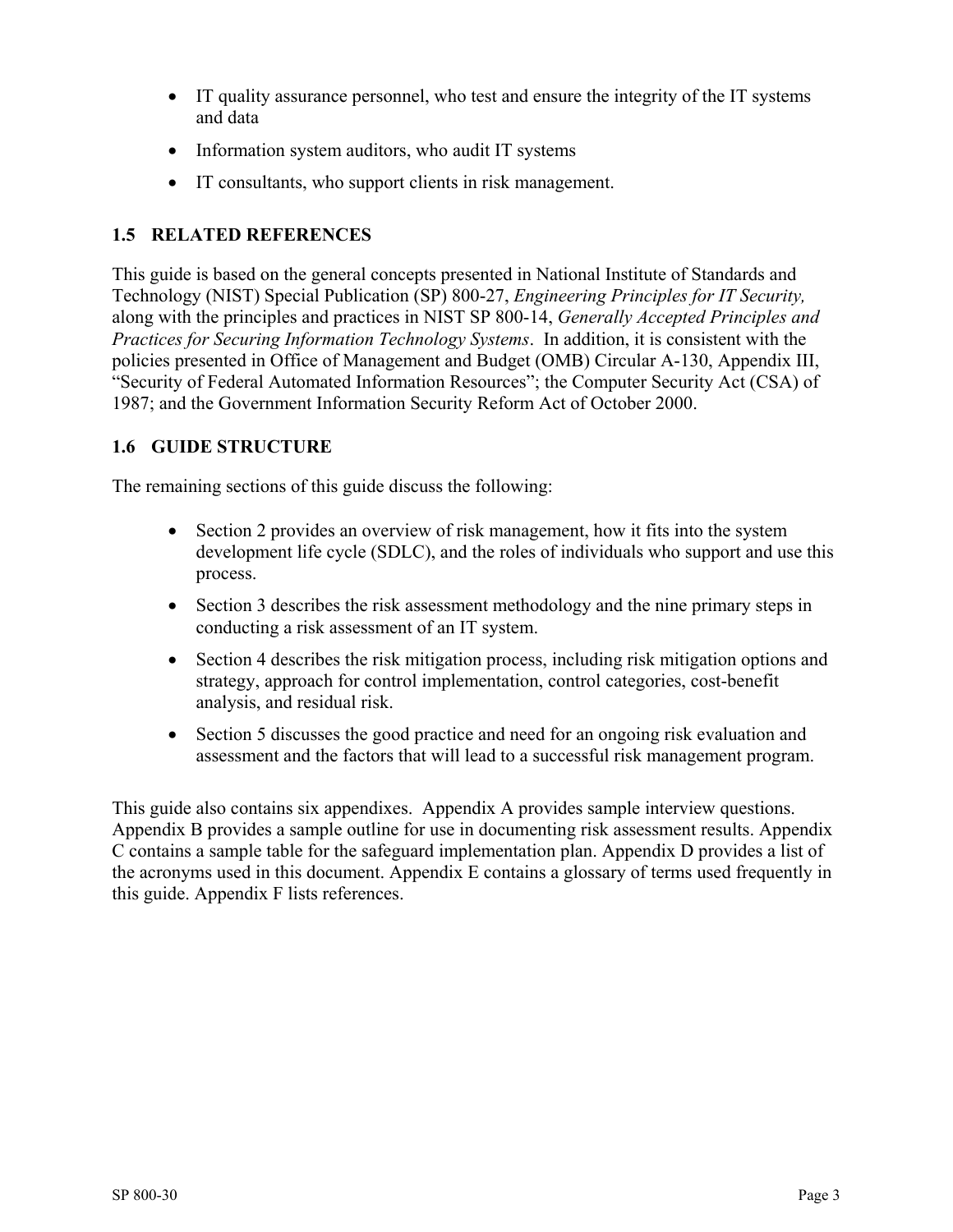# **2. RISK MANAGEMENT OVERVIEW**

This guide describes the risk management methodology, how it fits into each phase of the SDLC, and how the risk management process is tied to the process of system authorization (or accreditation).

#### **2.1 IMPORTANCE OF RISK MANAGEMENT**

Risk management encompasses three processes: risk assessment, risk mitigation, and evaluation and assessment. Section 3 of this guide describes the risk assessment process, which includes identification and evaluation of risks and risk impacts, and recommendation of risk-reducing measures. Section 4 describes risk mitigation, which refers to prioritizing, implementing, and maintaining the appropriate risk-reducing measures recommended from the risk assessment process. Section 5 discusses the continual evaluation process and keys for implementing a successful risk management program. The DAA or system authorizing official is responsible for determining whether the remaining risk is at an acceptable level or whether additional security controls should be implemented to further reduce or eliminate the residual risk before authorizing (or accrediting) the IT system for operation.

Risk management is the process that allows IT managers to balance the operational and economic costs of protective measures and achieve gains in mission capability by protecting the IT systems and data that support their organizations' missions. This process is not unique to the IT environment; indeed it pervades decision-making in all areas of our daily lives. Take the case of home security, for example. Many people decide to have home security systems installed and pay a monthly fee to a service provider to have these systems monitored for the better protection of their property. Presumably, the homeowners have weighed the cost of system installation and monitoring against the value of their household goods and their family's safety, a fundamental "mission" need.

The head of an organizational unit must ensure that the organization has the capabilities needed to accomplish its mission. These mission owners must determine the security capabilities that their IT systems must have to provide the desired level of mission support in the face of realworld threats. Most organizations have tight budgets for IT security; therefore, IT security spending must be reviewed as thoroughly as other management decisions. A well-structured risk management methodology, when used effectively, can help management identify appropriate controls for providing the mission-essential security capabilities.

# **2.2 INTEGRATION OF RISK MANAGEMENT INTO SDLC**

Minimizing negative impact on an organization and need for sound basis in decision making are the fundamental reasons organizations implement a risk management process for their IT systems. Effective risk management must be totally integrated into the SDLC. An IT system's SDLC has five phases: initiation, development or acquisition, implementation, operation or maintenance, and disposal. In some cases, an IT system may occupy several of these phases at the same time. However, the risk management methodology is the same regardless of the SDLC phase for which the assessment is being conducted. Risk management is an iterative process that can be performed during each major phase of the SDLC. Table 2-1 describes the characteristics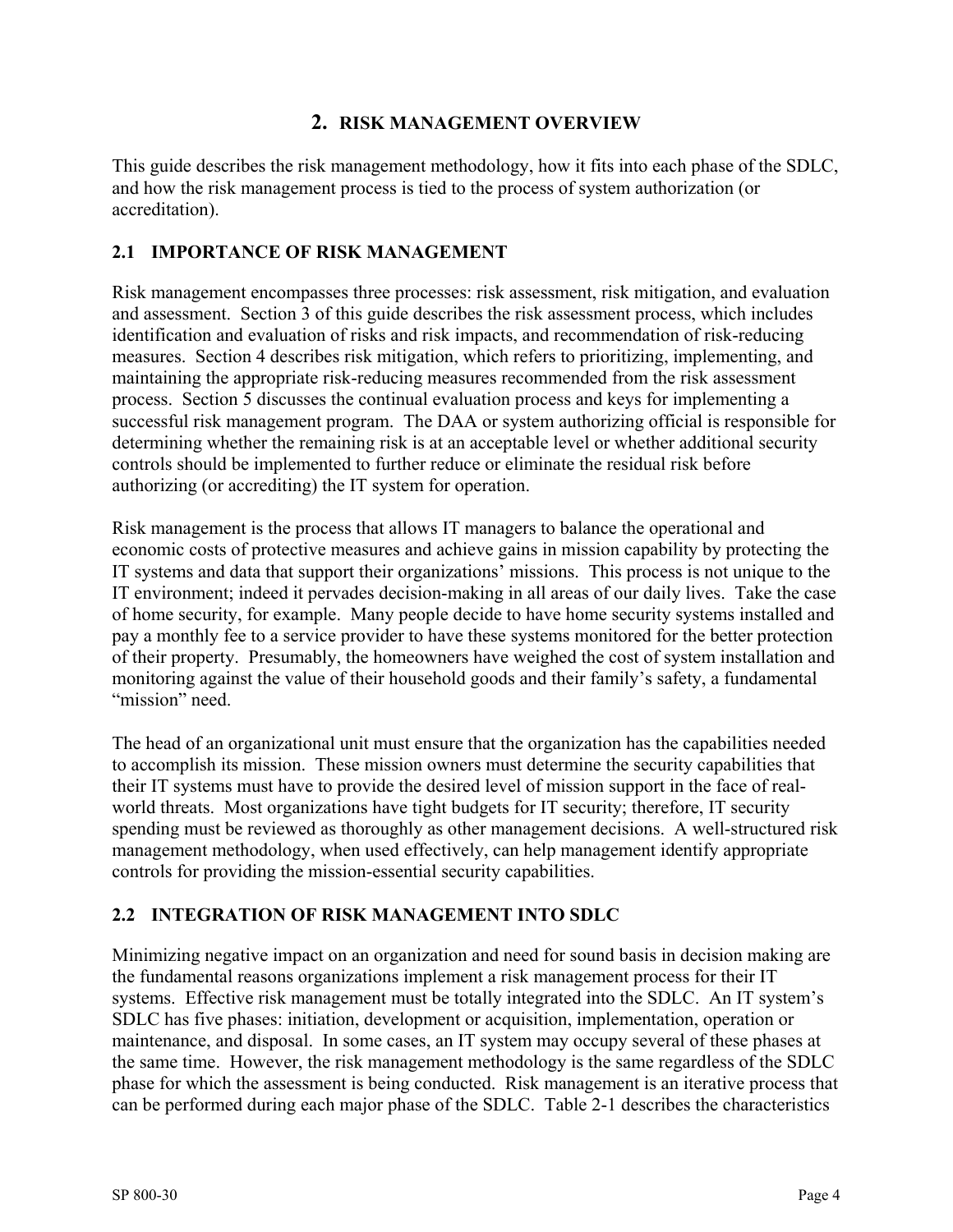of each SDLC phase and indicates how risk management can be performed in support of each phase.

| <b>SDLC Phases</b>                    | <b>Phase Characteristics</b>                                                                                                                                                                                                          | <b>Support from Risk</b><br><b>Management Activities</b>                                                                                                                                                                                                                                                                     |
|---------------------------------------|---------------------------------------------------------------------------------------------------------------------------------------------------------------------------------------------------------------------------------------|------------------------------------------------------------------------------------------------------------------------------------------------------------------------------------------------------------------------------------------------------------------------------------------------------------------------------|
| Phase 1-Initiation                    | The need for an IT system is<br>expressed and the purpose and<br>scope of the IT system is<br>documented                                                                                                                              | • Identified risks are used to<br>support the development of the<br>system requirements, including<br>security requirements, and a<br>security concept of operations<br>(strategy)                                                                                                                                           |
| Phase 2-Development or<br>Acquisition | The IT system is designed,<br>purchased, programmed,<br>developed, or otherwise<br>constructed                                                                                                                                        | • The risks identified during this<br>phase can be used to support<br>the security analyses of the IT<br>system that may lead to<br>architecture and design trade-<br>offs during system<br>development                                                                                                                      |
| Phase 3-Implementation                | The system security features<br>should be configured, enabled,<br>tested, and verified                                                                                                                                                | • The risk management process<br>supports the assessment of the<br>system implementation against<br>its requirements and within its<br>modeled operational<br>environment. Decisions<br>regarding risks identified must<br>be made prior to system<br>operation                                                              |
| Phase 4-Operation or<br>Maintenance   | The system performs its<br>functions. Typically the system is<br>being modified on an ongoing<br>basis through the addition of<br>hardware and software and by<br>changes to organizational<br>processes, policies, and<br>procedures | • Risk management activities are<br>performed for periodic system<br>reauthorization (or<br>reaccreditation) or whenever<br>major changes are made to an<br>IT system in its operational,<br>production environment (e.g.,<br>new system interfaces)                                                                         |
| Phase 5-Disposal                      | This phase may involve the<br>disposition of information,<br>hardware, and software.<br>Activities may include moving,<br>archiving, discarding, or<br>destroying information and<br>sanitizing the hardware and<br>software          | • Risk management activities<br>are performed for system<br>components that will be<br>disposed of or replaced to<br>ensure that the hardware and<br>software are properly disposed<br>of, that residual data is<br>appropriately handled, and that<br>system migration is conducted<br>in a secure and systematic<br>manner |

**Table 2-1 Integration of Risk Management into the SDLC**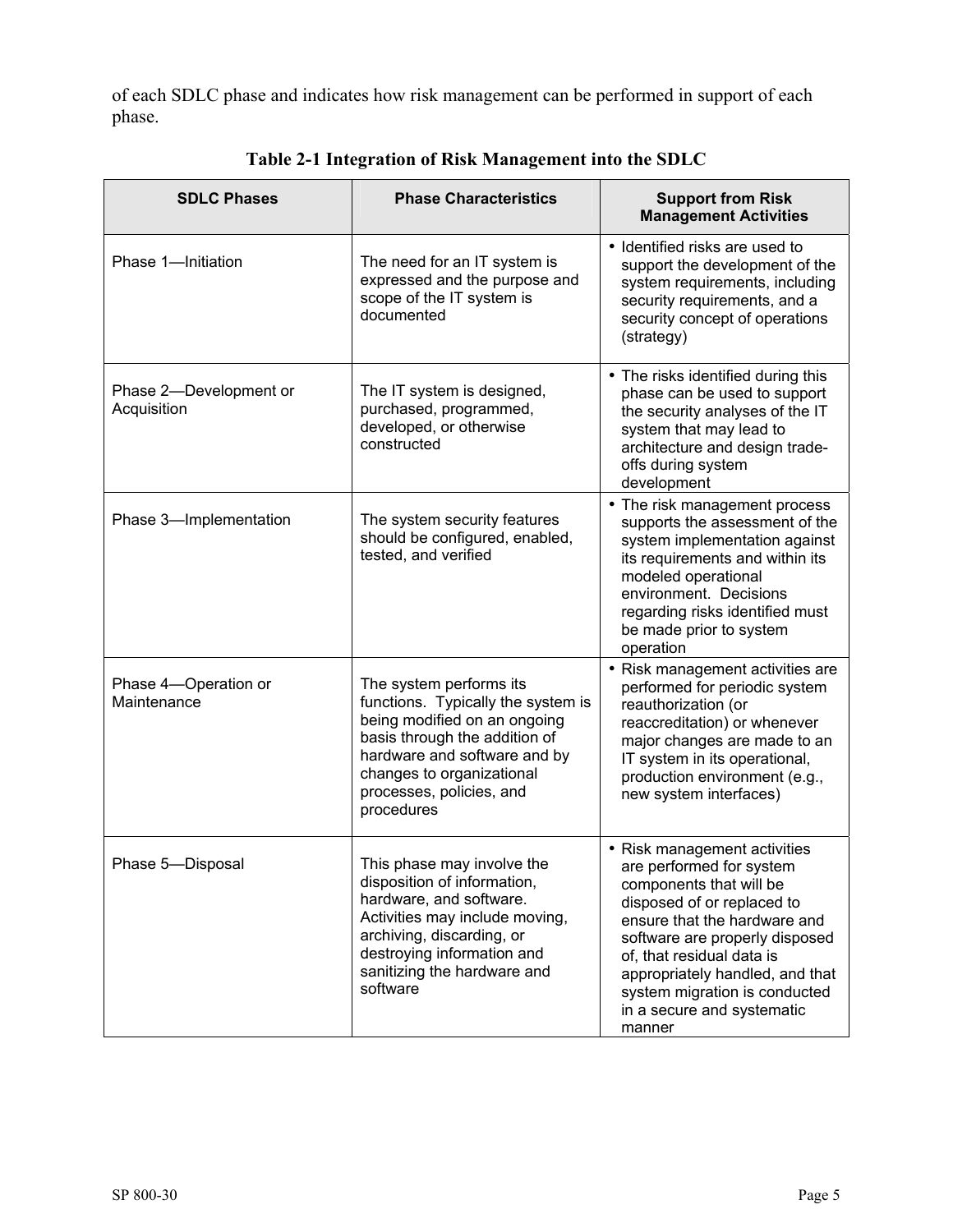#### **2.3 KEY ROLES**

Risk management is a management responsibility. This section describes the key roles of the personnel who should support and participate in the risk management process.

- **Senior Management.** Senior management, under the standard of due care and ultimate responsibility for mission accomplishment, must ensure that the necessary resources are effectively applied to develop the capabilities needed to accomplish the mission. They must also assess and incorporate results of the risk assessment activity into the decision making process. An effective risk management program that assesses and mitigates IT-related mission risks requires the support and involvement of senior management.
- **Chief Information Officer (CIO).** The CIO is responsible for the agency's IT planning, budgeting, and performance including its information security components. Decisions made in these areas should be based on an effective risk management program.
- **System and Information Owners.** The system and information owners are responsible for ensuring that proper controls are in place to address integrity, confidentiality, and availability of the IT systems and data they own. Typically the system and information owners are responsible for changes to their IT systems. Thus, they usually have to approve and sign off on changes to their IT systems (e.g., system enhancement, major changes to the software and hardware). The system and information owners must therefore understand their role in the risk management process and fully support this process.
- **Business and Functional Managers.** The managers responsible for business operations and IT procurement process must take an active role in the risk management process. These managers are the individuals with the authority and responsibility for making the trade-off decisions essential to mission accomplishment. Their involvement in the risk management process enables the achievement of proper security for the IT systems, which, if managed properly, will provide mission effectiveness with a minimal expenditure of resources.
- **ISSO.** IT security program managers and computer security officers are responsible for their organizations' security programs, including risk management. Therefore, they play a leading role in introducing an appropriate, structured methodology to help identify, evaluate, and minimize risks to the IT systems that support their organizations' missions. ISSOs also act as major consultants in support of senior management to ensure that this activity takes place on an ongoing basis.
- **IT Security Practitioners.** IT security practitioners (e.g., network, system, application, and database administrators; computer specialists; security analysts; security consultants) are responsible for proper implementation of security requirements in their IT systems. As changes occur in the existing IT system environment (e.g., expansion in network connectivity, changes to the existing infrastructure and organizational policies, introduction of new technologies), the IT security practitioners must support or use the risk management process to identify and assess new potential risks and implement new security controls as needed to safeguard their IT systems.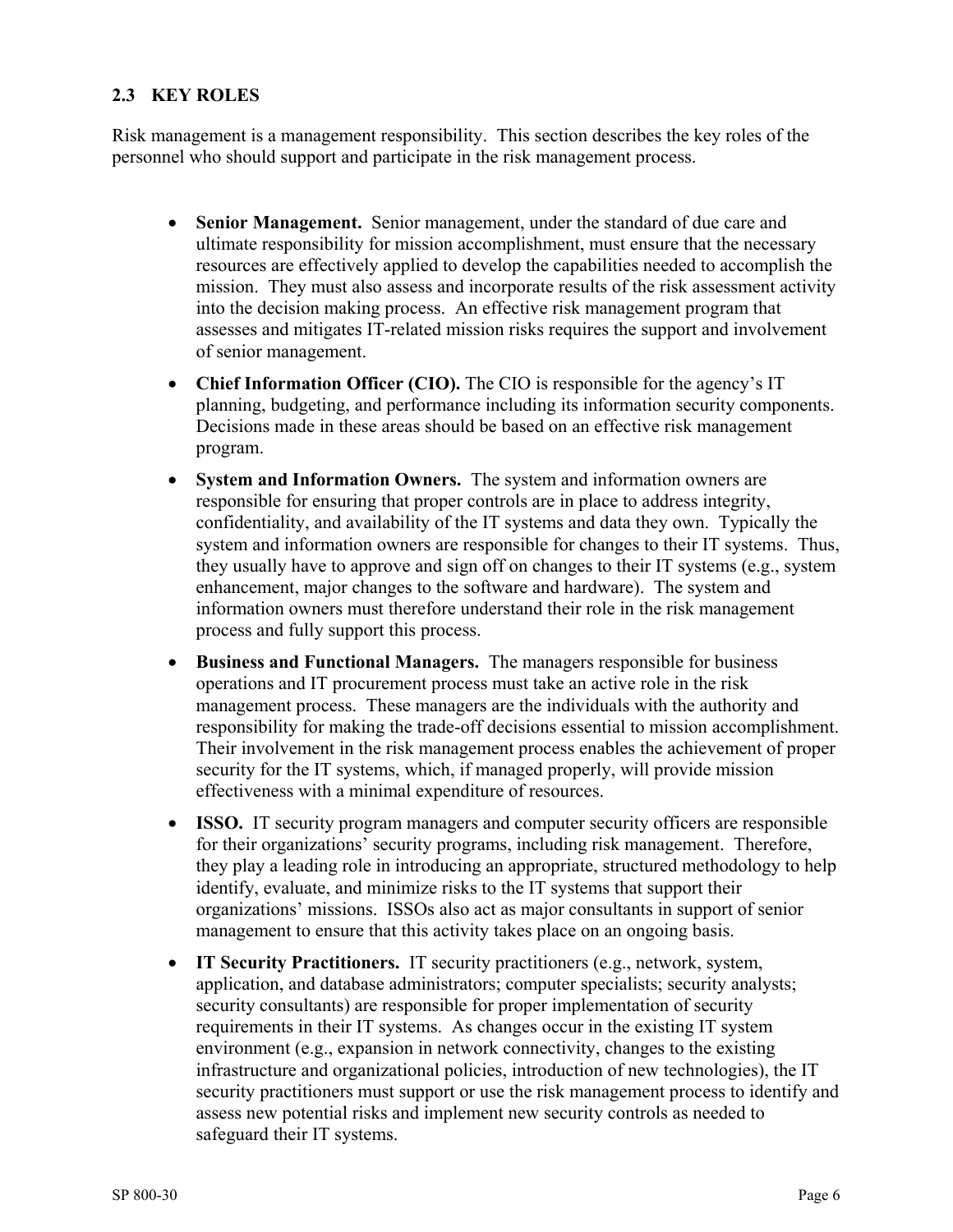• **Security Awareness Trainers (Security/Subject Matter Professionals).** The organization's personnel are the users of the IT systems. Use of the IT systems and data according to an organization's policies, guidelines, and rules of behavior is critical to mitigating risk and protecting the organization's IT resources. To minimize risk to the IT systems, it is essential that system and application users be provided with security awareness training. Therefore, the IT security trainers or security/subject matter professionals must understand the risk management process so that they can develop appropriate training materials and incorporate risk assessment into training programs to educate the end users.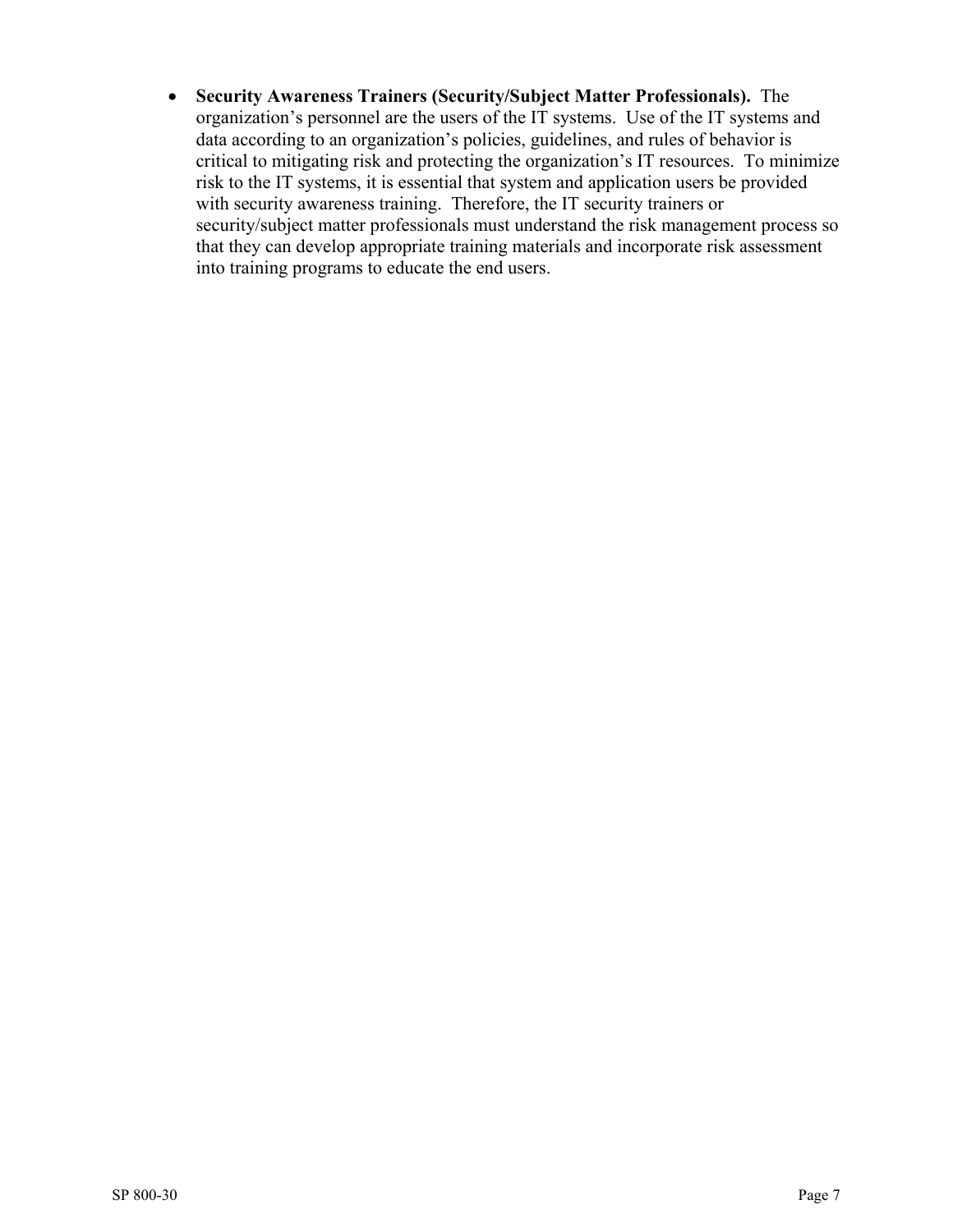# **3. RISK ASSESSMENT**

Risk assessment is the first process in the risk management methodology. Organizations use risk assessment to determine the extent of the potential threat and the risk associated with an IT system throughout its SDLC. The output of this process helps to identify appropriate controls for reducing or eliminating risk during the risk mitigation process, as discussed in Section 4.

#### *Risk* is a function of the *likelihood* of a given *threat-source's* exercising a particular potential *vulnerability*, and the resulting *impact* of that adverse event on the organization.

To determine the likelihood of a future adverse event, threats to an IT system must be analyzed in conjunction with the potential vulnerabilities and the controls in place for the IT system. Impact refers to the magnitude of harm that could be caused by a threat's exercise of a vulnerability. The level of impact is governed by the potential mission impacts and in turn produces a relative value for the IT assets and resources affected (e.g., the criticality and sensitivity of the IT system components and data). The risk assessment methodology encompasses nine primary steps, which are described in Sections 3.1 through 3.9—

- Step 1—System Characterization (Section 3.1)
- Step 2—Threat Identification (Section 3.2)
- Step 3—Vulnerability Identification (Section 3.3)
- Step 4—Control Analysis (Section 3.4)
- Step 5—Likelihood Determination (Section 3.5)
- Step 6—Impact Analysis (Section 3.6)
- Step  $7$ —Risk Determination (Section 3.7)
- Step 8—Control Recommendations (Section 3.8)
- Step 9—Results Documentation (Section 3.9).

Steps 2, 3, 4, and 6 can be conducted in parallel after Step 1 has been completed. Figure 3-1 depicts these steps and the inputs to and outputs from each step.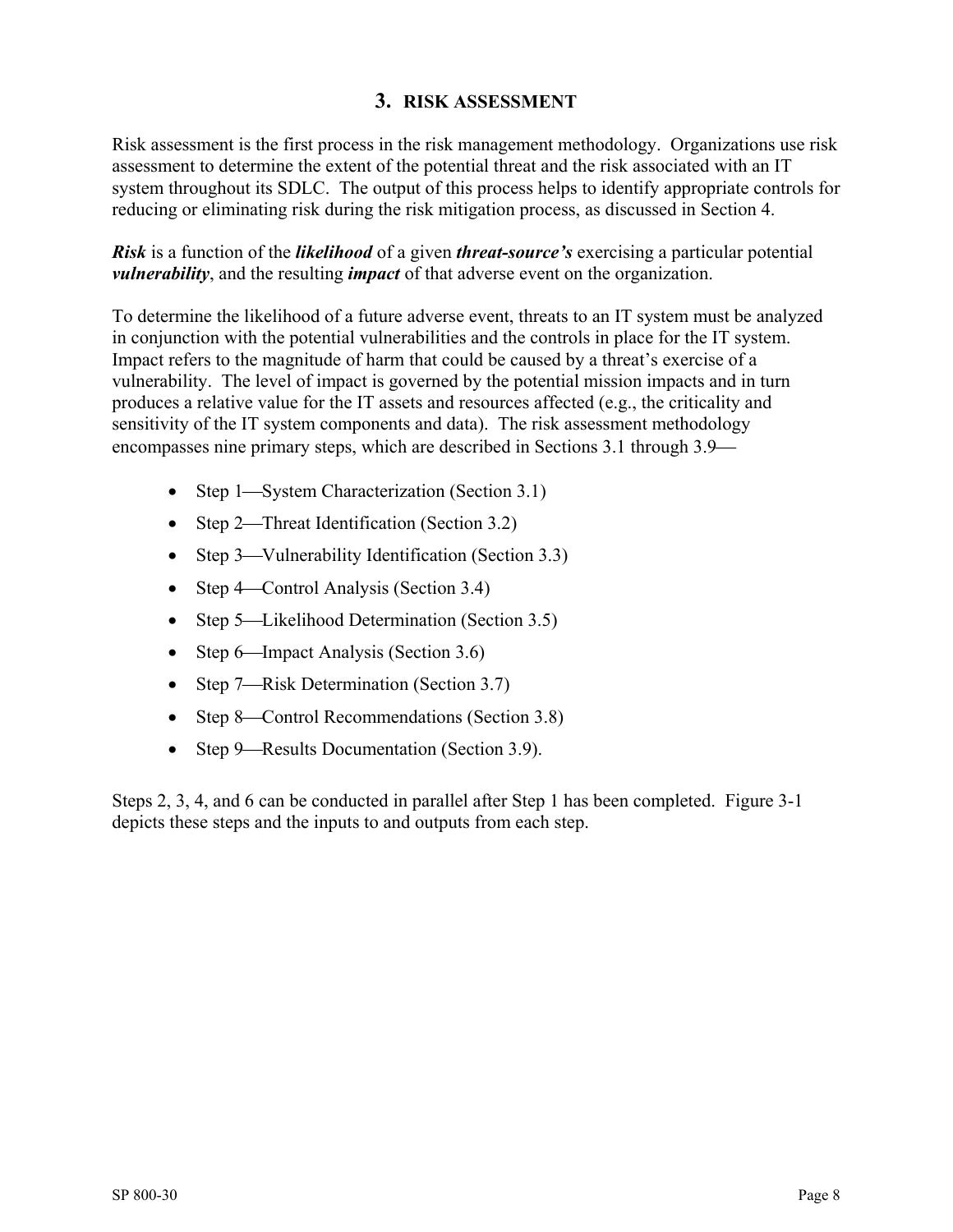

**Figure 3-1. Risk Assessment Methodology Flowchart**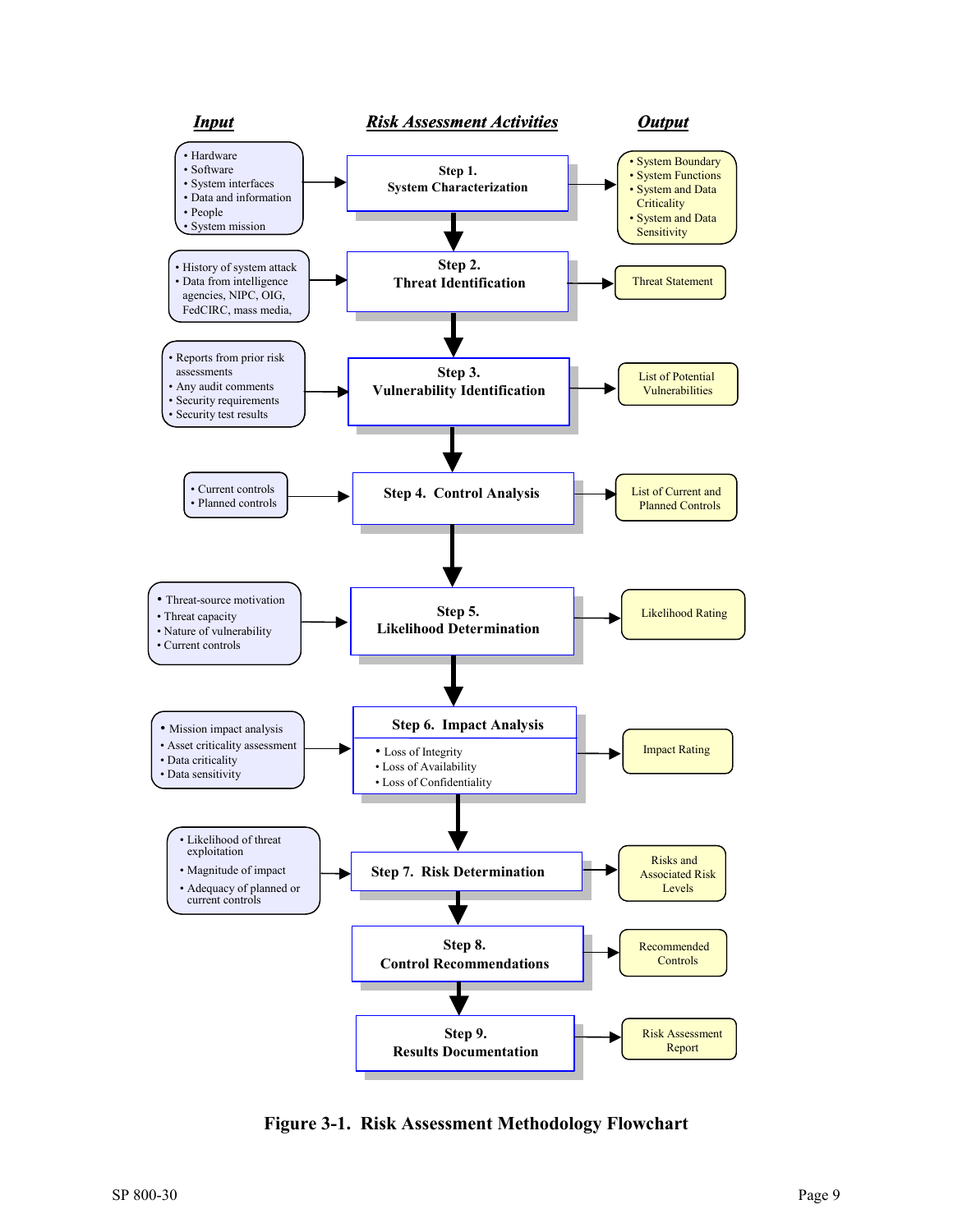# **3.1 STEP 1: SYSTEM CHARACTERIZATION**

In assessing risks for an IT system, the first step is to define the scope of the effort. In this step, the boundaries of the IT system are identified, along with the resources and the information that constitute the system. Characterizing an IT system establishes the scope of the risk assessment effort, delineates the operational authorization (or accreditation) boundaries, and provides information (e.g., hardware, software, system connectivity, and responsible division or support personnel) essential to defining the risk.

Section 3.1.1 describes the system-related information used to characterize an IT system and its operational environment. Section 3.1.2 suggests the information-gathering techniques that can be used to solicit information relevant to the IT system processing environment.

The methodology described in this document can be applied to assessments of single or multiple, interrelated systems. In the latter case, it is important that the domain of interest and all interfaces and dependencies be well defined prior to applying the methodology.

## **3.1.1 System-Related Information**

Identifying risk for an IT system requires a keen understanding of the system's processing environment. The person or persons who conduct the risk assessment must therefore first collect system-related information, which is usually classified as follows:

- Hardware
- Software
- System interfaces (e.g., internal and external connectivity)
- Data and information
- Persons who support and use the IT system
- System mission (e.g., the processes performed by the IT system)
- System and data criticality (e.g., the system's value or importance to an organization)
- System and data sensitivity.*4*

Additional information related to the operational environmental of the IT system and its data includes, but is not limited to, the following:

- The functional requirements of the IT system
- Users of the system (e.g., system users who provide technical support to the IT system; application users who use the IT system to perform business functions)
- System security policies governing the IT system (organizational policies, federal requirements, laws, industry practices)
- System security architecture

1

*<sup>4</sup>* The level of protection required to maintain system and data integrity, confidentiality, and availability.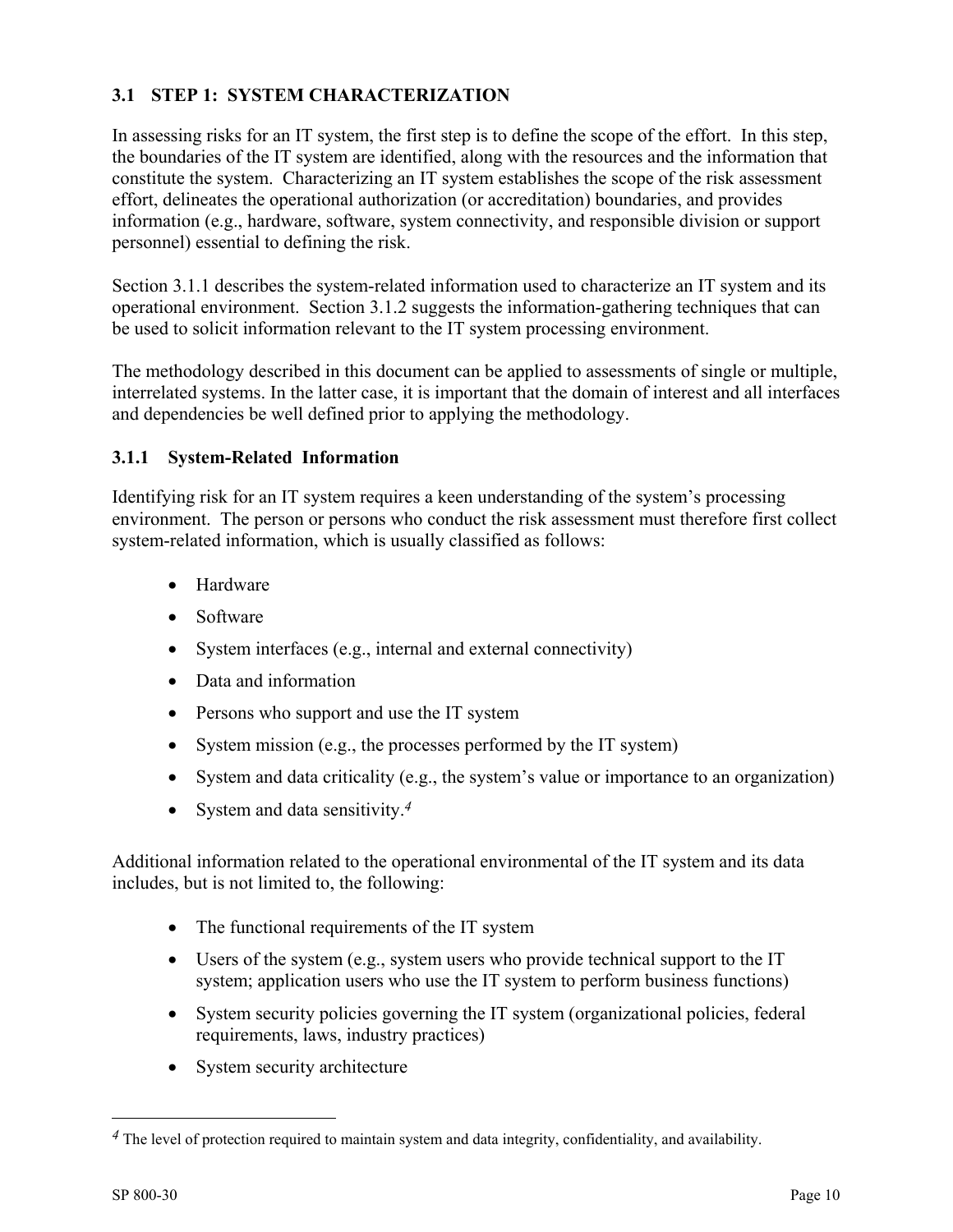- Current network topology (e.g., network diagram)
- Information storage protection that safeguards system and data availability, integrity, and confidentiality
- Flow of information pertaining to the IT system (e.g., system interfaces, system input and output flowchart)
- Technical controls used for the IT system (e.g., built-in or add-on security product that supports identification and authentication, discretionary or mandatory access control, audit, residual information protection, encryption methods)
- Management controls used for the IT system (e.g., rules of behavior, security planning)
- Operational controls used for the IT system (e.g., personnel security, backup, contingency, and resumption and recovery operations; system maintenance; off-site storage; user account establishment and deletion procedures; controls for segregation of user functions, such as privileged user access versus standard user access)
- Physical security environment of the IT system (e.g., facility security, data center policies)
- Environmental security implemented for the IT system processing environment  $(e.g.,)$ controls for humidity, water, power, pollution, temperature, and chemicals).

For a system that is in the initiation or design phase, system information can be derived from the design or requirements document. For an IT system under development, it is necessary to define key security rules and attributes planned for the future IT system. System design documents and the system security plan can provide useful information about the security of an IT system that is in development.

For an operational IT system, data is collected about the IT system in its production environment, including data on system configuration, connectivity, and documented and undocumented procedures and practices. Therefore, the system description can be based on the security provided by the underlying infrastructure or on future security plans for the IT system.

#### **3.1.2 Information-Gathering Techniques**

Any, or a combination, of the following techniques can be used in gathering information relevant to the IT system within its operational boundary:

- **Questionnaire.** To collect relevant information, risk assessment personnel can develop a questionnaire concerning the management and operational controls planned or used for the IT system. This questionnaire should be distributed to the applicable technical and nontechnical management personnel who are designing or supporting the IT system. The questionnaire could also be used during on-site visits and interviews.
- **On-site Interviews.** Interviews with IT system support and management personnel can enable risk assessment personnel to collect useful information about the IT system (e.g., how the system is operated and managed). On-site visits also allow risk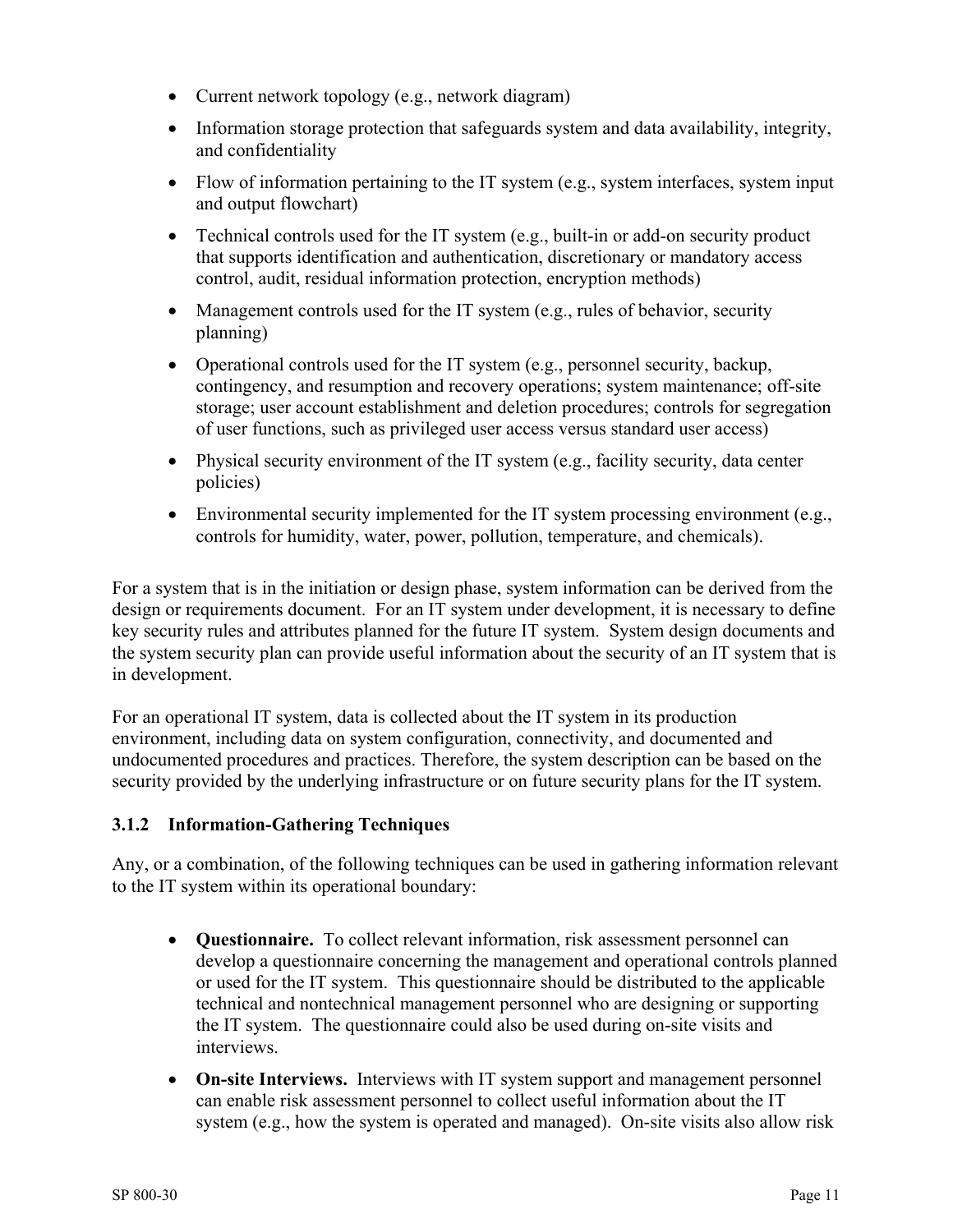assessment personnel to observe and gather information about the physical, environmental, and operational security of the IT system. Appendix A contains sample interview questions asked during interviews with site personnel to achieve a better understanding of the operational characteristics of an organization. For systems still in the design phase, on-site visit would be face-to-face data gathering exercises and could provide the opportunity to evaluate the physical environment in which the IT system will operate.

- **Document Review.** Policy documents (e.g., legislative documentation, directives), system documentation (e.g., system user guide, system administrative manual, system design and requirement document, acquisition document), and security-related documentation (e.g., previous audit report, risk assessment report, system test results, system security plan*5*, security policies) can provide good information about the security controls used by and planned for the IT system. An organization's mission impact analysis or asset criticality assessment provides information regarding system and data criticality and sensitivity.
- **Use of Automated Scanning Tool.** Proactive technical methods can be used to collect system information efficiently. For example, a network mapping tool can identify the services that run on a large group of hosts and provide a quick way of building individual profiles of the target IT system(s).

Information gathering can be conducted throughout the risk assessment process, from Step 1 (System Characterization) through Step 9 (Results Documentation).

*Output from Step 1Characterization of the IT system assessed, a good picture of the IT system environment, and delineation of system boundary* 

# **3.2 STEP 2: THREAT IDENTIFICATION**

A threat is the potential for a particular threat-source to successfully exercise a particular

vulnerability. A vulnerability is a weakness that can be accidentally triggered or intentionally exploited. A threat-source does not present a risk when there is no vulnerability that can be exercised. In determining the likelihood of a threat (Section 3.5), one must consider threat-sources, potential vulnerabilities (Section 3.3), and existing controls (Section 3.4).

**Threat:** The potential for a threatsource to exercise (accidentally trigger or intentionally exploit) a specific vulnerability.

# **3.2.1 Threat-Source Identification**

The goal of this step is to identify the potential threat-sources and compile a threat statement listing potential threat-sources that are applicable to the IT system being evaluated.

**Threat-Source:** Either (1) intent and method targeted at the intentional exploitation of a vulnerability or (2) a situation and method that may accidentally trigger a vulnerability.

 $\overline{a}$ 

*<sup>5</sup>* During the initial phase, a risk assessment could be used to develop the initial system security plan.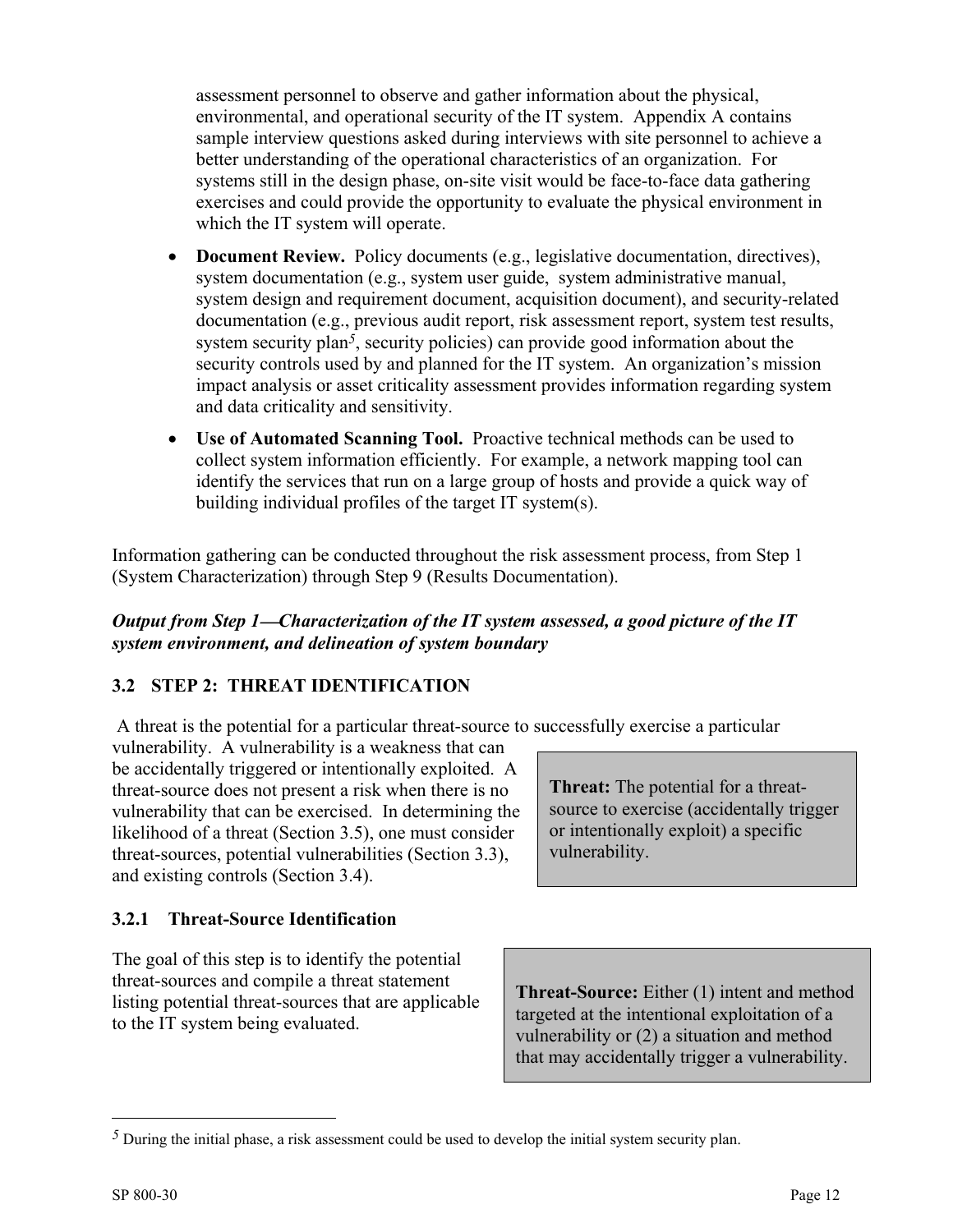A threat-source is defined as any circumstance or event with the potential to cause harm to an IT system. The common threatsources can be natural, human, or environmental.

In assessing threat-sources, it is important to consider all potential threat-sources that could cause harm to an IT system and its processing environment. For example, although the threat statement for an IT system located in a desert may not include "natural flood" because

#### **Common Threat-Sources**

- Natural Threats—Floods, earthquakes, tornadoes, landslides, avalanches, electrical storms, and other such events.
- Human Threats—Events that are either enabled by or caused by human beings, such as unintentional acts (inadvertent data entry) or deliberate actions (network based attacks, malicious software upload, unauthorized access to confidential information).
- Environmental Threats—Long-term power failure, pollution, chemicals, liquid leakage.

of the low likelihood of such an event's occurring, environmental threats such as a bursting pipe can quickly flood a computer room and cause damage to an organization's IT assets and resources. Humans can be threat-sources through intentional acts, such as deliberate attacks by malicious persons or disgruntled employees, or unintentional acts, such as negligence and errors. A deliberate attack can be either (1) a malicious attempt to gain unauthorized access to an IT system (e.g., via password guessing) in order to compromise system and data integrity, availability, or confidentiality or (2) a benign, but nonetheless purposeful, attempt to circumvent system security. One example of the latter type of deliberate attack is a programmer's writing a Trojan horse program to bypass system security in order to "get the job done."

#### **3.2.2 Motivation and Threat Actions**

Motivation and the resources for carrying out an attack make humans potentially dangerous threat-sources. Table 3-1 presents an overview of many of today's common human threats, their possible motivations, and the methods or threat actions by which they might carry out an attack. This information will be useful to organizations studying their human threat environments and customizing their human threat statements. In addition, reviews of the history of system breakins; security violation reports; incident reports; and interviews with the system administrators, help desk personnel, and user community during information gathering will help identify human threat-sources that have the potential to harm an IT system and its data and that may be a concern where a vulnerability exists.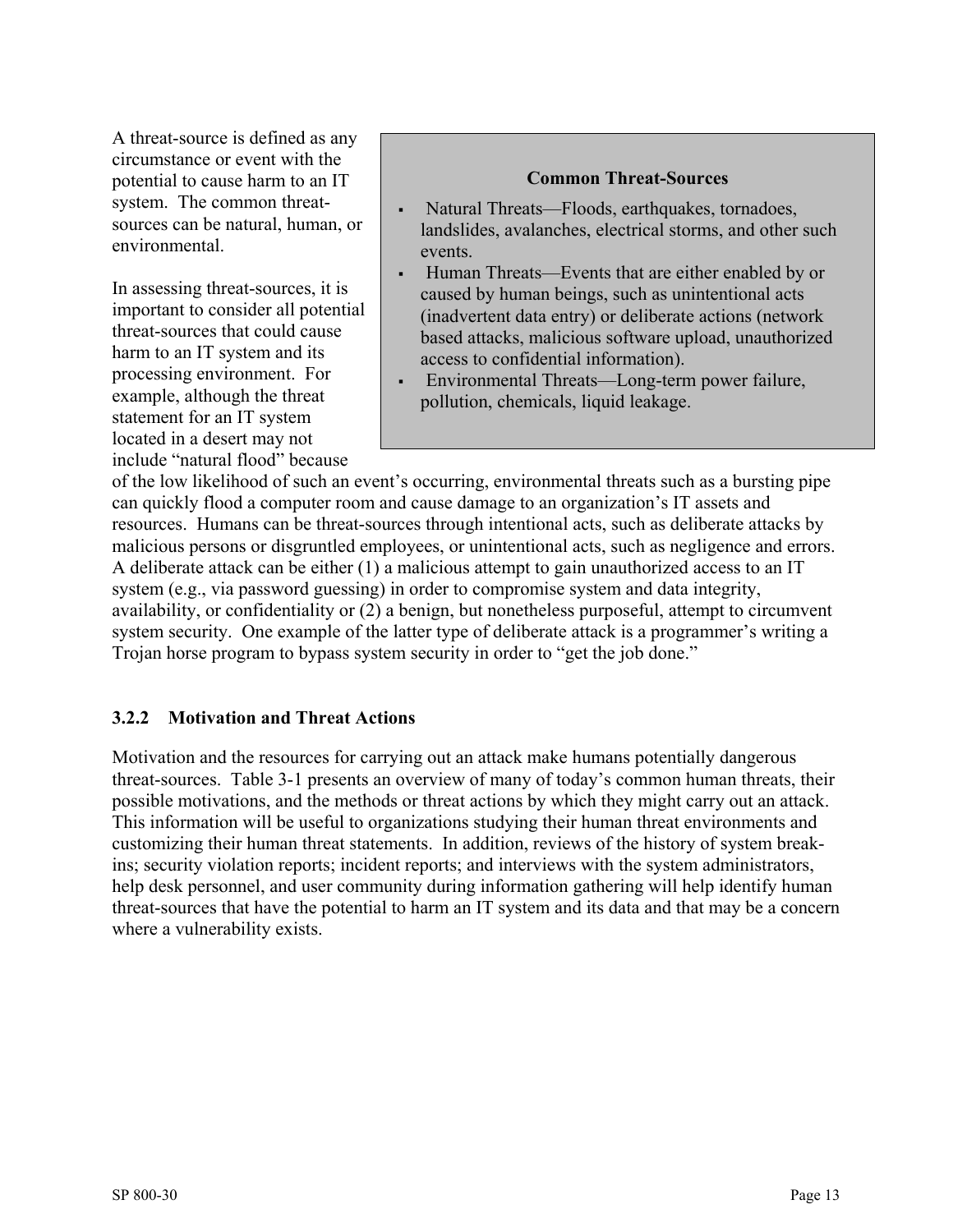| <b>Threat-Source</b>                                                                                      | <b>Motivation</b>                                                                                                                                    | <b>Threat Actions</b>                                                                                                                                                                                                                                                                                                                                                                                        |
|-----------------------------------------------------------------------------------------------------------|------------------------------------------------------------------------------------------------------------------------------------------------------|--------------------------------------------------------------------------------------------------------------------------------------------------------------------------------------------------------------------------------------------------------------------------------------------------------------------------------------------------------------------------------------------------------------|
| Hacker, cracker                                                                                           | Challenge<br>Ego<br>Rebellion                                                                                                                        | • Hacking<br>• Social engineering<br>• System intrusion, break-ins<br>• Unauthorized system access<br>• Computer crime (e.g., cyber                                                                                                                                                                                                                                                                          |
| Computer criminal                                                                                         | Destruction of information<br>Illegal information disclosure<br>Monetary gain<br>Unauthorized data alteration                                        | stalking)<br>• Fraudulent act (e.g., replay,<br>impersonation, interception)<br>• Information bribery<br>• Spoofing<br>• System intrusion                                                                                                                                                                                                                                                                    |
| <b>Terrorist</b>                                                                                          | <b>Blackmail</b><br>Destruction<br>Exploitation<br>Revenge                                                                                           | • Bomb/Terrorism<br>• Information warfare<br>• System attack (e.g., distributed<br>denial of service)<br>• System penetration<br>• System tampering                                                                                                                                                                                                                                                          |
| Industrial espionage<br>(companies, foreign<br>governments, other<br>government interests)                | Competitive advantage<br>Economic espionage                                                                                                          | • Economic exploitation<br>• Information theft<br>• Intrusion on personal privacy<br>• Social engineering<br>• System penetration<br>• Unauthorized system access<br>(access to classified, proprietary,<br>and/or technology-related<br>information)                                                                                                                                                        |
| Insiders (poorly trained,<br>disgruntled, malicious,<br>negligent, dishonest, or<br>terminated employees) | Curiosity<br>Ego<br>Intelligence<br>Monetary gain<br>Revenge<br>Unintentional errors and<br>omissions (e.g., data entry<br>error, programming error) | • Assault on an employee<br>• Blackmail<br>• Browsing of proprietary<br>information<br>• Computer abuse<br>• Fraud and theft<br>• Information bribery<br>• Input of falsified, corrupted data<br>• Interception<br>· Malicious code (e.g., virus, logic<br>bomb, Trojan horse)<br>• Sale of personal information<br>• System bugs<br>• System intrusion<br>• System sabotage<br>• Unauthorized system access |

#### **Table 3-1. Human Threats: Threat-Source, Motivation, and Threat Actions**

An estimate of the motivation, resources, and capabilities that may be required to carry out a successful attack should be developed after the potential threat-sources have been identified, in order to determine the likelihood of a threat's exercising a system vulnerability, as described in Section 3.5.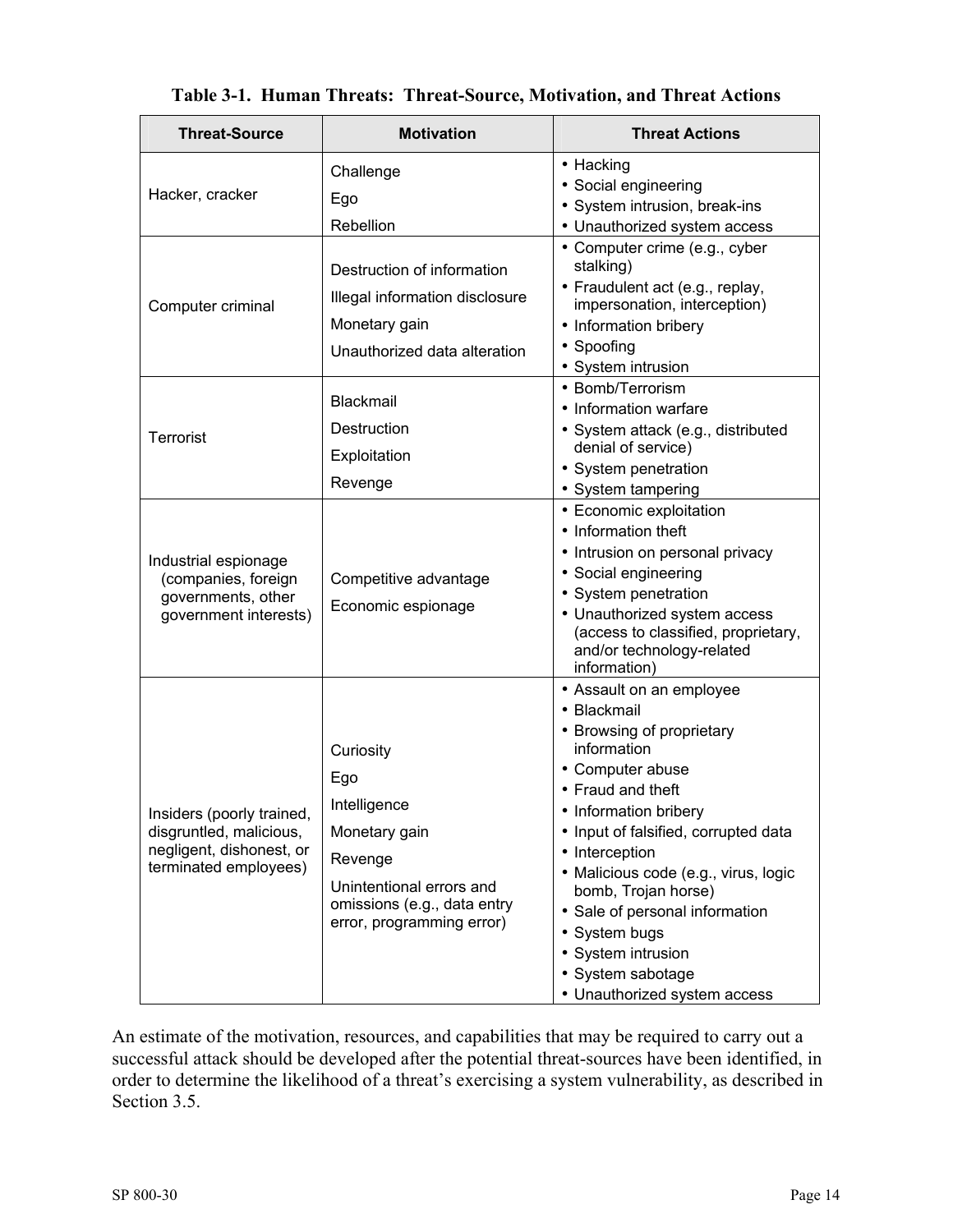The threat statement, or the list of potential threat-sources, should be tailored to the individual organization and its processing environment (e.g., end-user computing habits). In general, information on natural threats (e.g., floods, earthquakes, storms) should be readily available. Known threats have been identified by many government and private sector organizations. Intrusion detection tools also are becoming more prevalent, and government and industry organizations continually collect data on security events, thereby improving the ability to realistically assess threats. Sources of information include, but are not limited to, the following:

- Intelligence agencies (for example, the Federal Bureau of Investigation's National Infrastructure Protection Center)
- Federal Computer Incident Response Center (FedCIRC)
- Mass media, particularly Web-based resources such as SecurityFocus.com, SecurityWatch.com, SecurityPortal.com, and SANS.org.

*Output from Step 2A threat statement containing a list of threat-sources that could exploit system vulnerabilities* 

# **3.3 STEP 3: VULNERABILITY IDENTIFICATION**

The analysis of the threat to an IT system must include an analysis of the vulnerabilities associated with the system environment. The goal of this step is to develop a list of system vulnerabilities (flaws or weaknesses) that could be exploited by the potential threat-sources.

**Vulnerability:** A flaw or weakness in system security procedures, design, implementation, or internal controls that could be exercised (accidentally triggered or intentionally exploited) and result in a security breach or a violation of the system's security policy.

Table 3-2 presents examples of vulnerability/threat pairs.

| <b>Vulnerability</b>                                                                                                                    | <b>Threat-Source</b>                                                                               | <b>Threat Action</b>                                                                                   |
|-----------------------------------------------------------------------------------------------------------------------------------------|----------------------------------------------------------------------------------------------------|--------------------------------------------------------------------------------------------------------|
| Terminated employees' system<br>identifiers (ID) are not removed<br>from the system                                                     | Terminated employees                                                                               | Dialing into the company's<br>network and accessing<br>company proprietary data                        |
| Company firewall allows inbound<br>telnet, and <i>guest</i> ID is enabled on<br>XYZ server                                              | Unauthorized users (e.g.,<br>hackers, terminated<br>employees, computer<br>criminals, terrorists)  | Using telnet to XYZ server<br>and browsing system files<br>with the <i>guest</i> ID                    |
| The vendor has identified flaws in<br>the security design of the system;<br>however, new patches have not<br>been applied to the system | Unauthorized users (e.g.,<br>hackers, disgruntled<br>employees, computer<br>criminals, terrorists) | Obtaining unauthorized<br>access to sensitive system<br>files based on known<br>system vulnerabilities |

**Table 3-2. Vulnerability/Threat Pairs**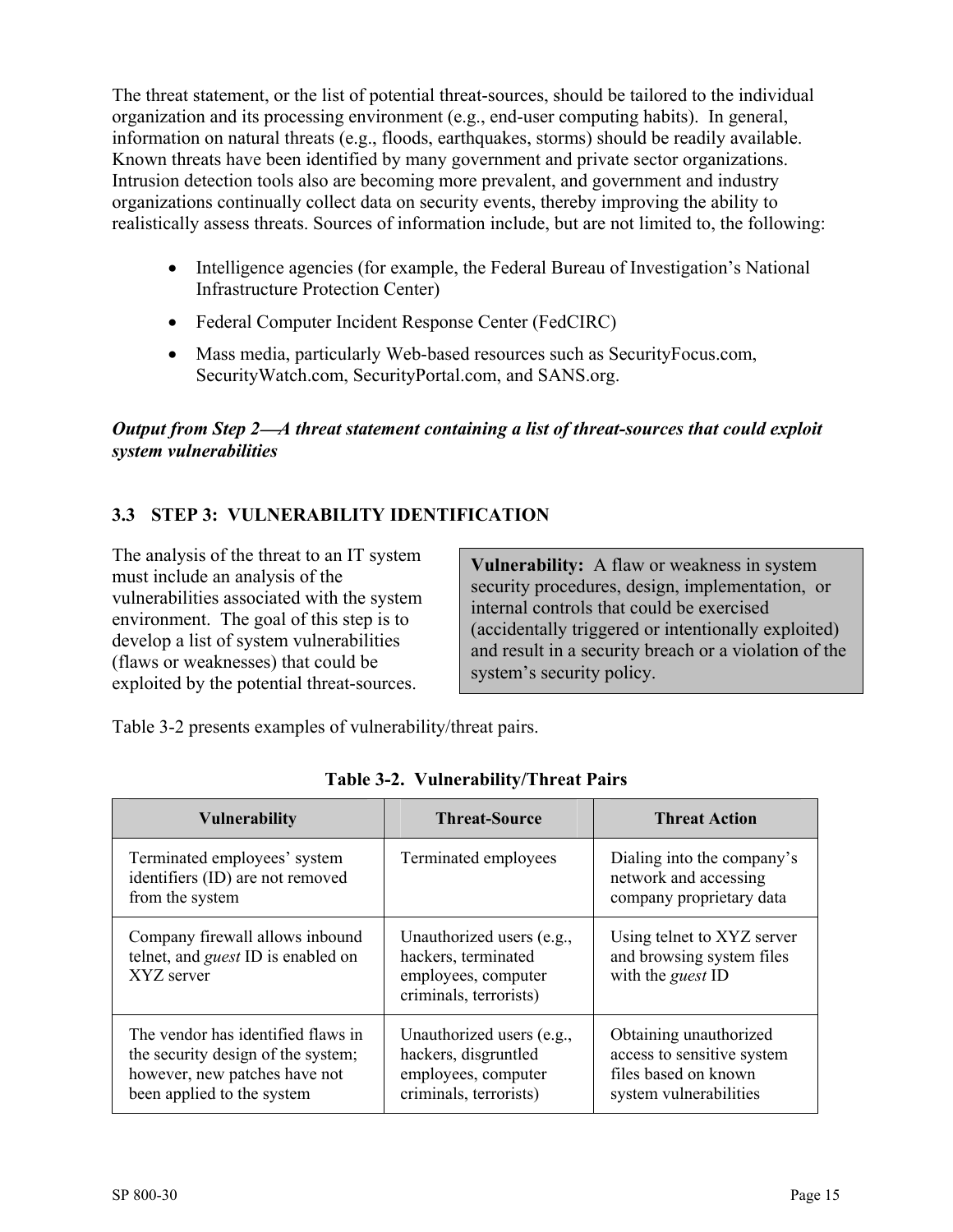| <b>Vulnerability</b>                                                                                                                            | <b>Threat-Source</b>    | <b>Threat Action</b>                                   |
|-------------------------------------------------------------------------------------------------------------------------------------------------|-------------------------|--------------------------------------------------------|
| Data center uses water sprinklers<br>to suppress fire; tarpaulins to<br>protect hardware and equipment<br>from water damage are not in<br>place | Fire, negligent persons | Water sprinklers being<br>turned on in the data center |

Recommended methods for identifying system vulnerabilities are the use of vulnerability sources, the performance of system security testing, and the development of a security requirements checklist.

It should be noted that the types of vulnerabilities that will exist, and the methodology needed to determine whether the vulnerabilities are present, will usually vary depending on the nature of the IT system and the phase it is in, in the SDLC:

- If the IT system has not yet been designed, the search for vulnerabilities should focus on the organization's security policies, planned security procedures, and system requirement definitions, and the vendors' or developers' security product analyses (e.g., white papers).
- If the IT system is being implemented, the identification of vulnerabilities should be expanded to include more specific information, such as the planned security features described in the security design documentation and the results of system certification test and evaluation.
- If the IT system is operational, the process of identifying vulnerabilities should include an analysis of the IT system security features and the security controls, technical and procedural, used to protect the system.

# **3.3.1 Vulnerability Sources**

The technical and nontechnical vulnerabilities associated with an IT system's processing environment can be identified via the information-gathering techniques described in Section 3.1.2. A review of other industry sources (e.g., vendor Web pages that identify system bugs and flaws) will be useful in preparing for the interviews and in developing effective questionnaires to identify vulnerabilities that may be applicable to specific IT systems (e.g., a specific version of a specific operating system). The Internet is another source of information on known system vulnerabilities posted by vendors, along with hot fixes, service packs, patches, and other remedial measures that may be applied to eliminate or mitigate vulnerabilities. Documented vulnerability sources that should be considered in a thorough vulnerability analysis include, but are not limited to, the following:

- Previous risk assessment documentation of the IT system assessed
- The IT system's audit reports, system anomaly reports, security review reports, and system test and evaluation reports
- Vulnerability lists, such as the NIST I-CAT vulnerability database (http://icat.nist.gov)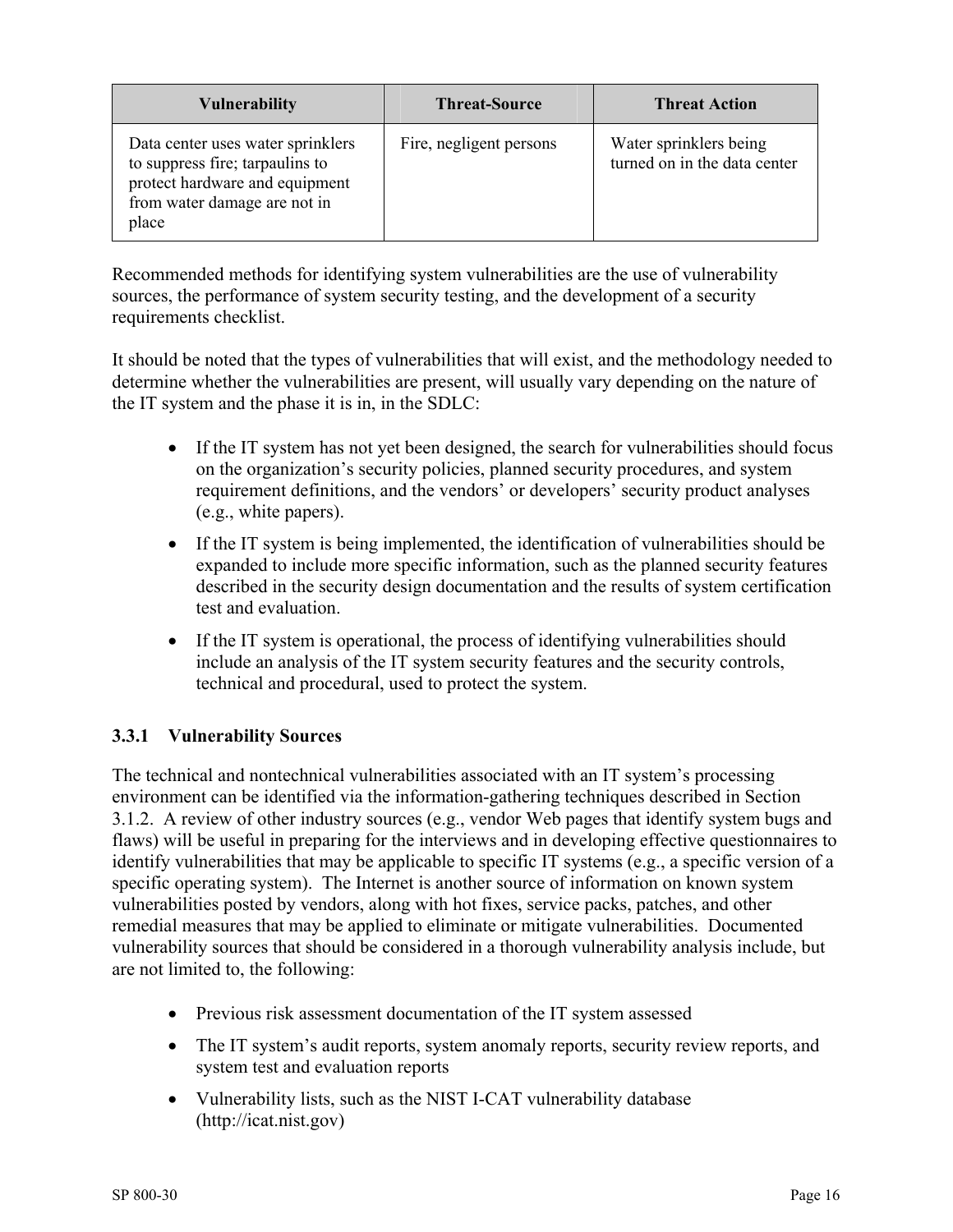- Security advisories, such as FedCIRC and the Department of Energy's Computer Incident Advisory Capability bulletins
- Vendor advisories
- Commercial computer incident/emergency response teams and post lists (e.g., SecurityFocus.com forum mailings)
- Information Assurance Vulnerability Alerts and bulletins for military systems
- System software security analyses.

## **3.3.2 System Security Testing**

Proactive methods, employing system testing, can be used to identify system vulnerabilities efficiently, depending on the criticality of the IT system and available resources (e.g., allocated funds, available technology, persons with the expertise to conduct the test). Test methods include

- Automated vulnerability scanning tool
- Security test and evaluation (ST&E)
- Penetration testing.<sup>6</sup>

The automated vulnerability scanning tool is used to scan a group of hosts or a network for known vulnerable services (e.g., system allows anonymous File Transfer Protocol [FTP], sendmail relaying). However, it should be noted that some of the *potential* vulnerabilities identified by the automated scanning tool may not represent real vulnerabilities in the context of the system environment. For example, some of these scanning tools rate potential vulnerabilities without considering the site's environment and requirements. Some of the "vulnerabilities" flagged by the automated scanning software may actually not be vulnerable for a particular site but may be configured that way because their environment requires it. Thus, this test method may produce false positives.

ST&E is another technique that can be used in identifying IT system vulnerabilities during the risk assessment process. It includes the development and execution of a test plan (e.g., test script, test procedures, and expected test results). The purpose of system security testing is to test the effectiveness of the security controls of an IT system as they have been applied in an operational environment. The objective is to ensure that the applied controls meet the approved security specification for the software and hardware and implement the organization's security policy or meet industry standards.

Penetration testing can be used to complement the review of security controls and ensure that different facets of the IT system are secured. Penetration testing, when employed in the risk assessment process, can be used to assess an IT system's ability to withstand intentional attempts to circumvent system security. Its objective is to test the IT system from the viewpoint of a threat-source and to identify potential failures in the IT system protection schemes.

 $\overline{a}$ 

*<sup>6</sup>* The NIST SP draft 800-42, *Network Security Testing Overview*, describes the methodology for network system testing and the use of automated tools.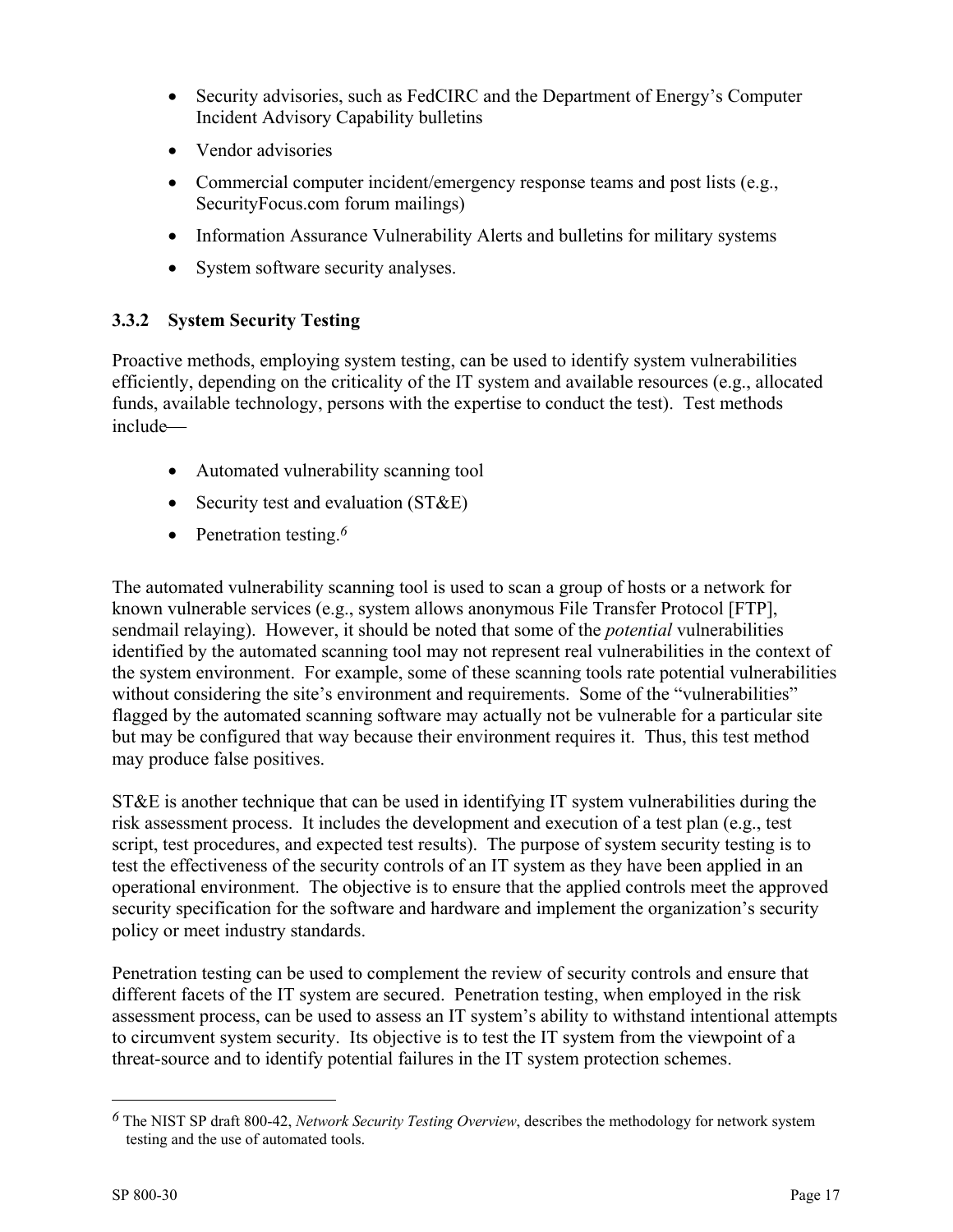The results of these types of optional security testing will help identify a system's vulnerabilities.

# **3.3.3 Development of Security Requirements Checklist**

During this step, the risk assessment personnel determine whether the security requirements stipulated for the IT system and collected during system characterization are being met by existing or planned security controls. Typically, the system security requirements can be presented in table form, with each requirement accompanied by an explanation of how the system's design or implementation does or does not satisfy that security control requirement.

A security requirements checklist contains the basic security standards that can be used to systematically evaluate and identify the vulnerabilities of the assets (personnel, hardware, software, information), nonautomated procedures, processes, and information transfers associated with a given IT system in the following security areas:

- Management
- Operational
- Technical.

Table 3-3 lists security criteria suggested for use in identifying an IT system's vulnerabilities in each security area.

| <b>Security Area</b>        | <b>Security Criteria</b>                                                                                                                                                                                                                                                                                                                                                                           |
|-----------------------------|----------------------------------------------------------------------------------------------------------------------------------------------------------------------------------------------------------------------------------------------------------------------------------------------------------------------------------------------------------------------------------------------------|
| <b>Management Security</b>  | • Assignment of responsibilities<br>• Continuity of support<br>• Incident response capability<br>• Periodic review of security controls<br>• Personnel clearance and background investigations<br>• Risk assessment<br>• Security and technical training<br>• Separation of duties<br>• System authorization and reauthorization<br>• System or application security plan                          |
| <b>Operational Security</b> | • Control of air-borne contaminants (smoke, dust, chemicals)<br>• Controls to ensure the quality of the electrical power supply<br>• Data media access and disposal<br>• External data distribution and labeling<br>• Facility protection (e.g., computer room, data center, office)<br>• Humidity control<br>• Temperature control<br>• Workstations, laptops, and stand-alone personal computers |

**Table 3-3. Security Criteria**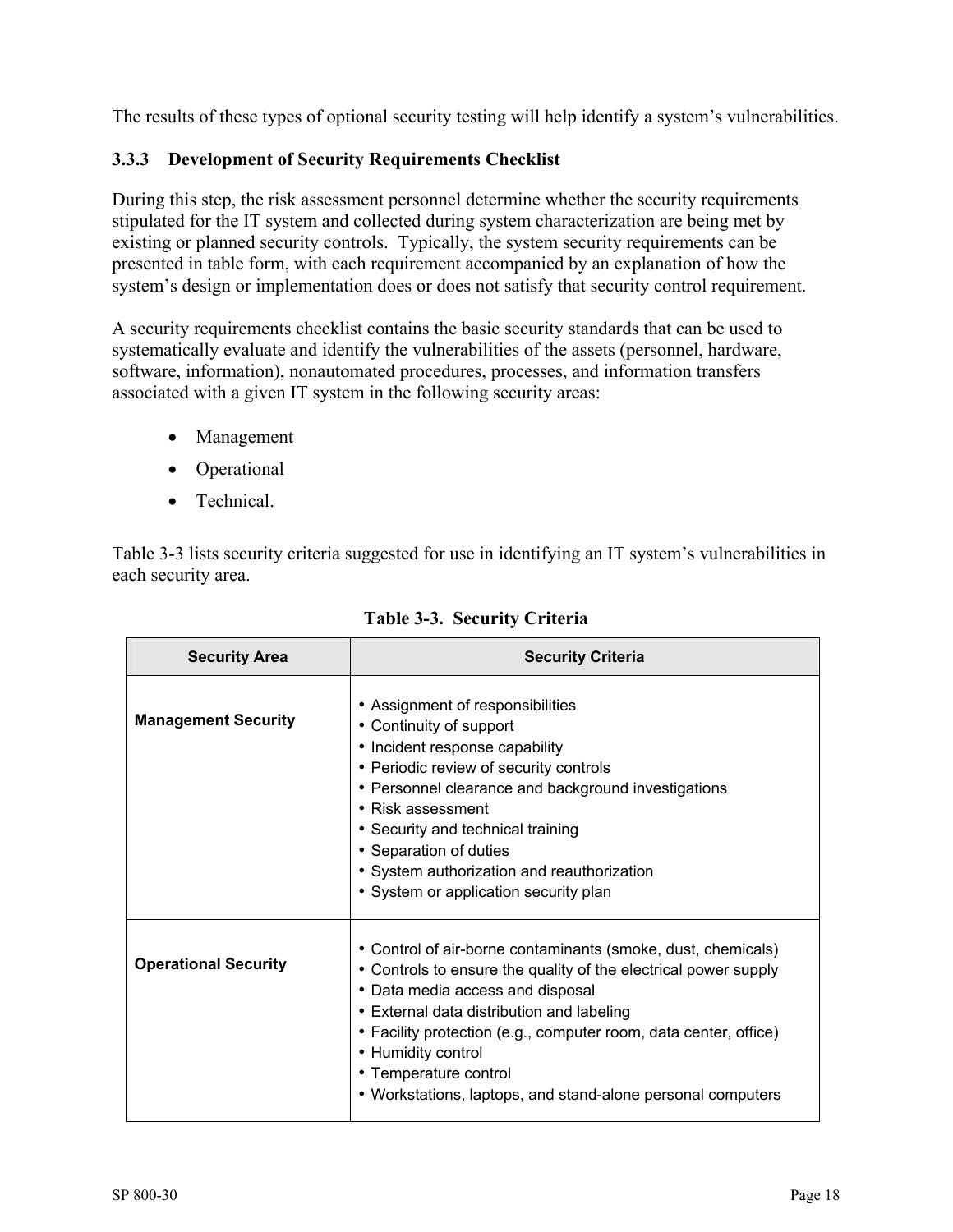| <b>Security Area</b>      | <b>Security Criteria</b>                                                                                                                                                                                                  |
|---------------------------|---------------------------------------------------------------------------------------------------------------------------------------------------------------------------------------------------------------------------|
| <b>Technical Security</b> | • Communications (e.g., dial-in, system interconnection, routers)<br>• Cryptography<br>• Discretionary access control<br>• Identification and authentication<br>• Intrusion detection<br>• Object reuse<br>• System audit |

The outcome of this process is the security requirements checklist. Sources that can be used in compiling such a checklist include, but are not limited to, the following government regulatory and security directives and sources applicable to the IT system processing environment:

- CSA of 1987
- Federal Information Processing Standards Publications
- OMB November 2000 Circular A-130
- Privacy Act of 1974
- System security plan of the IT system assessed
- The organization's security policies, guidelines, and standards
- Industry practices.

The NIST SP 800-26, *Security Self-Assessment Guide for Information Technology Systems*, provides an extensive questionnaire containing specific control objectives against which a system or group of interconnected systems can be tested and measured. The control objectives are abstracted directly from long-standing requirements found in statute, policy, and guidance on security and privacy.

The results of the checklist (or questionnaire) can be used as input for an evaluation of compliance and noncompliance. This process identifies system, process, and procedural weaknesses that represent potential vulnerabilities.

#### *Output from Step 3A list of the system vulnerabilities (observations)***7** *that could be exercised by the potential threat-sources*

# **3.4 STEP 4: CONTROL ANALYSIS**

The goal of this step is to analyze the controls that have been implemented, or are planned for implementation, by the organization to minimize or eliminate the likelihood (or probability) of a threat's exercising a system vulnerability.

<u>.</u>

*<sup>7</sup>* Because the risk assessment report is not an audit report, some sites may prefer to address the identified vulnerabilities as observations instead of findings in the risk assessment report.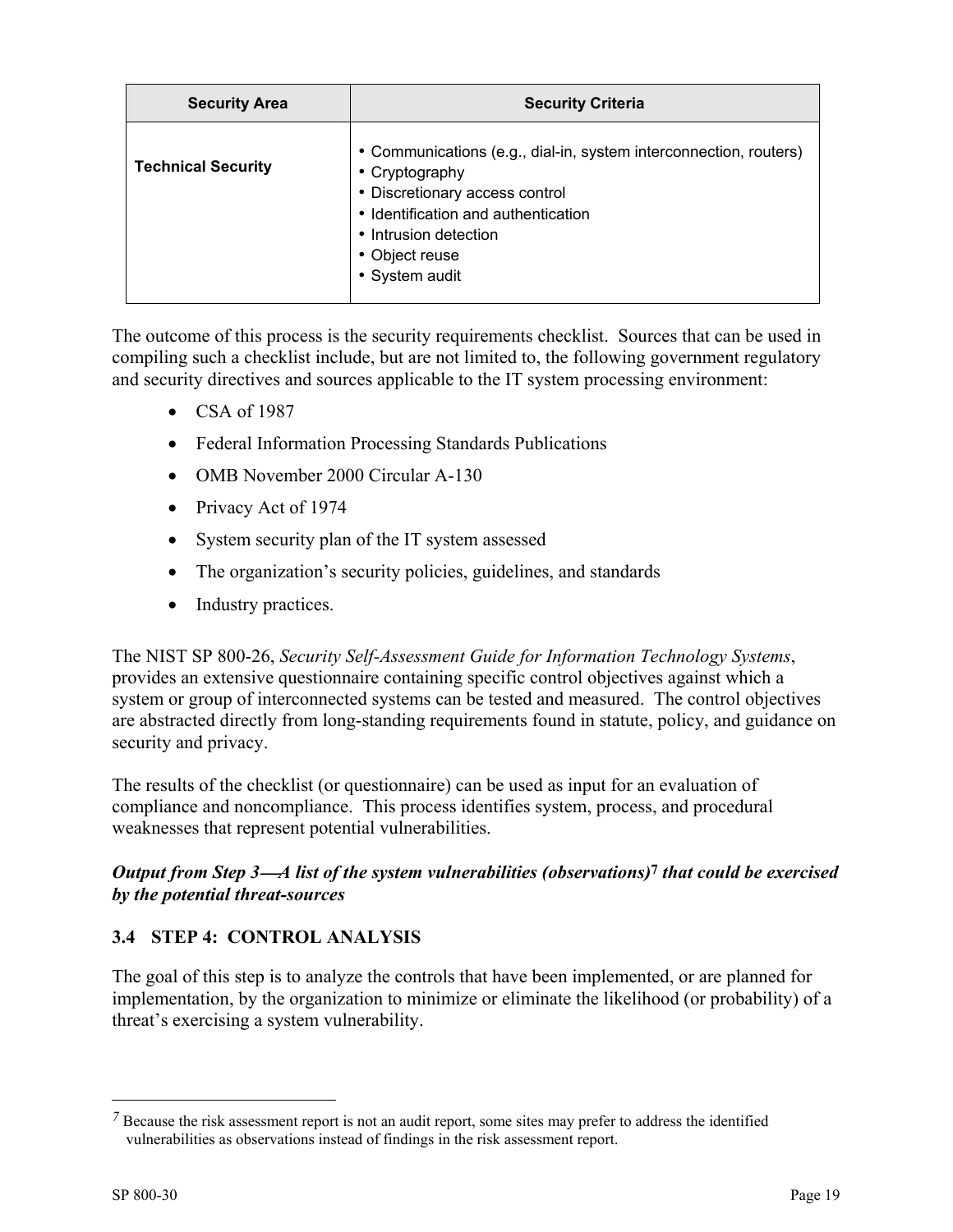To derive an overall likelihood rating that indicates the probability that a potential vulnerability may be exercised within the construct of the associated threat environment (Step 5 below), the implementation of current or planned controls must be considered. For example, a vulnerability (e.g., system or procedural weakness) is not likely to be exercised or the likelihood is low if there is a low level of threat-source interest or capability or if there are effective security controls that can eliminate, or reduce the magnitude of, harm.

Sections 3.4.1 through 3.4.3, respectively, discuss control methods, control categories, and the control analysis technique.

# **3.4.1 Control Methods**

Security controls encompass the use of technical and nontechnical methods. Technical controls are safeguards that are incorporated into computer hardware, software, or firmware (e.g., access control mechanisms, identification and authentication mechanisms, encryption methods, intrusion detection software). Nontechnical controls are management and operational controls, such as security policies; operational procedures; and personnel, physical, and environmental security.

# **3.4.2 Control Categories**

The control categories for both technical and nontechnical control methods can be further classified as either preventive or detective. These two subcategories are explained as follows:

- Preventive controls inhibit attempts to violate security policy and include such controls as access control enforcement, encryption, and authentication.
- Detective controls warn of violations or attempted violations of security policy and include such controls as audit trails, intrusion detection methods, and checksums.

Section 4.4 further explains these controls from the implementation standpoint. The implementation of such controls during the risk mitigation process is the direct result of the identification of deficiencies in current or planned controls during the risk assessment process (e.g., controls are not in place or controls are not properly implemented).

# **3.4.3 Control Analysis Technique**

As discussed in Section 3.3.3, development of a security requirements checklist or use of an available checklist will be helpful in analyzing controls in an efficient and systematic manner. The security requirements checklist can be used to validate security noncompliance as well as compliance. Therefore, it is essential to update such checklists to reflect changes in an organization's control environment (e.g., changes in security policies, methods, and requirements) to ensure the checklist's validity.

## *Output from Step 4List of current or planned controls used for the IT system to mitigate the likelihood of a vulnerability's being exercised and reduce the impact of such an adverse event*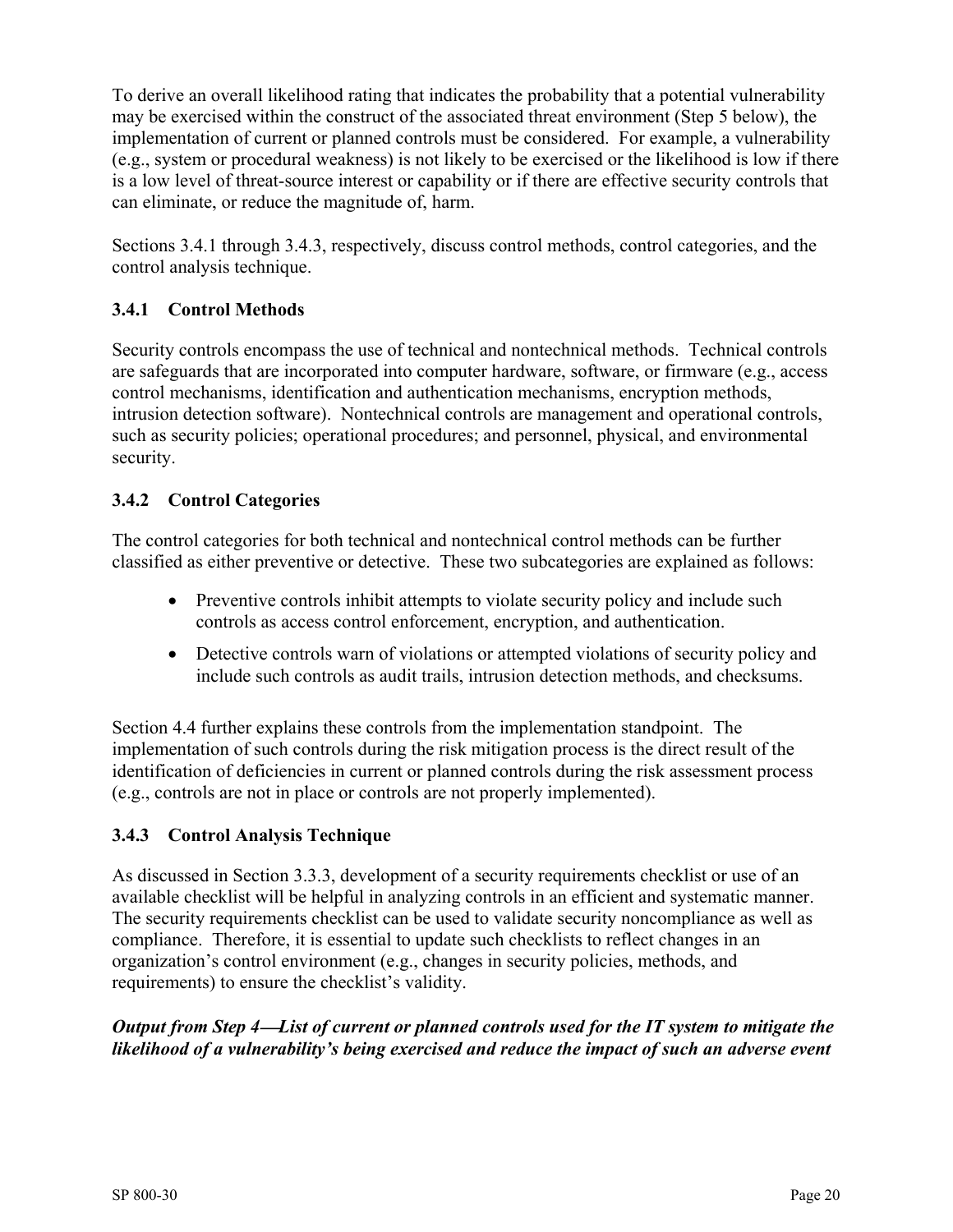# **3.5 STEP 5: LIKELIHOOD DETERMINATION**

To derive an overall likelihood rating that indicates the probability that a potential vulnerability may be exercised within the construct of the associated threat environment, the following governing factors must be considered:

- Threat-source motivation and capability
- Nature of the vulnerability
- Existence and effectiveness of current controls.

The likelihood that a potential vulnerability could be exercised by a given threat-source can be described as high, medium, or low. Table 3-4 below describes these three likelihood levels.

| <b>Likelihood Level</b> | <b>Likelihood Definition</b>                                                                                                                                        |
|-------------------------|---------------------------------------------------------------------------------------------------------------------------------------------------------------------|
| High                    | The threat-source is highly motivated and sufficiently capable, and controls to<br>prevent the vulnerability from being exercised are ineffective.                  |
| <b>Medium</b>           | The threat-source is motivated and capable, but controls are in place that may<br>impede successful exercise of the vulnerability.                                  |
| Low                     | The threat-source lacks motivation or capability, or controls are in place to<br>prevent, or at least significantly impede, the vulnerability from being exercised. |

**Table 3-4. Likelihood Definitions** 

#### *Output from Step 5Likelihood rating (High, Medium, Low)*

# **3.6 STEP 6: IMPACT ANALYSIS**

The next major step in measuring level of risk is to determine the adverse impact resulting from a successful threat exercise of a vulnerability. Before beginning the impact analysis, it is necessary to obtain the following necessary information as discussed in Section 3.1.1:

- System mission (e.g., the processes performed by the IT system)
- System and data criticality (e.g., the system's value or importance to an organization)
- System and data sensitivity.

This information can be obtained from existing organizational documentation, such as the mission impact analysis report or asset criticality assessment report. A mission impact analysis (also known as business impact analysis [BIA] for some organizations) prioritizes the impact levels associated with the compromise of an organization's information assets based on a qualitative or quantitative assessment of the sensitivity and criticality of those assets. An asset criticality assessment identifies and prioritizes the sensitive and critical organization information assets (e.g., hardware, software, systems, services, and related technology assets) that support the organization's critical missions.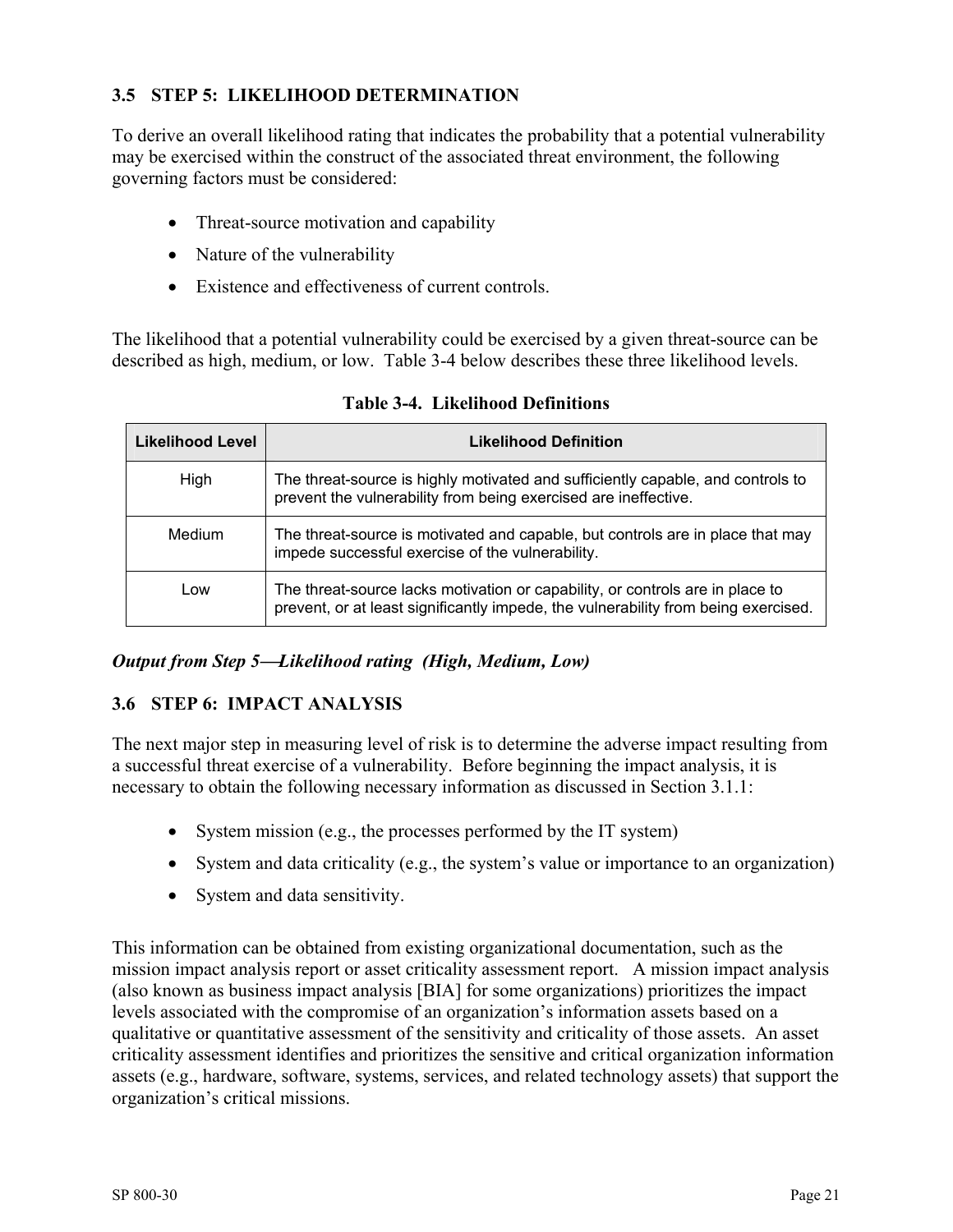If this documentation does not exist or such assessments for the organization's IT assets have not been performed, the system and data sensitivity can be determined based on the level of protection required to maintain the system and data's availability, integrity, and confidentiality. Regardless of the method used to determine how sensitive an IT system and its data are, the system and information owners are the ones responsible for determining the impact level for their own system and information. Consequently, in analyzing impact, the appropriate approach is to interview the system and information owner(s).

Therefore, the adverse impact of a security event can be described in terms of loss or degradation of any, or a combination of any, of the following three security goals: integrity, availability, and confidentiality. The following list provides a brief description of each security goal and the consequence (or impact) of its not being met:

- **Loss of Integrity.** System and data integrity refers to the requirement that information be protected from improper modification. Integrity is lost if unauthorized changes are made to the data or IT system by either intentional or accidental acts. If the loss of system or data integrity is not corrected, continued use of the contaminated system or corrupted data could result in inaccuracy, fraud, or erroneous decisions. Also, violation of integrity may be the first step in a successful attack against system availability or confidentiality. For all these reasons, loss of integrity reduces the assurance of an IT system.
- **Loss of Availability.** If a mission-critical IT system is unavailable to its end users, the organization's mission may be affected. Loss of system functionality and operational effectiveness, for example, may result in loss of productive time, thus impeding the end users' performance of their functions in supporting the organization's mission.
- Loss of Confidentiality. System and data confidentiality refers to the protection of information from unauthorized disclosure. The impact of unauthorized disclosure of confidential information can range from the jeopardizing of national security to the disclosure of Privacy Act data. Unauthorized, unanticipated, or unintentional disclosure could result in loss of public confidence, embarrassment, or legal action against the organization.

Some tangible impacts can be measured quantitatively in lost revenue, the cost of repairing the system, or the level of effort required to correct problems caused by a successful threat action. Other impacts (e.g., loss of public confidence, loss of credibility, damage to an organization's interest) cannot be measured in specific units but can be qualified or described in terms of high, medium, and low impacts. Because of the generic nature of this discussion, this guide designates and describes only the qualitative categories—high, medium, and low impact (see Table 3.5).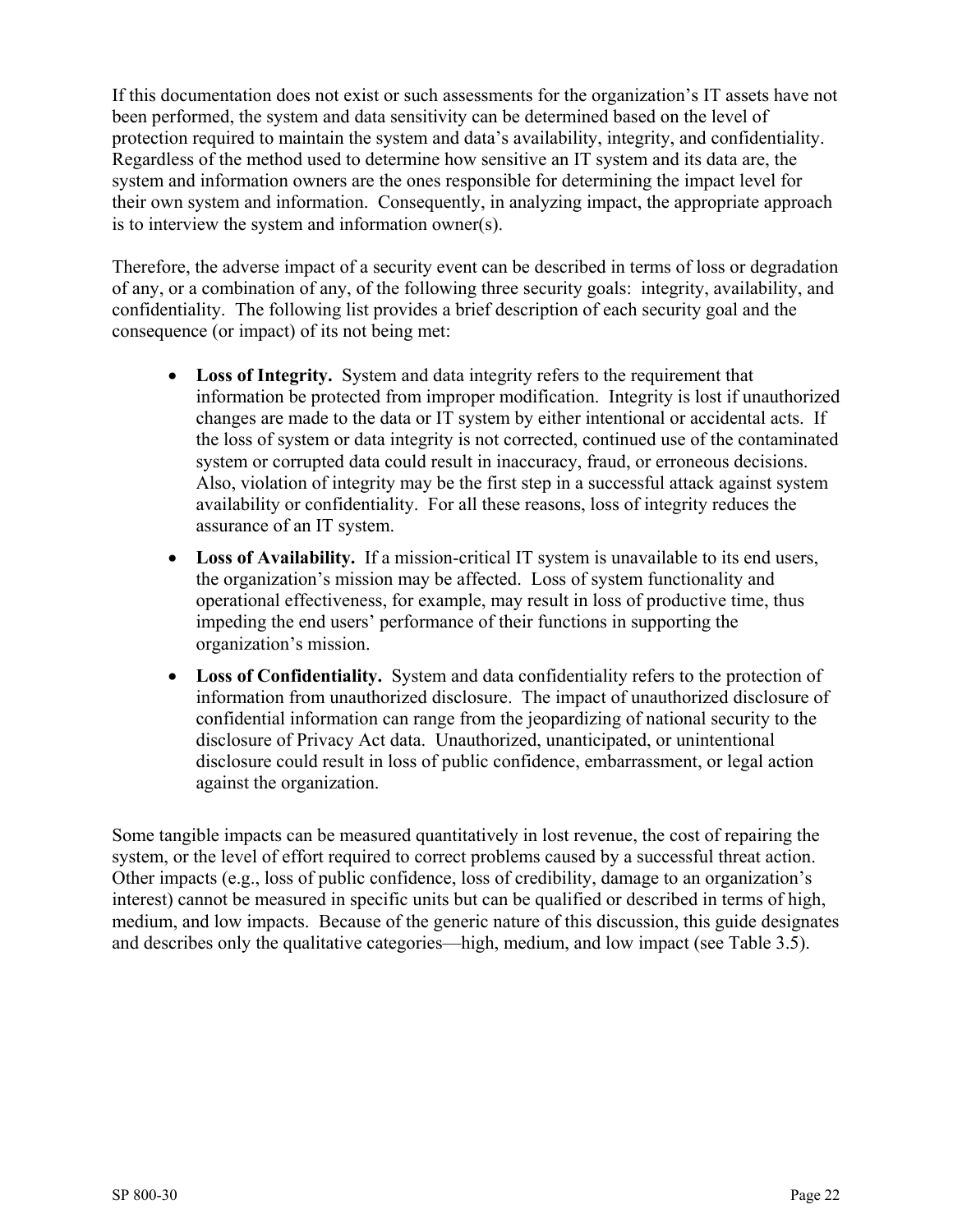| Magnitude of<br>Impact | <b>Impact Definition</b>                                                                                                                                                                                                                                                      |
|------------------------|-------------------------------------------------------------------------------------------------------------------------------------------------------------------------------------------------------------------------------------------------------------------------------|
| High                   | Exercise of the vulnerability (1) may result in the highly costly loss of<br>major tangible assets or resources; (2) may significantly violate, harm, or<br>impede an organization's mission, reputation, or interest; or (3) may result<br>in human death or serious injury. |
| Medium                 | Exercise of the vulnerability (1) may result in the costly loss of tangible<br>assets or resources; (2) may violate, harm, or impede an organization's<br>mission, reputation, or interest; or (3) may result in human injury.                                                |
| Low                    | Exercise of the vulnerability (1) may result in the loss of some tangible<br>assets or resources or (2) may noticeably affect an organization's<br>mission, reputation, or interest.                                                                                          |

# **Table 3-5. Magnitude of Impact Definitions**

#### *Quantitative versus Qualitative Assessment*

In conducting the impact analysis, consideration should be given to the advantages and disadvantages of quantitative versus qualitative assessments. The main advantage of the qualitative impact analysis is that it prioritizes the risks and identifies areas for immediate improvement in addressing the vulnerabilities. The disadvantage of the qualitative analysis is that it does not provide specific quantifiable measurements of the magnitude of the impacts, therefore making a cost-benefit analysis of any recommended controls difficult.

The major advantage of a quantitative impact analysis is that it provides a measurement of the impacts' magnitude, which can be used in the cost-benefit analysis of recommended controls. The disadvantage is that, depending on the numerical ranges used to express the measurement, the meaning of the quantitative impact analysis may be unclear, requiring the result to be interpreted in a qualitative manner. Additional factors often must be considered to determine the magnitude of impact. These may include, but are not limited to—

- An estimation of the frequency of the threat-source's exercise of the vulnerability over a specified time period (e.g., 1 year)
- An approximate cost for each occurrence of the threat-source's exercise of the vulnerability
- A weighted factor based on a subjective analysis of the relative impact of a specific threat's exercising a specific vulnerability.

#### *Output from Step 6Magnitude of impact (High, Medium, or Low)*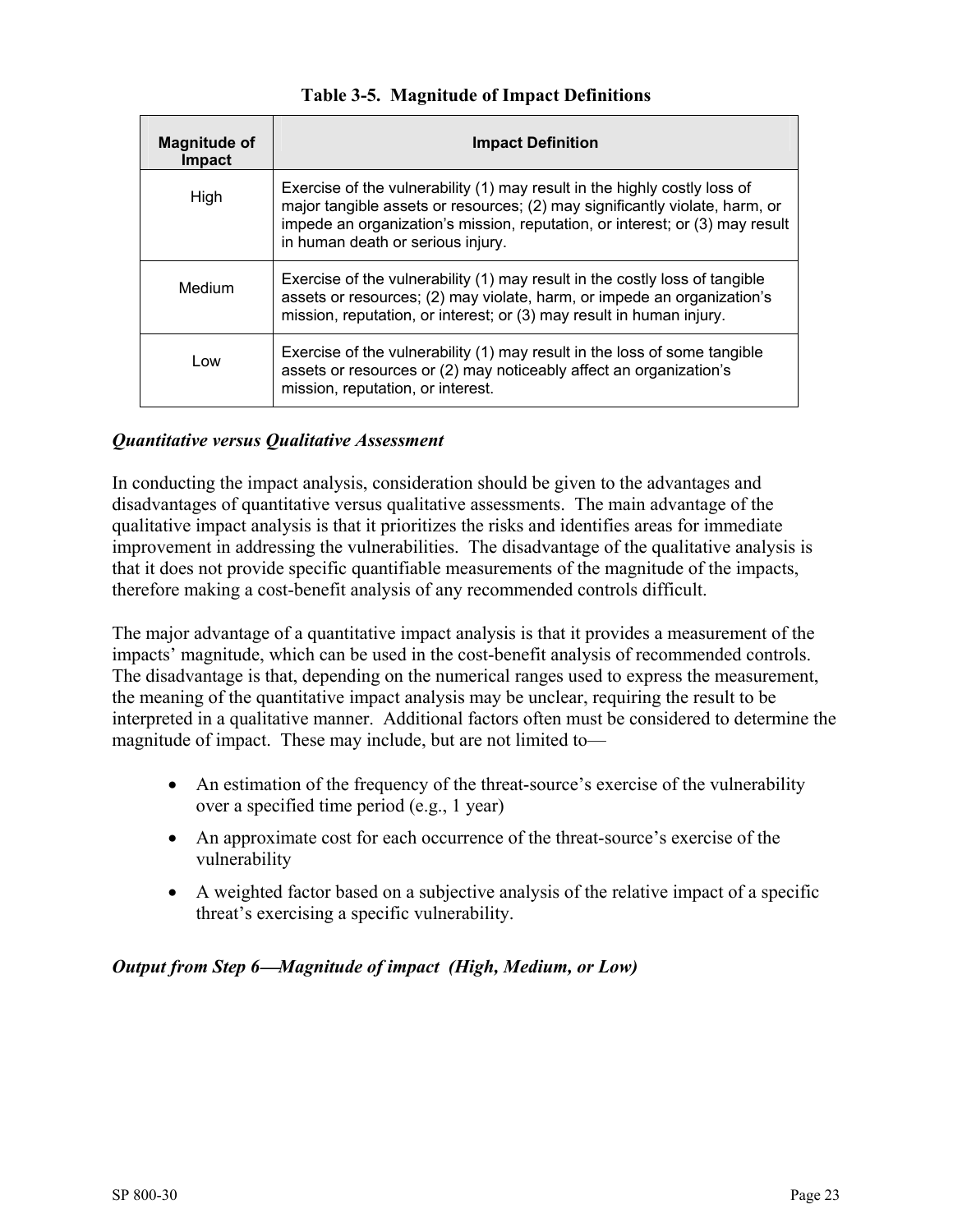# **3.7 STEP 7: RISK DETERMINATION**

The purpose of this step is to assess the level of risk to the IT system. The determination of risk for a particular threat/vulnerability pair can be expressed as a function of

- The likelihood of a given threat-source's attempting to exercise a given vulnerability
- The magnitude of the impact should a threat-source successfully exercise the vulnerability
- The adequacy of planned or existing security controls for reducing or eliminating risk.

To measure risk, a risk scale and a risk-level matrix must be developed. Section 3.7.1 presents a standard risk-level matrix; Section 3.7.2 describes the resulting risk levels.

## **3.7.1 Risk-Level Matrix**

The final determination of mission risk is derived by multiplying the ratings assigned for threat likelihood (e.g., probability) and threat impact. Table 3.6 below shows how the overall risk ratings might be determined based on inputs from the threat likelihood and threat impact categories. The matrix below is a 3 x 3 matrix of threat likelihood (High, Medium, and Low) and threat impact (High, Medium, and Low). Depending on the site's requirements and the granularity of risk assessment desired, some sites may use a 4 x 4 or a 5 x 5 matrix. The latter can include a Very Low /Very High threat likelihood and a Very Low/Very High threat impact to generate a Very Low/Very High risk level. A "Very High" risk level may require possible system shutdown or stopping of all IT system integration and testing efforts.

The sample matrix in Table 3-6 shows how the overall risk levels of High, Medium, and Low are derived. The determination of these risk levels or ratings may be subjective. The rationale for this justification can be explained in terms of the probability assigned for each threat likelihood level and a value assigned for each impact level. For example,

- The probability assigned for each threat likelihood level is 1.0 for High, 0.5 for Medium, 0.1 for Low
- The value assigned for each impact level is 100 for High, 50 for Medium, and 10 for Low.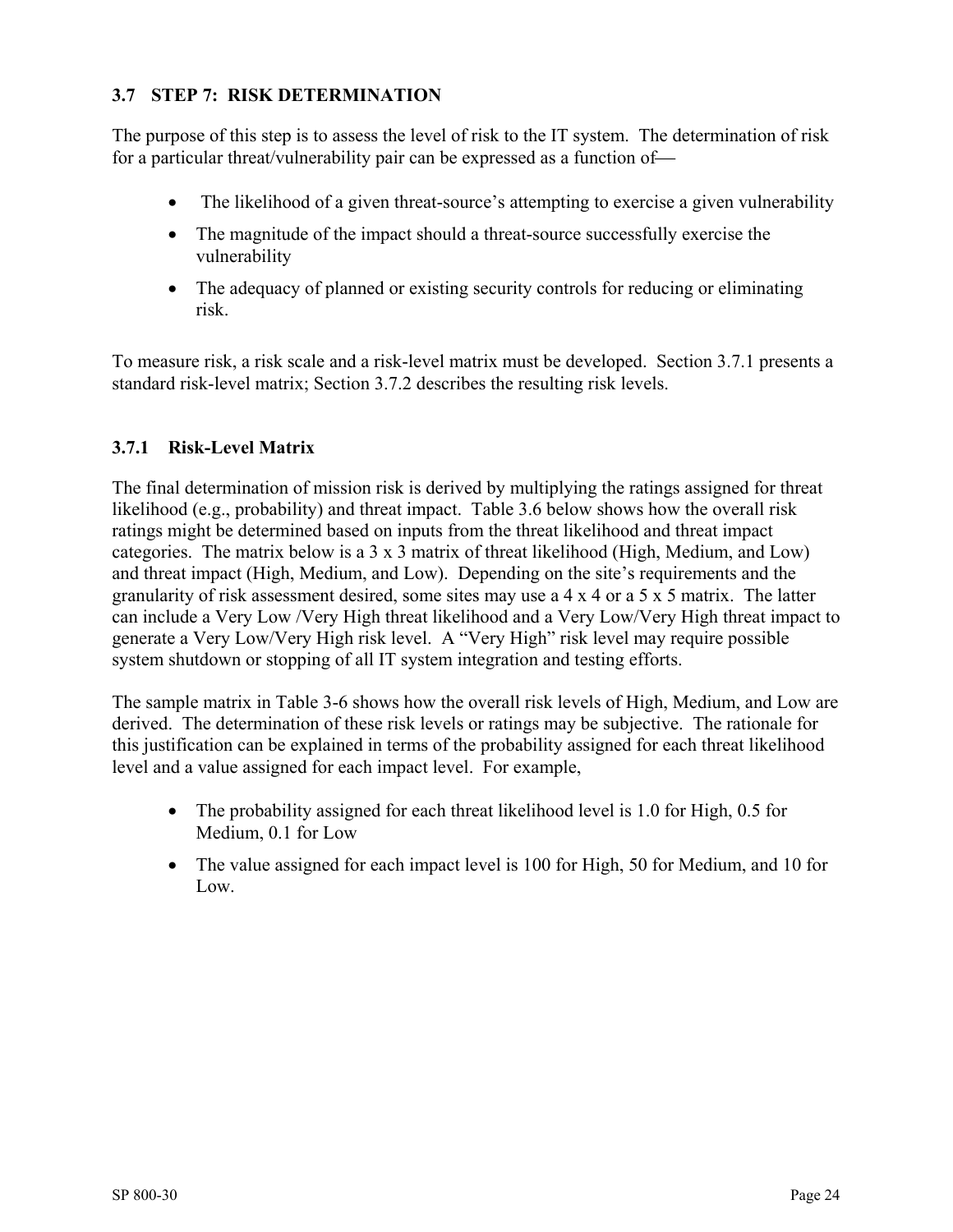|                             | <b>Impact</b>        |                      |                        |  |  |  |
|-----------------------------|----------------------|----------------------|------------------------|--|--|--|
| <b>Threat</b><br>Likelihood | Low                  | <b>Medium</b>        | <b>High</b>            |  |  |  |
|                             | (10)                 | (50)                 | (100)                  |  |  |  |
| High(1.0)                   | Low                  | <b>Medium</b>        | High                   |  |  |  |
|                             | $10 \times 1.0 = 10$ | $50 \times 1.0 = 50$ | $100 \times 1.0 = 100$ |  |  |  |
| Median (0.5)                | Low                  | <b>Medium</b>        | <b>Medium</b>          |  |  |  |
|                             | $10 \times 0.5 = 5$  | $50 \times 0.5 = 25$ | $100 \times 0.5 = 50$  |  |  |  |
| Low(0.1)                    | Low                  | Low                  | Low                    |  |  |  |
|                             | $10 \times 0.1 = 1$  | $50 \times 0.1 = 5$  | $100 \times 0.1 = 10$  |  |  |  |

**Table 3-6. Risk-Level Matrix** 

*Risk Scale: High ( >50 to 100); Medium ( >10 to 50); Low (1 to 10)*8

#### **3.7.2 Description of Risk Level**

Table 3-7 describes the risk levels shown in the above matrix. This risk scale, with its ratings of High, Medium, and Low, represents the degree or level of risk to which an IT system, facility, or procedure might be exposed if a given vulnerability were exercised. The risk scale also presents actions that senior management, the mission owners, must take for each risk level.

| <b>Risk Level</b> | <b>Risk Description and Necessary Actions</b>                                                                                                                                                                                         |
|-------------------|---------------------------------------------------------------------------------------------------------------------------------------------------------------------------------------------------------------------------------------|
| High              | If an observation or finding is evaluated as a high risk, there is a<br>strong need for corrective measures. An existing system may<br>continue to operate, but a corrective action plan must be put in place<br>as soon as possible. |
| <b>Medium</b>     | If an observation is rated as medium risk, corrective actions are<br>needed and a plan must be developed to incorporate these actions<br>within a reasonable period of time.                                                          |
| Low               | If an observation is described as low risk, the system's DAA must<br>determine whether corrective actions are still required or decide to<br>accept the risk.                                                                         |

| Table 3-7. Risk Scale and Necessary Actions |
|---------------------------------------------|
|---------------------------------------------|

*Output from Step 7—Risk level (High, Medium, Low)* 

 $\overline{a}$ 

 $\delta$  If the level indicated on certain items is so low as to be deemed to be "negligible" or non significant (value is  $\leq 1$ ) on risk scale of 1 to 100), one may wish to hold these aside in a separate bucket in lieu of forwarding for management action. This will make sure that they are not overlooked when conducting the next periodic risk assessment. It also establishes a complete record of all risks identified in the analysis. These risks may move to a new risk level on a reassessment due to a change in threat likelihood and/or impact and that is why it is critical that their identification not be lost in the exercise.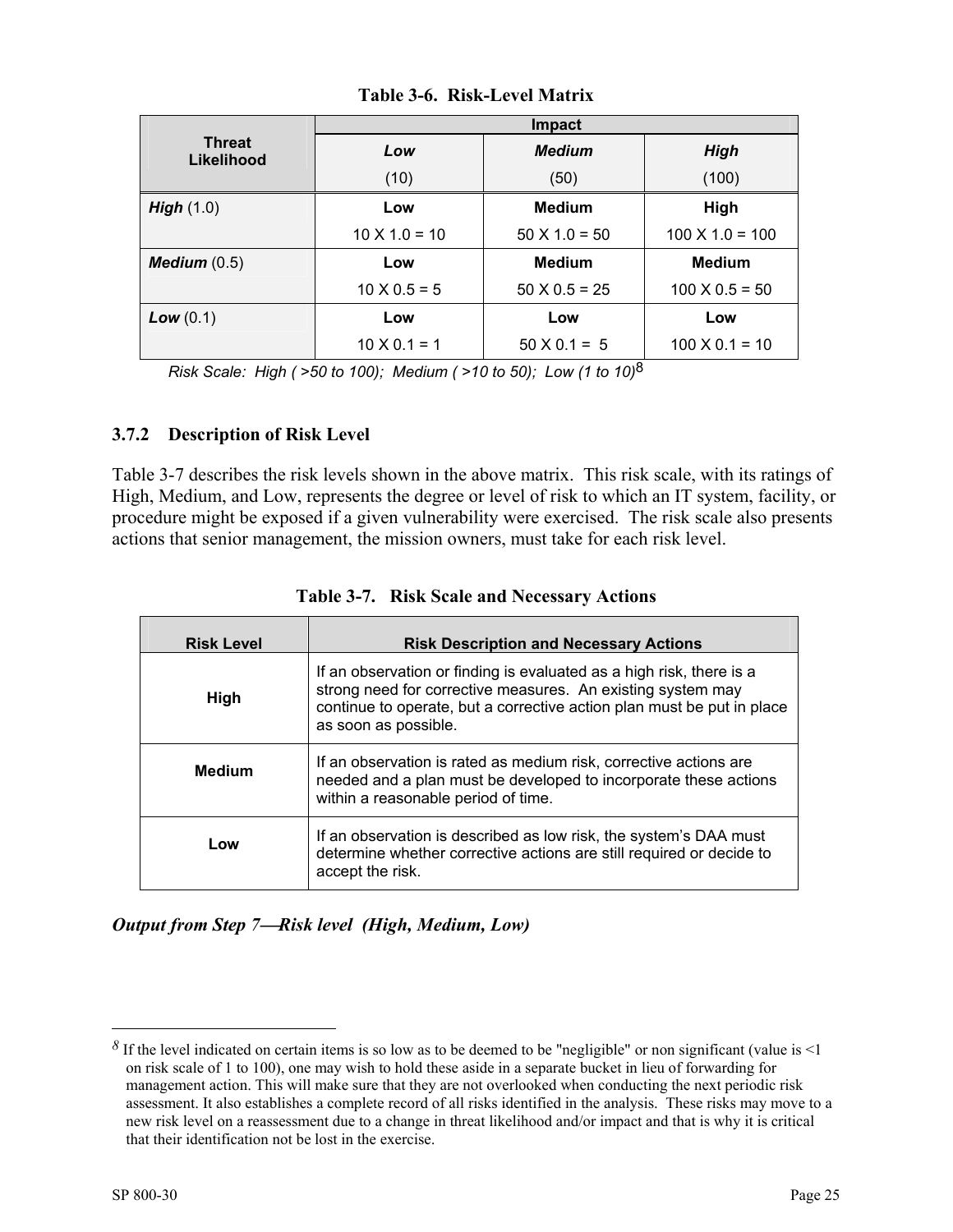## **3.8 STEP 8: CONTROL RECOMMENDATIONS**

During this step of the process, controls that could mitigate or eliminate the identified risks, as appropriate to the organization's operations, are provided. The goal of the recommended controls is to reduce the level of risk to the IT system and its data to an acceptable level. The following factors should be considered in recommending controls and alternative solutions to minimize or eliminate identified risks:

- Effectiveness of recommended options (e.g., system compatibility)
- Legislation and regulation
- Organizational policy
- Operational impact
- Safety and reliability.

The control recommendations are the results of the risk assessment process and provide input to the risk mitigation process, during which the recommended procedural and technical security controls are evaluated, prioritized, and implemented.

It should be noted that not all possible recommended controls can be implemented to reduce loss. To determine which ones are required and appropriate for a specific organization, a cost-benefit analysis, as discussed in Section 4.6, should be conducted for the proposed recommended controls, to demonstrate that the costs of implementing the controls can be justified by the reduction in the level of risk. In addition, the operational impact (e.g., effect on system performance) and feasibility (e.g., technical requirements, user acceptance) of introducing the recommended option should be evaluated carefully during the risk mitigation process.

#### *Output from Step 8Recommendation of control(s) and alternative solutions to mitigate risk*

#### **3.9 STEP 9: RESULTS DOCUMENTATION**

Once the risk assessment has been completed (threat-sources and vulnerabilities identified, risks assessed, and recommended controls provided), the results should be documented in an official report or briefing.

A risk assessment report is a management report that helps senior management, the mission owners, make decisions on policy, procedural, budget, and system operational and management changes. Unlike an audit or investigation report, which looks for wrongdoing, a risk assessment report should not be presented in an accusatory manner but as a systematic and analytical approach to assessing risk so that senior management will understand the risks and allocate resources to reduce and correct potential losses. For this reason, some people prefer to address the threat/vulnerability pairs as observations instead of findings in the risk assessment report. Appendix B provides a suggested outline for the risk assessment report.

## *Output from Step 9—Risk assessment report that describes the threats and vulnerabilities, measures the risk, and provides recommendations for control implementation*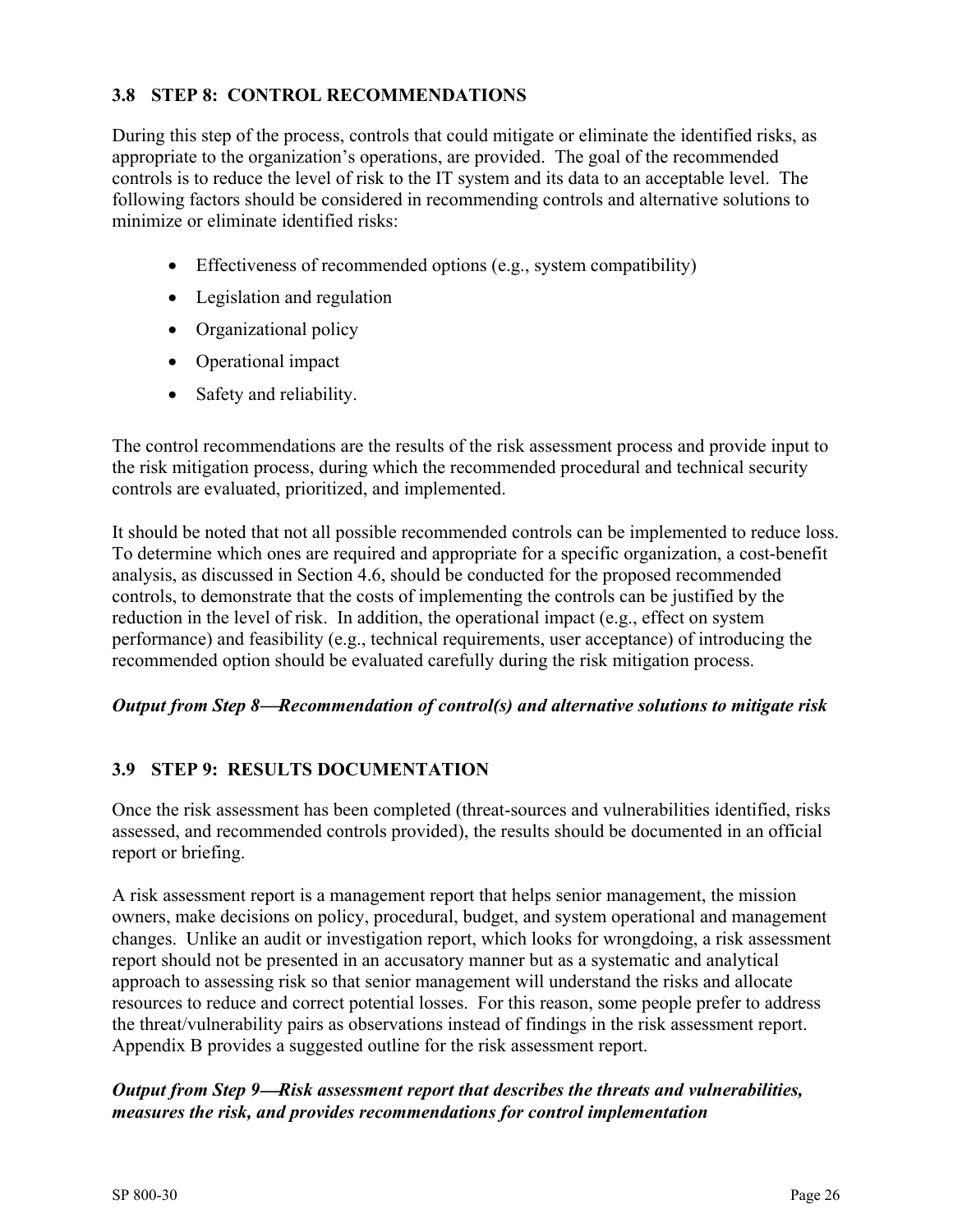# **4. RISK MITIGATION**

Risk mitigation, the second process of risk management, involves prioritizing, evaluating, and implementing the appropriate risk-reducing controls recommended from the risk assessment process.

Because the elimination of all risk is usually impractical or close to impossible, it is the responsibility of senior management and functional and business managers to use the *least-cost approach* and implement the *most appropriate controls* to decrease mission risk to an acceptable level, with *minimal adverse impact* on the organization's resources and mission.

This section describes risk mitigation options (Section 4.1), the risk mitigation strategy (Section 4.2), an approach for control implementation (Section 4.3), control categories (Section 4.4), the cost-benefit analysis used to justify the implementation of the recommended controls (Section 4.5), and residual risk (Section 4.6).

# **4.1 RISK MITIGATION OPTIONS**

Risk mitigation is a systematic methodology used by senior management to reduce mission risk. Risk mitigation can be achieved through any of the following risk mitigation options:

- **Risk Assumption.** To accept the potential risk and continue operating the IT system or to implement controls to lower the risk to an acceptable level
- **Risk Avoidance.** To avoid the risk by eliminating the risk cause and/or consequence (e.g., forgo certain functions of the system or shut down the system when risks are identified)
- **Risk Limitation.** To limit the risk by implementing controls that minimize the adverse impact of a threat's exercising a vulnerability (e.g., use of supporting, preventive, detective controls)
- **Risk Planning.** To manage risk by developing a risk mitigation plan that prioritizes, implements, and maintains controls
- **Research and Acknowledgment.** To lower the risk of loss by acknowledging the vulnerability or flaw and researching controls to correct the vulnerability
- **Risk Transference.** To transfer the risk by using other options to compensate for the loss, such as purchasing insurance.

The goals and mission of an organization should be considered in selecting any of these risk mitigation options. It may not be practical to address all identified risks, so priority should be given to the threat and vulnerability pairs that have the potential to cause significant mission impact or harm. Also, in safeguarding an organization's mission and its IT systems, because of each organization's unique environment and objectives, the option used to mitigate the risk and the methods used to implement controls may vary. The "best of breed" approach is to use appropriate technologies from among the various vendor security products, along with the appropriate risk mitigation option and nontechnical, administrative measures.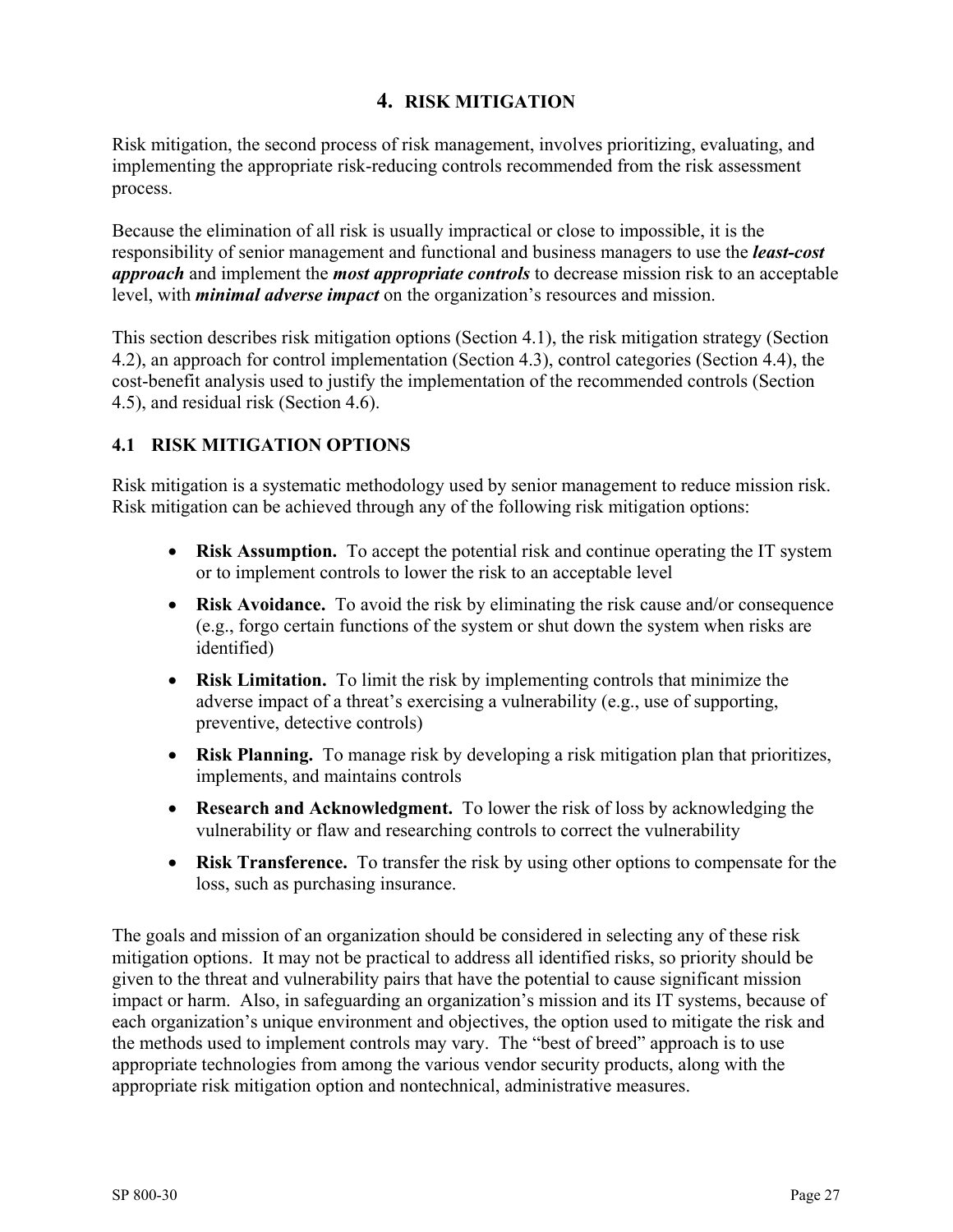# **4.2 RISK MITIGATION STRATEGY**

Senior management, the mission owners, knowing the potential risks and recommended controls, may ask, "When and under what circumstances should I take action? When shall I implement these controls to mitigate the risk and protect our organization?"

The risk mitigation chart in Figure 4-1 addresses these questions. Appropriate points for implementation of control actions are indicated in this figure by the word YES.



**Figure 4-1. Risk Mitigation Action Points** 

This strategy is further articulated in the following rules of thumb, which provide guidance on actions to mitigate risks from intentional human threats:

- **When vulnerability (or flaw, weakness) exists →** implement assurance techniques to reduce the likelihood of a vulnerability's being exercised.
- When a vulnerability can be exercised → apply layered protections, architectural designs, and administrative controls to minimize the risk of or prevent this occurrence.
- When the attacker's cost is less than the potential gain → apply protections to decrease an attacker's motivation by increasing the attacker's cost (e.g., use of system controls such as limiting what a system user can access and do can significantly reduce an attacker's gain).
- When loss is too great → apply design principles, architectural designs, and technical and nontechnical protections to limit the extent of the attack, thereby reducing the potential for loss.

The strategy outlined above, with the exception of the third list item ("When the attacker's cost is less than the potential gain"), also applies to the mitigation of risks arising from environmental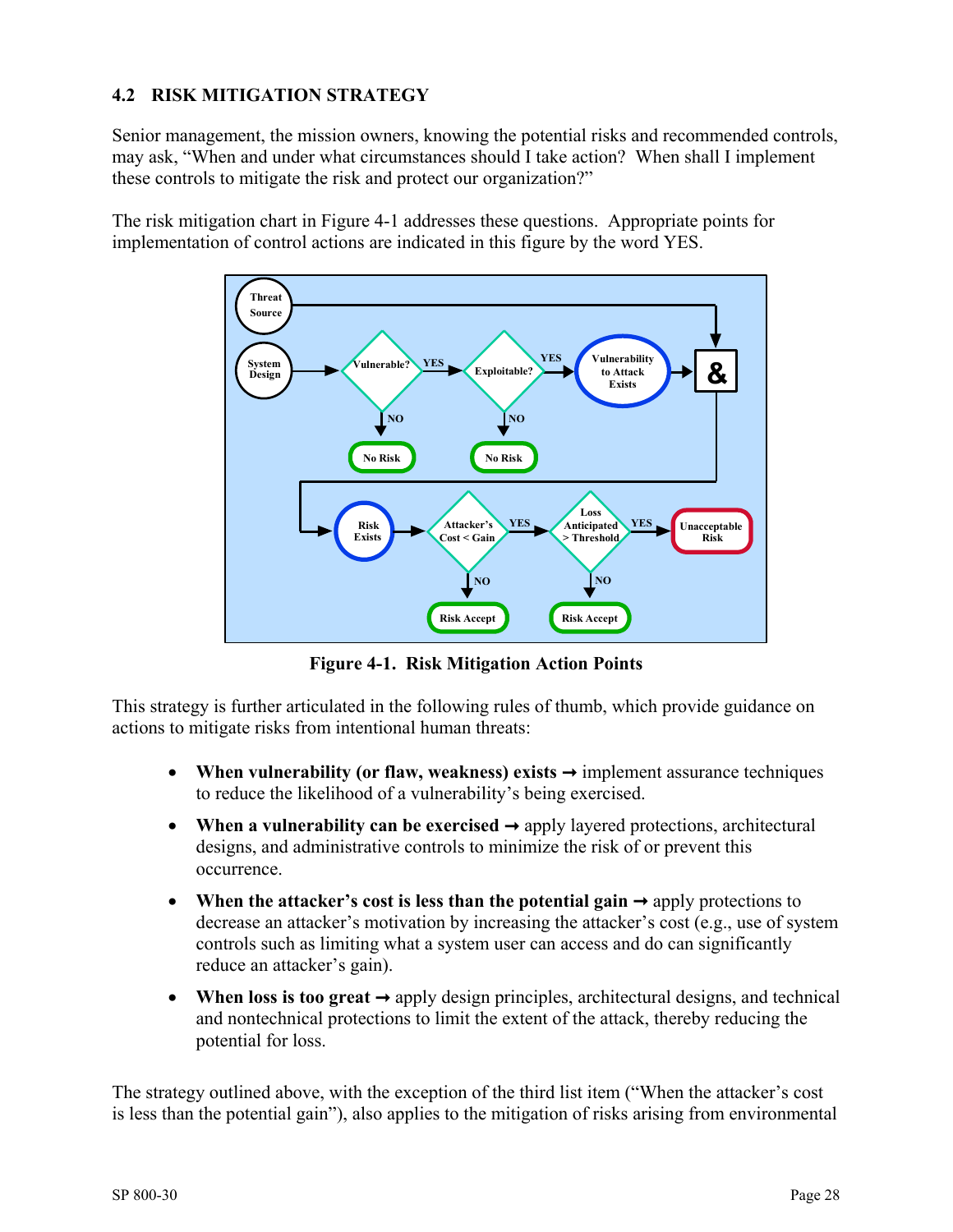or unintentional human threats (e.g., system or user errors). (Because there is no "attacker," no motivation or gain is involved.)

#### **4.3 APPROACH FOR CONTROL IMPLEMENTATION**

When control actions must be taken, the following rule applies:

#### *Address the greatest risks and strive for sufficient risk mitigation at the lowest cost, with minimal impact on other mission capabilities.*

The following risk mitigation methodology describes the approach to control implementation:

• Step 1—Prioritize Actions

Based on the risk levels presented in the risk assessment report, the implementation actions are prioritized. In allocating resources, top priority should be given to risk items with unacceptably high risk rankings (e.g., risk assigned a Very High or High risk level). These vulnerability/threat pairs will require immediate corrective action to protect an organization's interest and mission.

#### *Output from Step 1Actions ranking from High to Low*

• Step 2—Evaluate Recommended Control Options

The controls recommended in the risk assessment process may not be the most appropriate and feasible options for a specific organization and IT system. During this step, the feasibility (e.g., compatibility, user acceptance) and effectiveness (e.g., degree of protection and level of risk mitigation) of the recommended control options are analyzed. The objective is to select the most appropriate control option for minimizing risk.

#### *Output from Step 2List of feasible controls*

• Step 3—Conduct Cost-Benefit Analysis

To aid management in decision making and to identify cost-effective controls, a costbenefit analysis is conducted. Section 4.5 details the objectives and method of conducting the cost-benefit analysis.

#### *Output from Step 3Cost-benefit analysis describing the cost and benefits of implementing or not implementing the controls*

• Step  $4$ —Select Control

On the basis of the results of the cost-benefit analysis, management determines the most cost-effective control(s) for reducing risk to the organization's mission. The controls selected should combine technical, operational, and management control elements to ensure adequate security for the IT system and the organization.

#### *Output from Step 4—Selected control(s)*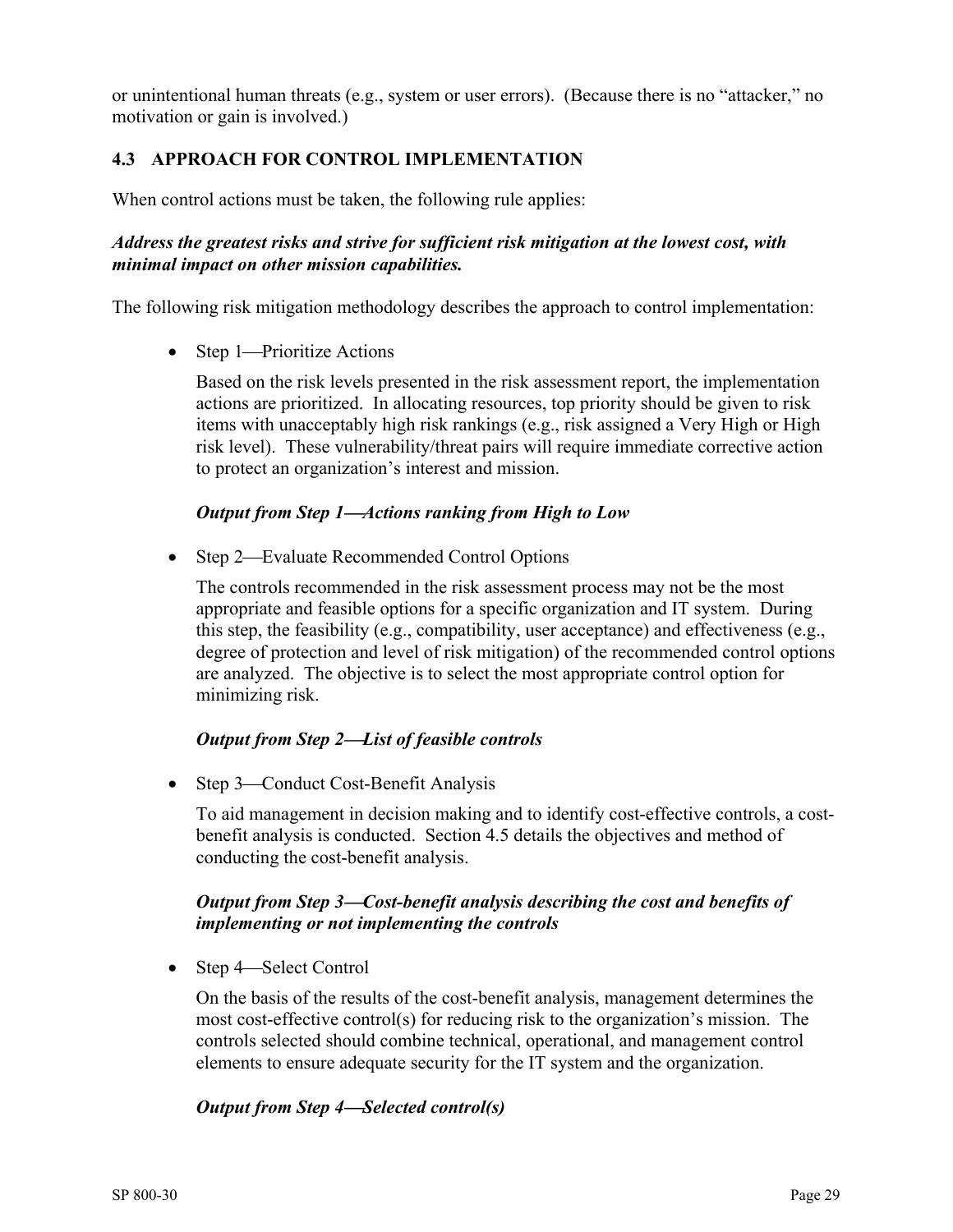• Step 5—Assign Responsibility

Appropriate persons (in-house personnel or external contracting staff) who have the appropriate expertise and skill-sets to implement the selected control are identified, and responsibility is assigned.

#### *Output from Step 5List of responsible persons*

• Step 6—Develop a Safeguard Implementation Plan

During this step, a safeguard implementation plan*9* (or action plan) is developed. The plan should, at a minimum, contain the following information:

- Risks (vulnerability/threat pairs) and associated risk levels (output from risk assessment report)
- Recommended controls (output from risk assessment report)
- Prioritized actions (with priority given to items with Very High and High risk levels)
- Selected planned controls (determined on the basis of feasibility, effectiveness, benefits to the organization, and cost)
- Required resources for implementing the selected planned controls
- Lists of responsible teams and staff
- Start date for implementation
- Target completion date for implementation
- Maintenance requirements.

The safeguard implementation plan prioritizes the implementation actions and projects the start and target completion dates. This plan will aid and expedite the risk mitigation process. Appendix C provides a sample summary table for the safeguard implementation plan.

#### *Output from Step 6Safeguard implementation plan*

• Step  $7$ —Implement Selected Control(s)

Depending on individual situations, the implemented controls may lower the risk level but not eliminate the risk. Residual risk is discussed in Section 4.6.

#### *Output from Step 7—Residual risk*

Figure 4-2 depicts the recommended methodology for risk mitigation.

 $\overline{a}$ 

*<sup>9</sup>* NIST Interagency Report 4749, *Sample Statements of Work for Federal Computer Security Services: For Use In-House or Contracting Out.* December 1991.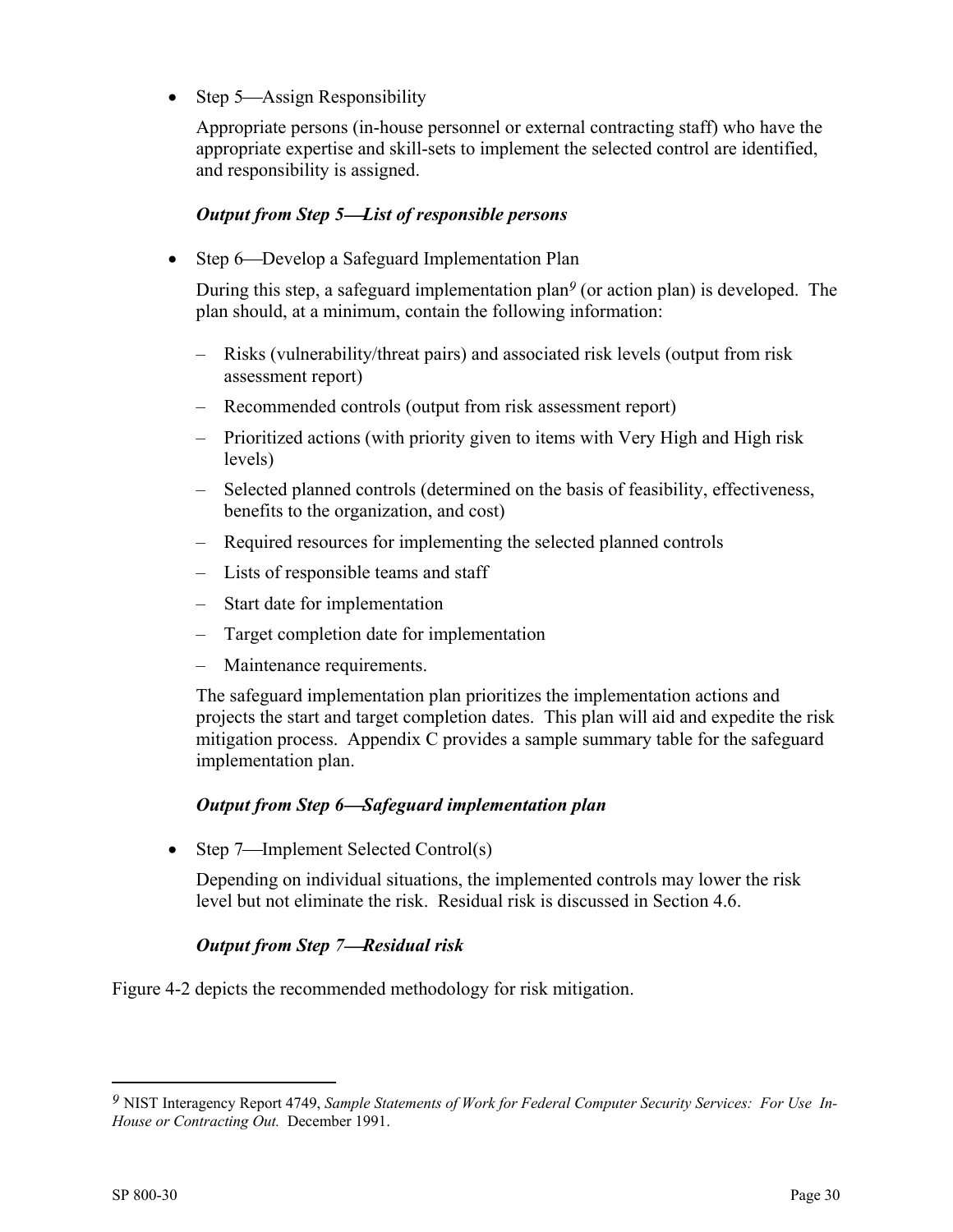

**Figure 4-2. Risk Mitigation Methodology Flowchart**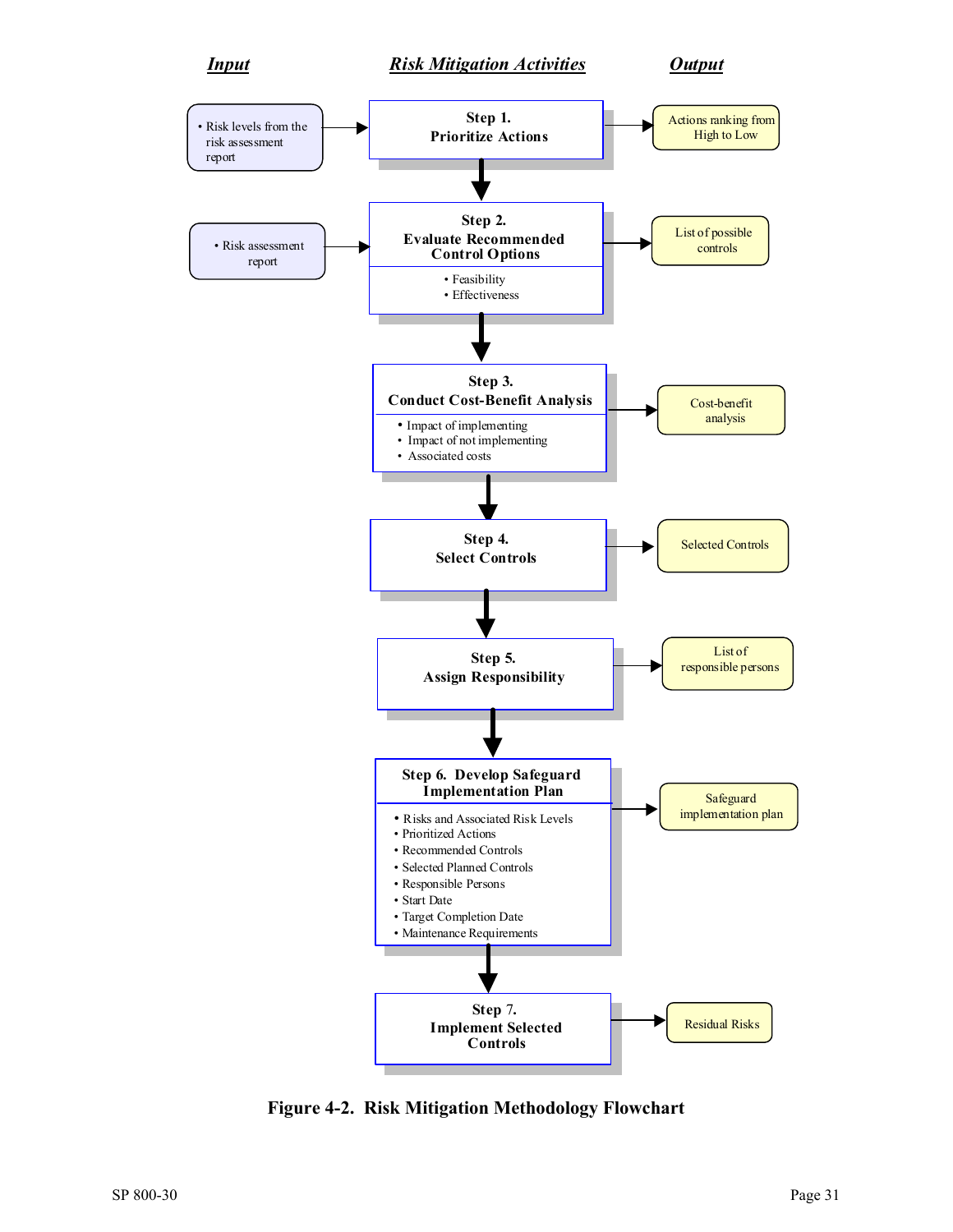# **4.4 CONTROL CATEGORIES**

In implementing recommended controls to mitigate risk, an organization should consider technical, management, and operational security controls, or a combination of such controls, to maximize the effectiveness of controls for their IT systems and organization. Security controls, when used appropriately, can prevent, limit, or deter threat-source damage to an organization's mission.

The control recommendation process will involve choosing among a combination of technical, management, and operational controls for improving the organization's security posture. The trade-offs that an organization will have to consider are illustrated by viewing the decisions involved in enforcing use of complex user passwords to minimize password guessing and cracking. In this case, a technical control requiring add-on security software may be more complex and expensive than a procedural control, but the technical control is likely to be more effective because the enforcement is automated by the system. On the other hand, a procedural control might be implemented simply by means of a memorandum to all concerned individuals and an amendment to the security guidelines for the organization, but ensuring that users consistently follow the memorandum and guideline will be difficult and will require security awareness training and user acceptance.

This section provides a high-level overview of some of the control categories. More detailed guidance about implementing and planning for IT controls can be found in NIST SP 800-18, *Guide for Developing Security Plans for Information Technology Systems,* and NIST SP 800-12, *An Introduction to Computer Security: The NIST Handbook.* 

Sections 4.4.1 through 4.4.3 provide an overview of technical, management, and operational controls, respectively.

#### **4.4.1 Technical Security Controls**

Technical security controls for risk mitigation can be configured to protect against given types of threats. These controls may range from simple to complex measures and usually involve system architectures; engineering disciplines; and security packages with a mix of hardware, software, and firmware. All of these measures should work together to secure critical and sensitive data, information, and IT system functions. Technical controls can be grouped into the following major categories, according to primary purpose:

- **Support** (Section 4.4.1.1). Supporting controls are generic and underlie most IT security capabilities. These controls must be in place in order to implement other controls.
- **Prevent** (Section 4.4.1.2). Preventive controls focus on preventing security breaches from occurring in the first place.
- **Detect and Recover** (Section 4.4.1.3). These controls focus on detecting and recovering from a security breach.

Figure 4-3 depicts the primary technical controls and the relationships between them.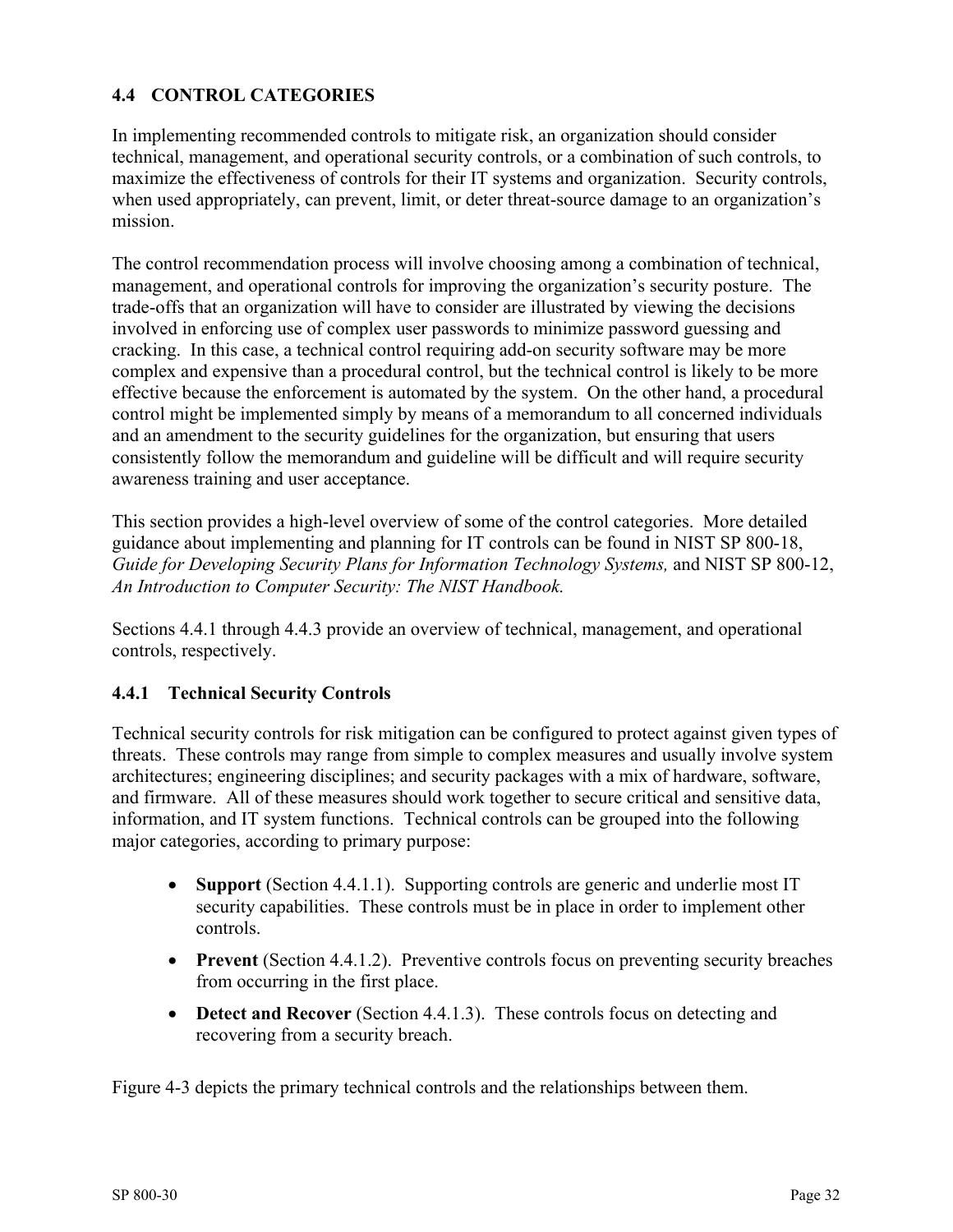

**Figure 4-3. Technical Security Controls** 

# **4.4.1.1** *Supporting Technical Controls*

Supporting controls are, by their very nature, pervasive and interrelated with many other controls. The supporting controls are as follows:

- **Identification.** This control provides the ability to uniquely identify users, processes, and information resources. To implement other security controls (e.g., discretionary access control [DAC], mandatory access control [MAC], accountability), it is essential that both subjects and objects be identifiable.
- **Cryptographic Key Management.** Cryptographic keys must be securely managed when cryptographic functions are implemented in various other controls. Cryptographic key management includes key generation, distribution, storage, and maintenance.
- **Security Administration.** The security features of an IT system must be configured (e.g., enabled or disabled) to meet the needs of a specific installation and to account for changes in the operational environment. System security can be built into operating system security or the application. Commercial off-the-shelf add-on security products are available.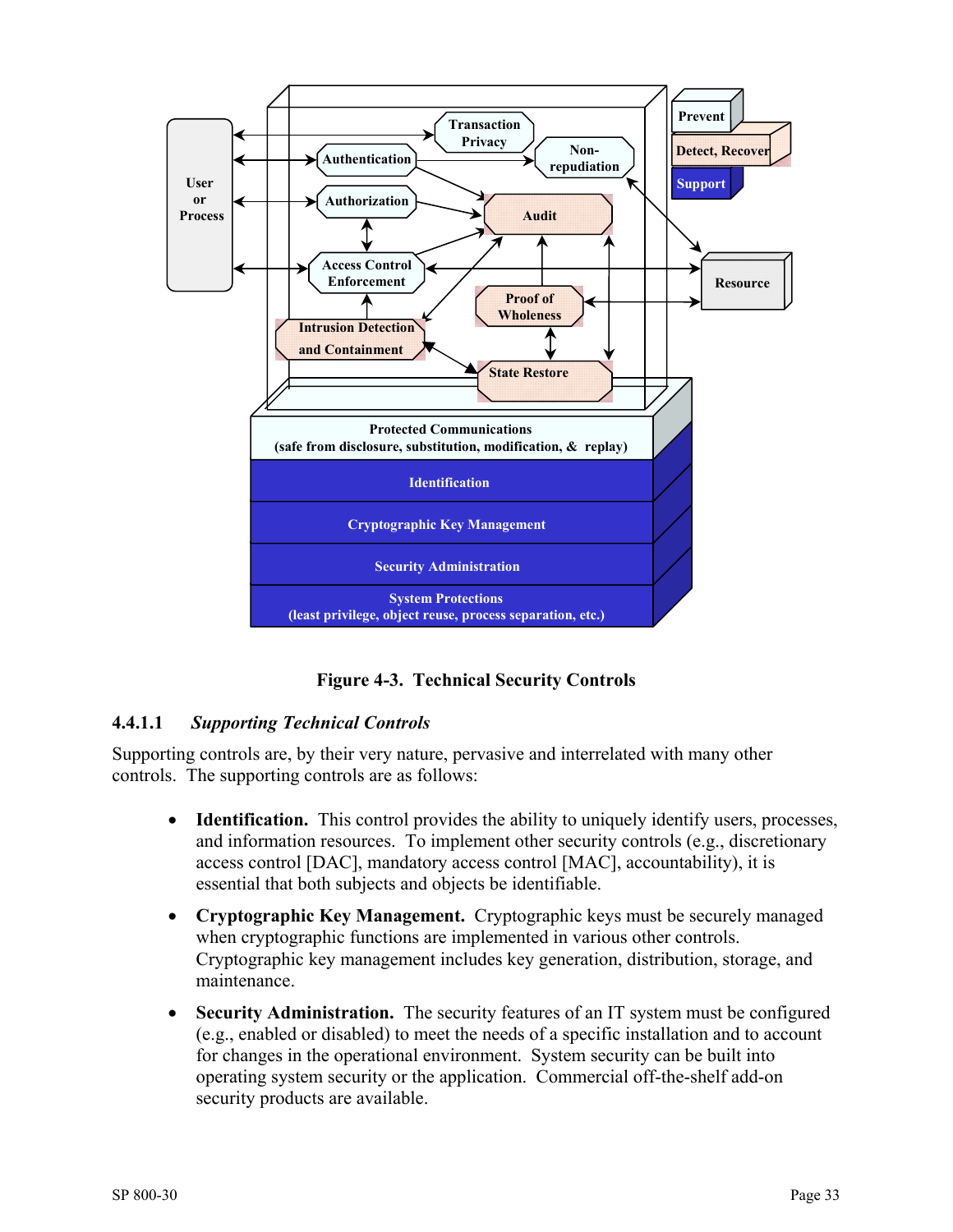• **System Protections.** Underlying a system's various security functional capabilities is a base of confidence in the technical implementation. This represents the quality of the implementation from the perspective both of the design processes used and of the manner in which the implementation was accomplished. Some examples of system protections are residual information protection (also known as object reuse), least privilege (or "need to know"), process separation, modularity, layering, and minimization of what needs to be trusted.

#### **4.4.1.2** *Preventive Technical Controls*

These controls, which can inhibit attempts to violate security policy, include the following:

- **Authentication.** The authentication control provides the means of verifying the identity of a subject to ensure that a claimed identity is valid. Authentication mechanisms include passwords, personal identification numbers, or PINs, and emerging authentication technology that provides strong authentication (e.g., token, smart card, digital certificate, Kerberos).
- **Authorization.** The authorization control enables specification and subsequent management of the allowed actions for a given system (e.g., the information owner or the database administrator determines who can update a shared file accessed by a group of online users).
- **Access Control Enforcement.** Data integrity and confidentiality are enforced by access controls. When the subject requesting access has been authorized to access particular processes, it is necessary to enforce the defined security policy (e.g., MAC or DAC). These policy-based controls are enforced via access control mechanisms distributed throughout the system (e.g., MAC sensitivity labels; DAC file permission sets, access control lists, roles, user profiles). The effectiveness and the strength of access control depend on the correctness of the access control decisions (e.g., how the security rules are configured) and the strength of access control enforcement (e.g., the design of software or hardware security).
- **Nonrepudiation.** System accountability depends on the ability to ensure that senders cannot deny sending information and that receivers cannot deny receiving it. Nonrepudiation spans both prevention and detection. It has been placed in the prevention category in this guide because the mechanisms implemented prevent the successful repudiation of an action (e.g., the digital certificate that contains the owner's private key is known only to the owner). As a result, this control is typically applied at the point of transmission or reception.
- **Protected Communications.** In a distributed system, the ability to accomplish security objectives is highly dependent on trustworthy communications. The protected communications control ensures the integrity, availability, and confidentiality of sensitive and critical information while it is in transit. Protected communications use data encryption methods (e.g., virtual private network, Internet Protocol Security [IPSEC] Protocol), and deployment of cryptographic technologies (e.g., Data Encryption Standard [DES], Triple DES, RAS, MD4, MD5, secure hash standard, and escrowed encryption algorithms such as Clipper) to minimize network threats such as replay, interception, packet sniffing, wiretapping, or eavesdropping.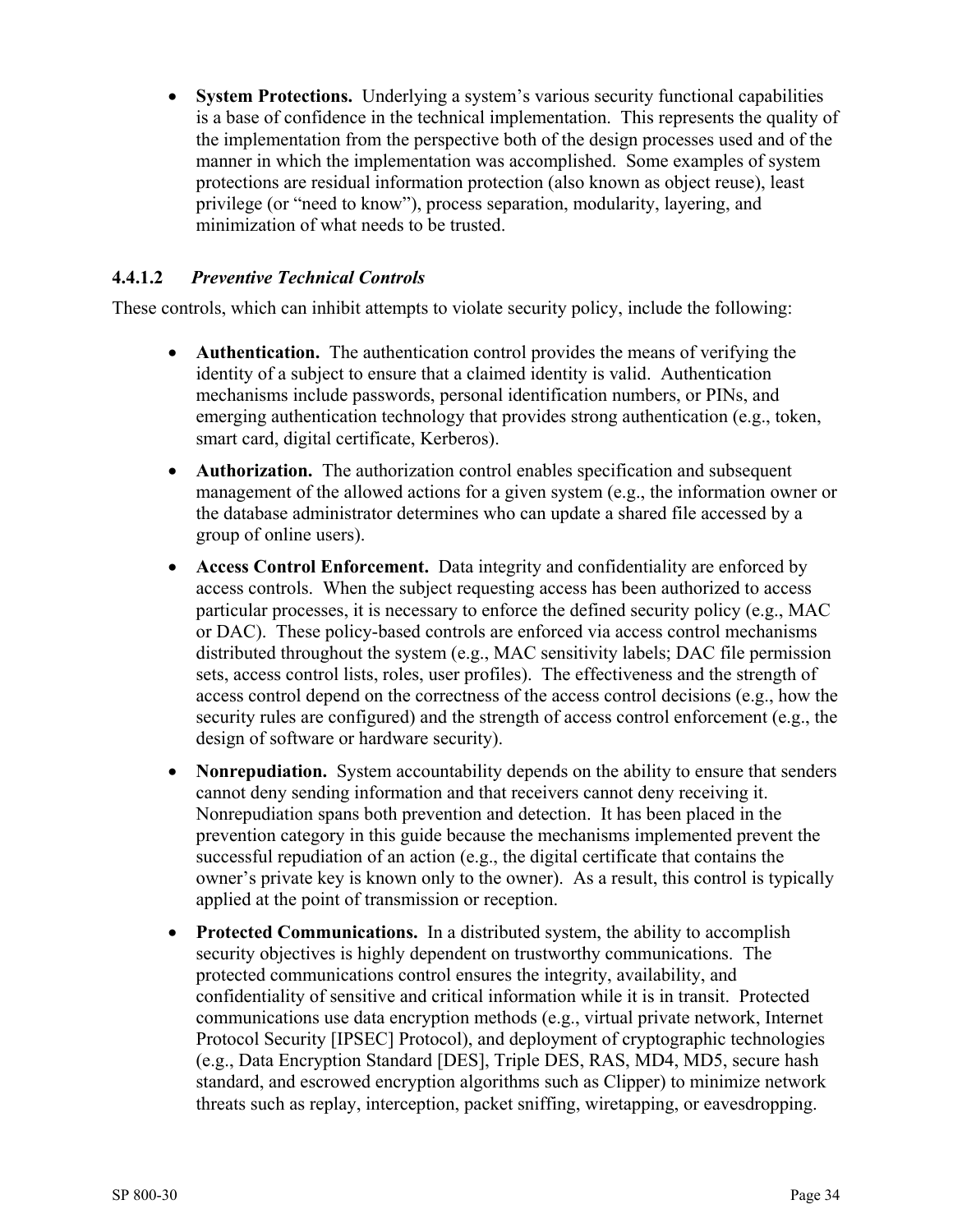• **Transaction Privacy.** Both government and private sector systems are increasingly required to maintain the privacy of individuals. Transaction privacy controls (e.g., Secure Sockets Layer, secure shell) protect against loss of privacy with respect to transactions performed by an individual.

#### **4.4.1.3** *Detection and Recovery Technical Controls*

Detection controls warn of violations or attempted violations of security policy and include such controls as audit trails, intrusion detection methods, and checksums. Recovery controls can be used to restore lost computing resources. They are needed as a complement to the supporting and preventive technical measures, because none of the measures in these other areas is perfect. Detection and recovery controls include—

- **Audit.** The auditing of security-relevant events and the monitoring and tracking of system abnormalities are key elements in the after-the-fact detection of, and recovery from, security breaches.
- **Intrusion Detection and Containment.** It is essential to detect security breaches (e.g., network break-ins, suspicious activities) so that a response can occur in a timely manner. It is also of little use to detect a security breach if no effective response can be initiated. The intrusion detection and containment control provides these two capabilities.
- **Proof of Wholeness.** The proof-of-wholeness control (e.g., system integrity tool) analyzes system integrity and irregularities and identifies exposures and potential threats. This control does not prevent violations of security policy but detects violations and helps determine the type of corrective action needed.
- **Restore Secure State.** This service enables a system to return to a state that is known to be secure, after a security breach occurs.
- **Virus Detection and Eradication.** Virus detection and eradication software installed on servers and user workstations detects, identifies, and removes software viruses to ensure system and data integrity.

#### **4.4.2 Management Security Controls**

Management security controls, in conjunction with technical and operational controls, are implemented to manage and reduce the risk of loss and to protect an organization's mission. Management controls focus on the stipulation of information protection policy, guidelines, and standards, which are carried out through operational procedures to fulfill the organization's goals and missions.

Management security controls—preventive, detection, and recovery—that are implemented to reduce risk are described in Sections 4.4.2.1 through 4.4.2.3.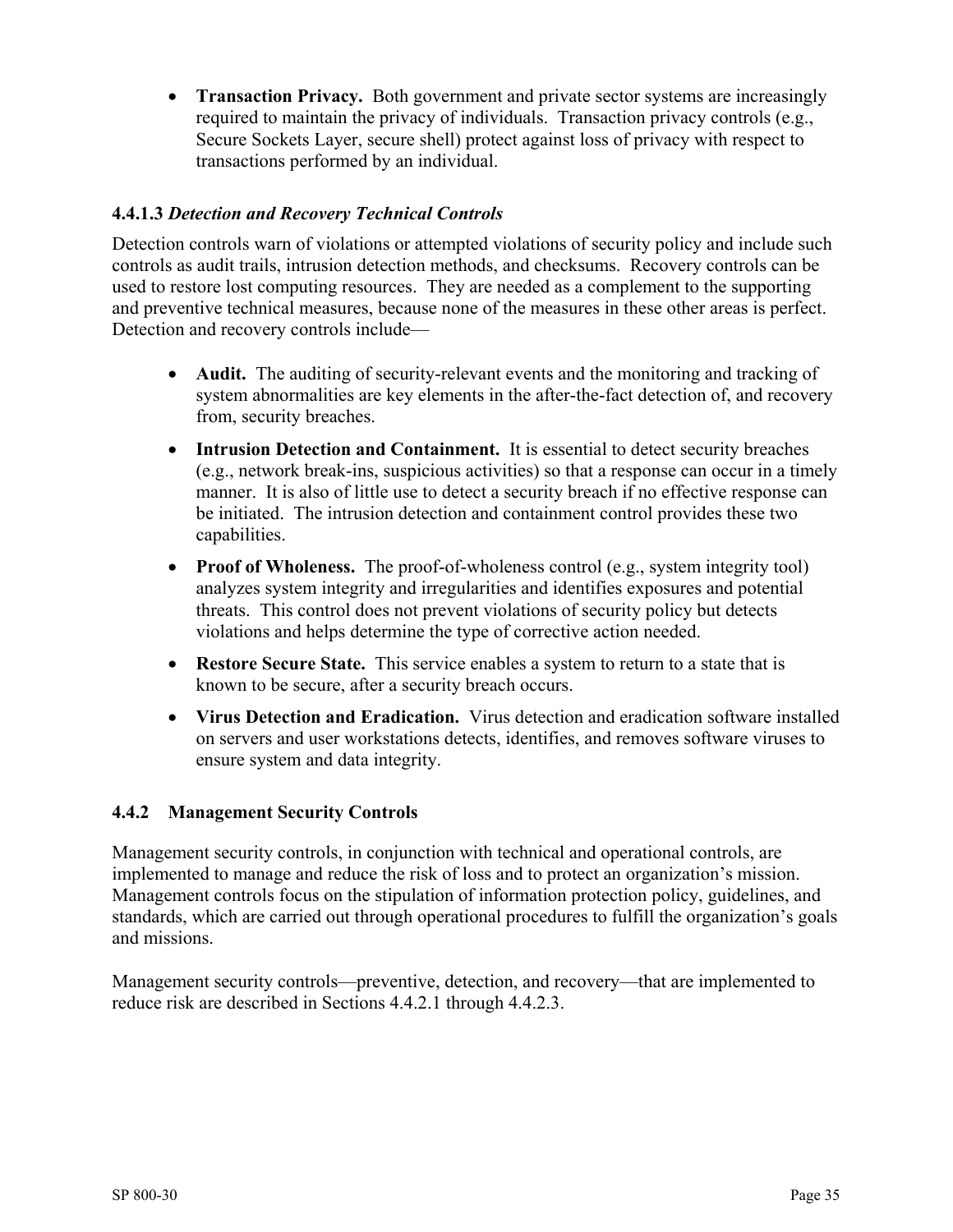#### *4.4.2.1 Preventive Management Security Controls*

These controls include the following:

- Assign security responsibility to ensure that adequate security is provided for the mission-critical IT systems
- Develop and maintain system security plans to document current controls and address planned controls for IT systems in support of the organization's mission
- Implement personnel security controls, including separation of duties, least privilege, and user computer access registration and termination
- Conduct security awareness and technical training to ensure that end users and system users are aware of the rules of behavior and their responsibilities in protecting the organization's mission.

#### *4.4.2.2 Detection Management Security Controls*

Detection management controls are as follows:

- Implement personnel security controls, including personnel clearance, background investigations, rotation of duties
- Conduct periodic review of security controls to ensure that the controls are effective
- Perform periodic system audits
- Conduct ongoing risk management to assess and mitigate risk
- Authorize IT systems to address and accept residual risk.

#### *4.4.2.3 Recovery Management Security Controls*

These controls include the following:

- Provide continuity of support and develop, test, and maintain the continuity of operations plan to provide for business resumption and ensure continuity of operations during emergencies or disasters
- Establish an incident response capability to prepare for, recognize, report, and respond to the incident and return the IT system to operational status.

#### **4.4.3 Operational Security Controls**

An organization's security standards should establish a set of controls and guidelines to ensure that security procedures governing the use of the organization's IT assets and resources are properly enforced and implemented in accordance with the organization's goals and mission. Management plays a vital role in overseeing policy implementation and in ensuring the establishment of appropriate operational controls.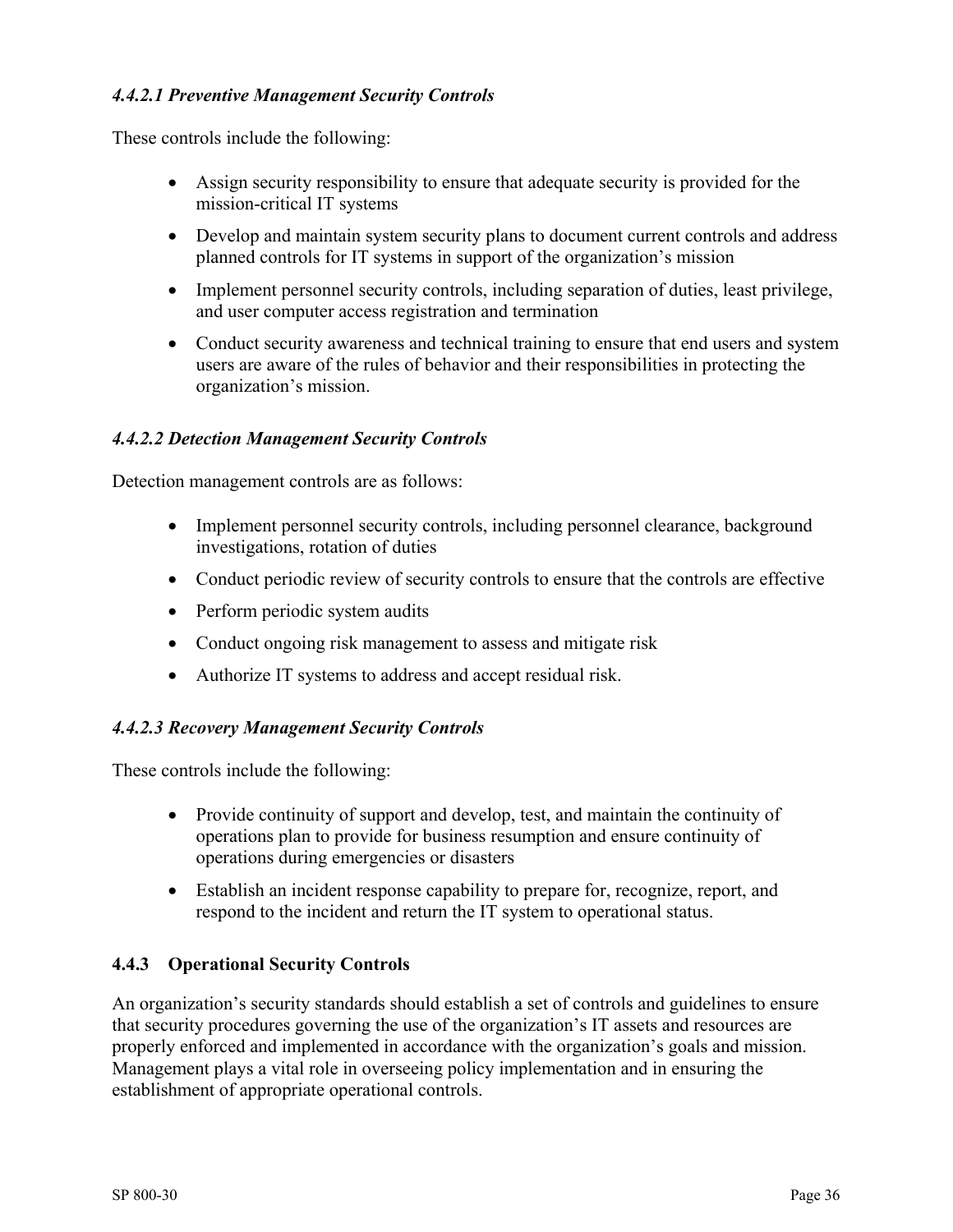Operational controls, implemented in accordance with a base set of requirements (e.g., technical controls) and good industry practices, are used to correct operational deficiencies that could be exercised by potential threat-sources. To ensure consistency and uniformity in security operations, step-by-step procedures and methods for implementing operational controls must be clearly defined, documented, and maintained. These operational controls include those presented in Sections 4.4.3.1 and 4.4.3.2 below.

#### *4.4.3.1 Preventive Operational Controls*

Preventive operational controls are as follows:

- Control data media access and disposal (e.g., physical access control, degaussing method)
- Limit external data distribution (e.g., use of labeling)
- Control software viruses
- Safeguard computing facility (e.g., security guards, site procedures for visitors, electronic badge system, biometrics access control, management and distribution of locks and keys, barriers and fences)
- Secure wiring closets that house hubs and cables
- Provide backup capability (e.g., procedures for regular data and system backups, archive logs that save all database changes to be used in various recovery scenarios)
- Establish off-site storage procedures and security
- Protect laptops, personal computers (PC), workstations
- Protect IT assets from fire damage (e.g., requirements and procedures for the use of fire extinguishers, tarpaulins, dry sprinkler systems, halon fire suppression system)
- Provide emergency power source (e.g., requirements for uninterruptible power supplies, on-site power generators)
- Control the humidity and temperature of the computing facility (e.g., operation of air conditioners, heat dispersal).

#### *4.4.3.2 Detection Operational Controls*

Detection operational controls include the following:

- Provide physical security (e.g., use of motion detectors, closed-circuit television monitoring, sensors and alarms)
- Ensure environmental security (e.g., use of smoke and fire detectors, sensors and alarms).

# **4.5 COST-BENEFIT ANALYSIS**

To allocate resources and implement cost-effective controls, organizations, after identifying all possible controls and evaluating their feasibility and effectiveness, should conduct a cost-benefit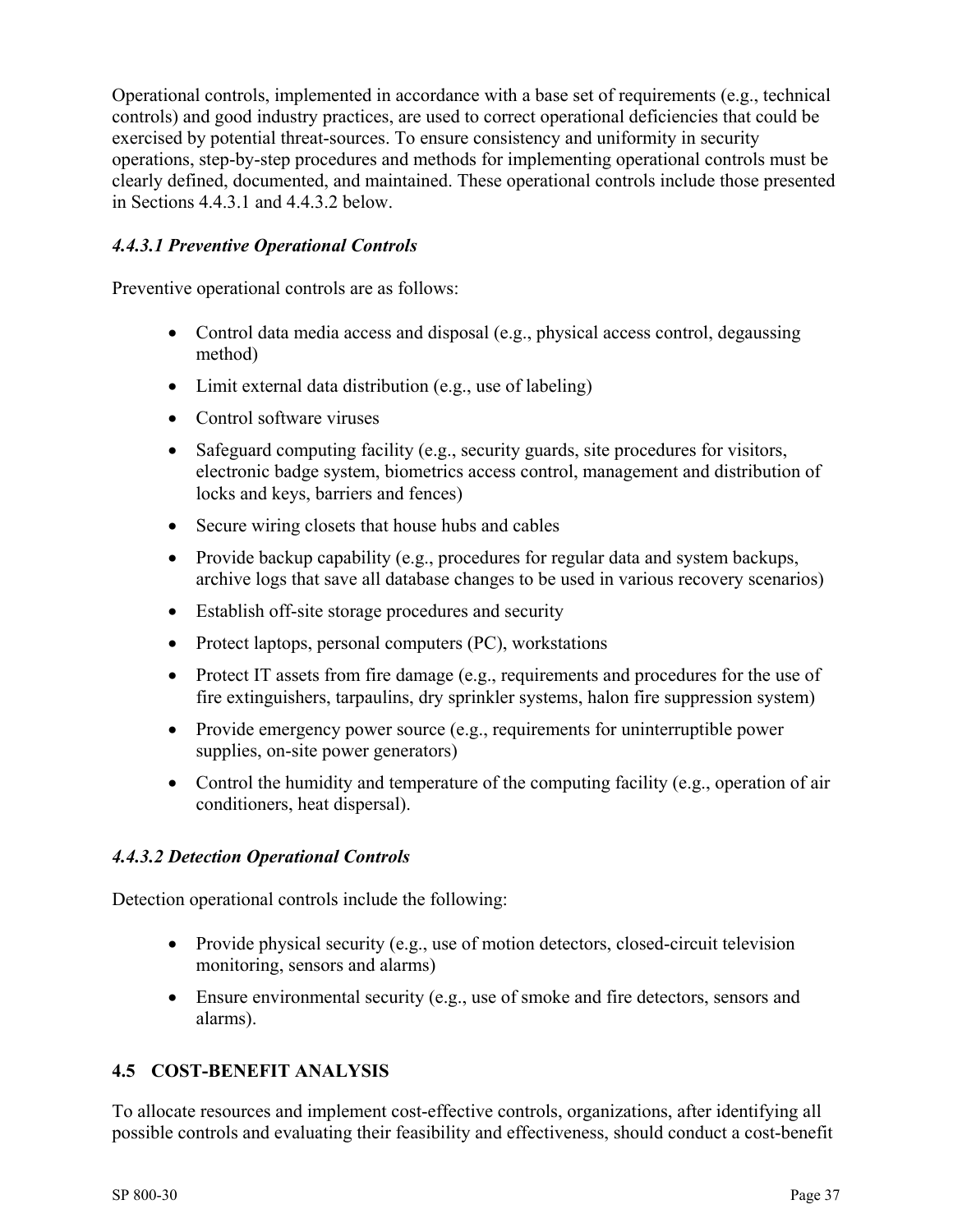analysis for each proposed control to determine which controls are required and appropriate for their circumstances.

The cost-benefit analysis can be qualitative or quantitative. Its purpose is to demonstrate that the costs of implementing the controls can be justified by the reduction in the level of risk. For example, the organization may not want to spend \$1,000 on a control to reduce a \$200 risk.

A cost-benefit analysis for proposed new controls or enhanced controls encompasses the following:

- Determining the impact of implementing the new or enhanced controls
- Determining the impact of *not* implementing the new or enhanced controls
- Estimating the costs of the implementation. These may include, but are not limited to, the following:
	- Hardware and software purchases
	- Reduced operational effectiveness if system performance or functionality is reduced for increased security
	- Cost of implementing additional policies and procedures
	- Cost of hiring additional personnel to implement proposed policies, procedures, or services
	- Training costs
	- Maintenance costs
- Assessing the implementation costs and benefits against system and data criticality to determine the importance to the organization of implementing the new controls, given their costs and relative impact.

The organization will need to assess the benefits of the controls in terms of maintaining an acceptable mission posture for the organization. Just as there is a cost for implementing a needed control, there is a cost for not implementing it. By relating the result of not implementing the control to the mission, organizations can determine whether it is feasible to forgo its implementation.

*Cost-Benefit Analysis Example*: System X stores and processes mission-critical and sensitive employee privacy information; however, auditing has not been enabled for the system. A costbenefit analysis is conducted to determine whether the audit feature should be enabled for System X.

Items (1) and (2) address the intangible impact (e.g., deterrence factors) for implementing or not implementing the new control. Item (3) lists the tangibles (e.g., actual cost).

(1) Impact of enabling system audit feature: The system audit feature allows the system security administrator to monitor users' system activities but will slow down system performance and therefore affect user productivity. Also the implementation will require additional resources, as described in Item 3.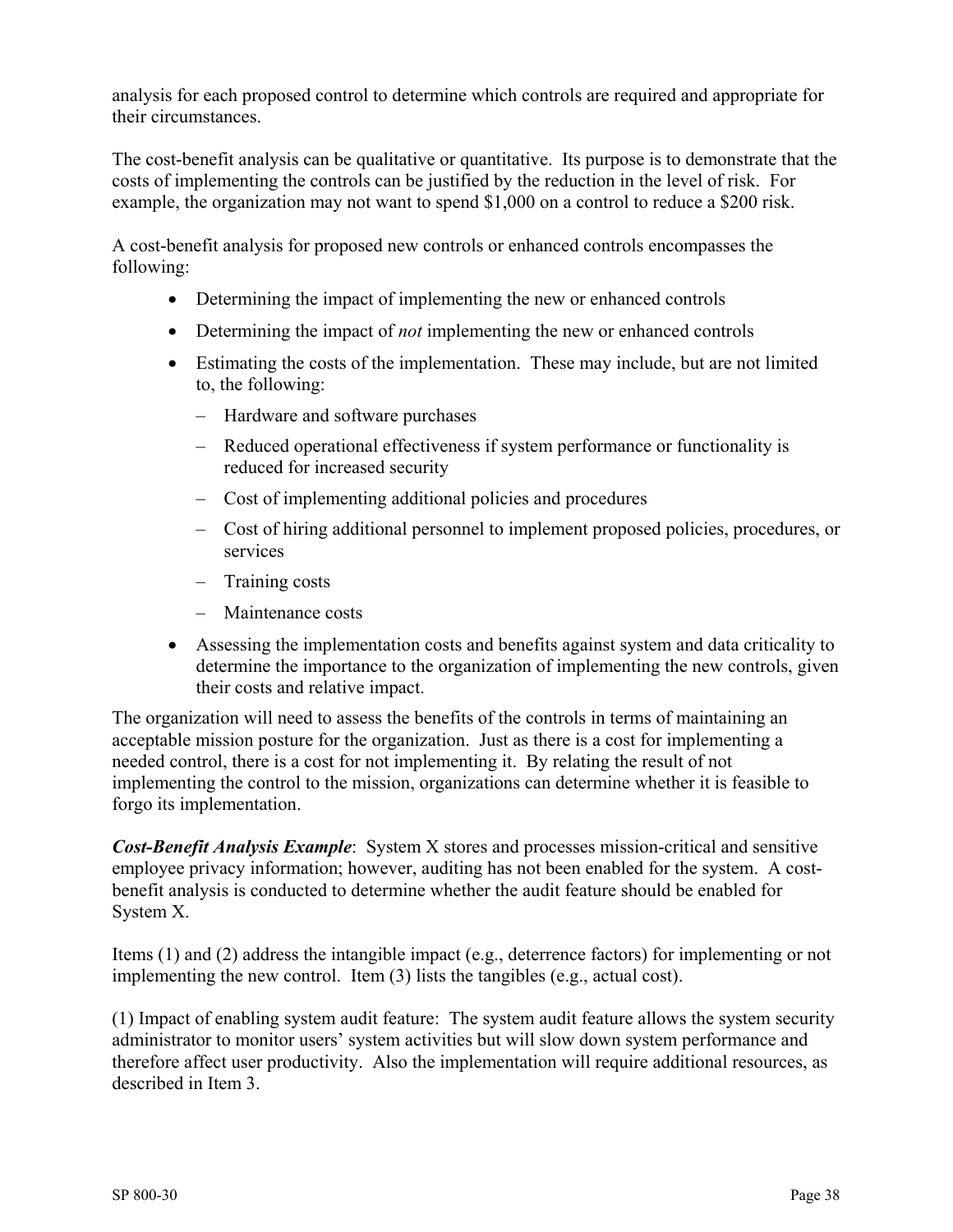(2) Impact of not enabling system audit feature: User system activities and violations cannot be monitored and tracked if the system audit function is disabled, and security cannot be maximized to protect the organization's confidential data and mission.

(3) Cost estimation for enabling the system audit feature:

| Cost for enabling system audit feature—No cost, built-in feature |          |
|------------------------------------------------------------------|----------|
| Additional staff to perform audit review and archive, per year   | \$XX,XXX |
| Training (e.g., system audit configuration, report generation)   | X,XXX    |
| Add-on audit reporting software                                  | X,XXX    |
| Audit data maintenance (e.g., storage, archiving), per year      | X,XXX    |
| <b>Total Estimated Costs</b>                                     | \$XX,XXX |

The organization's managers must determine what constitutes an acceptable level of mission risk. The impact of a control may then be assessed, and the control either included or excluded, after the organization determines a range of feasible risk levels. This range will vary among organizations; however, the following rules apply in determining the use of new controls:

- If control would reduce risk more than needed, then see whether a less expensive alternative exists
- If control would cost more than the risk reduction provided, then find something else
- If control does not reduce risk sufficiently, then look for more controls or a different control
- If control provides enough risk reduction and is cost-effective, then use it.

Frequently the cost of implementing a control is more tangible than the cost of not implementing it. As a result, senior management plays a critical role in decisions concerning the implementation of control measures to protect the organizational mission.

# **4.6 RESIDUAL RISK**

Organizations can analyze the extent of the risk reduction generated by the new or enhanced controls in terms of the reduced threat likelihood or impact, the two parameters that define the mitigated level of risk to the organizational mission.

Implementation of new or enhanced controls can mitigate risk by

- Eliminating some of the system's vulnerabilities (flaws and weakness), thereby reducing the number of possible threat-source/vulnerability pairs
- Adding a targeted control to reduce the capacity and motivation of a threat-source

For example, a department determines that the cost for installing and maintaining add-on security software for the stand-alone PC that stores its sensitive files is not justifiable, but that administrative and physical controls should be implemented to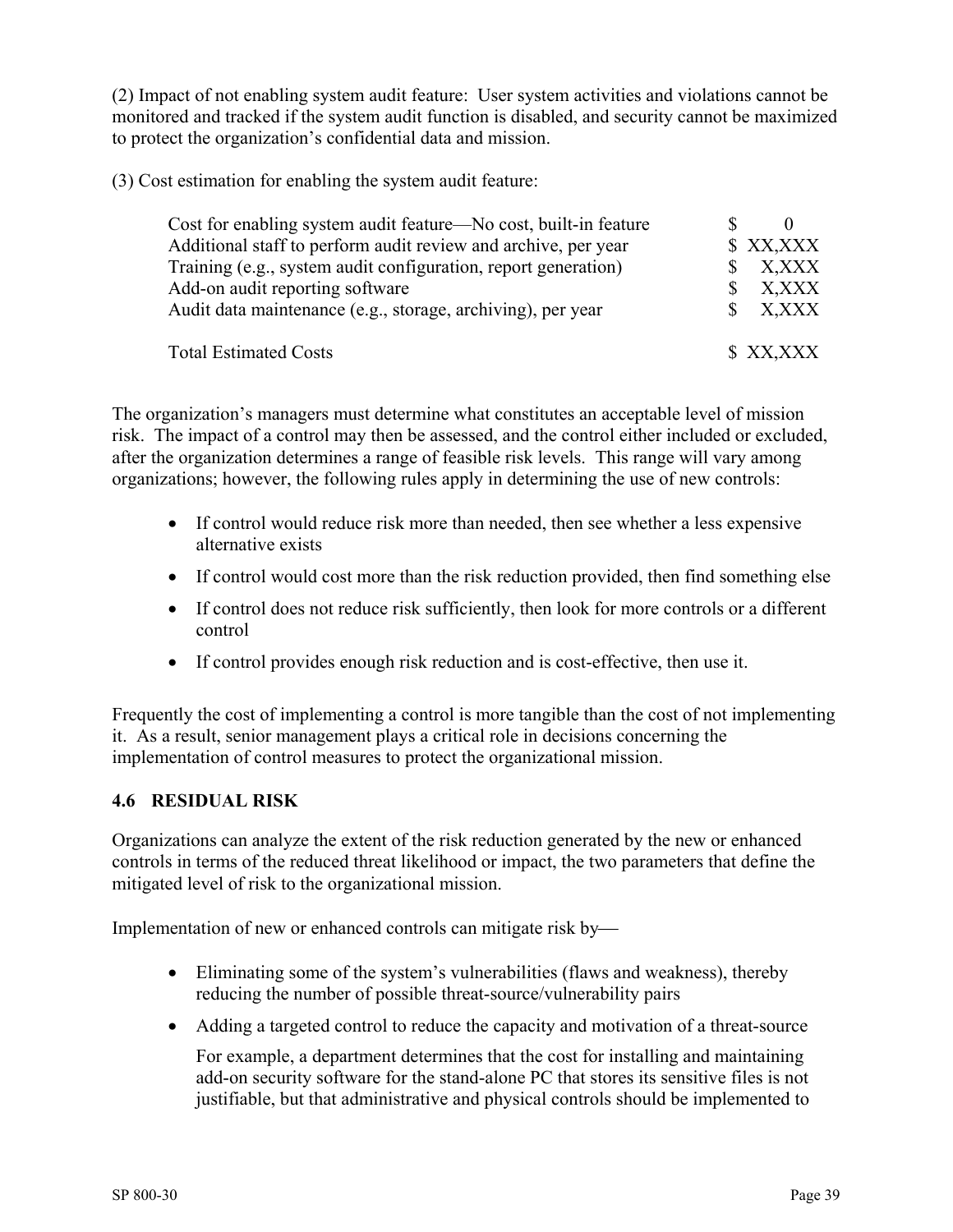make physical access to that PC more difficult (e.g., store the PC in a locked room, with the key kept by the manager).

• Reducing the magnitude of the adverse impact (for example, limiting the extent of a vulnerability or modifying the nature of the relationship between the IT system and the organization's mission).

The relationship between control implementation and residual risk is graphically presented in Figure 4-4.



**Figure 4-4. Implemented Controls and Residual Risk** 

The risk remaining after the implementation of new or enhanced controls is the residual risk. Practically no IT system is risk free, and not all implemented controls can eliminate the risk they are intended to address or reduce the risk level to zero.

As mandated by OMB Circular A-130, an organization's senior management or the DAA, who are responsible for protecting the organization's IT asset and mission, must authorize (or accredit) the IT system to begin or continue to operate. This authorization or accreditation must occur at least every 3 years or whenever major changes are made to the IT system. The intent of this process is to identify risks that are not fully addressed and to determine whether additional controls are needed to mitigate the risks identified in the IT system. For federal agencies, after the appropriate controls have been put in place for the identified risks, the DAA will sign a statement accepting any residual risk and authorizing the operation of the new IT system or the continued processing of the existing IT system. If the residual risk has not been reduced to an acceptable level, the risk management cycle must be repeated to identify a way of lowering the residual risk to an acceptable level.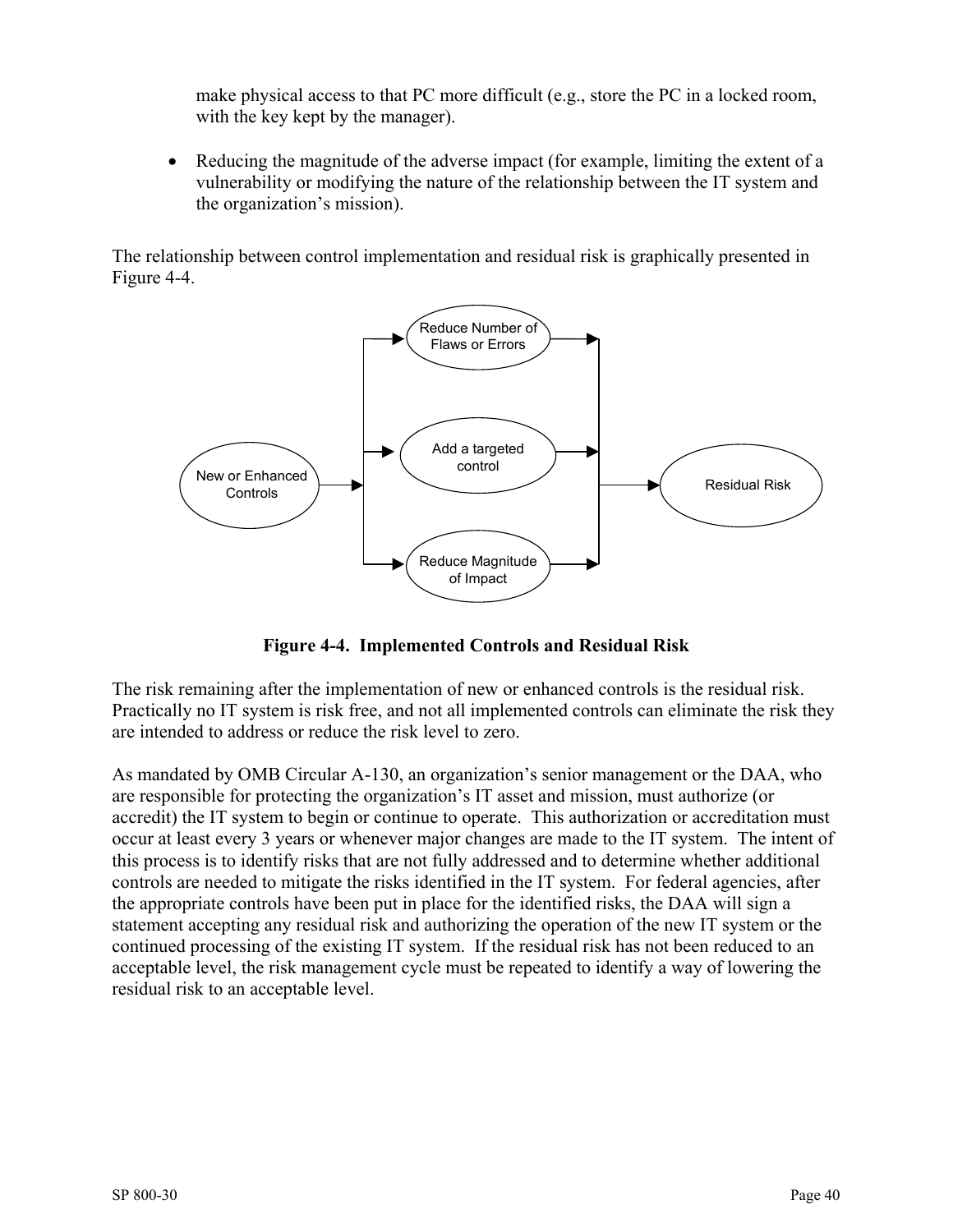# **5. EVALUATION AND ASSESSMENT**

In most organizations, the network itself will continually be expanded and updated, its components changed, and its software applications replaced or updated with newer versions. In addition, personnel changes will occur and security policies are likely to change over time. These changes mean that new risks will surface and risks previously mitigated may again become a concern. Thus, the risk management process is ongoing and evolving.

This section emphasizes the good practice and need for an ongoing risk evaluation and assessment and the factors that will lead to a successful risk management program.

## **5.1 GOOD SECURITY PRACTICE**

The risk assessment process is usually repeated at least every 3 years for federal agencies, as mandated by OMB Circular A-130. However, risk management should be conducted and integrated in the SDLC for IT systems, not because it is required by law or regulation, but because it is a good practice and supports the organization's business objectives or mission. There should be a specific schedule for assessing and mitigating mission risks, but the periodically performed process should also be flexible enough to allow changes where warranted, such as major changes to the IT system and processing environment due to changes resulting from policies and new technologies.

## **5.2 KEYS FOR SUCCESS**

A successful risk management program will rely on (1) senior management's commitment; (2) the full support and participation of the IT team (see Section 2.3); (3) the competence of the risk assessment team, which must have the expertise to apply the risk assessment methodology to a specific site and system, identify mission risks, and provide cost-effective safeguards that meet the needs of the organization; (4) the awareness and cooperation of members of the user community, who must follow procedures and comply with the implemented controls to safeguard the mission of their organization; and (5) an ongoing evaluation and assessment of the IT-related mission risks.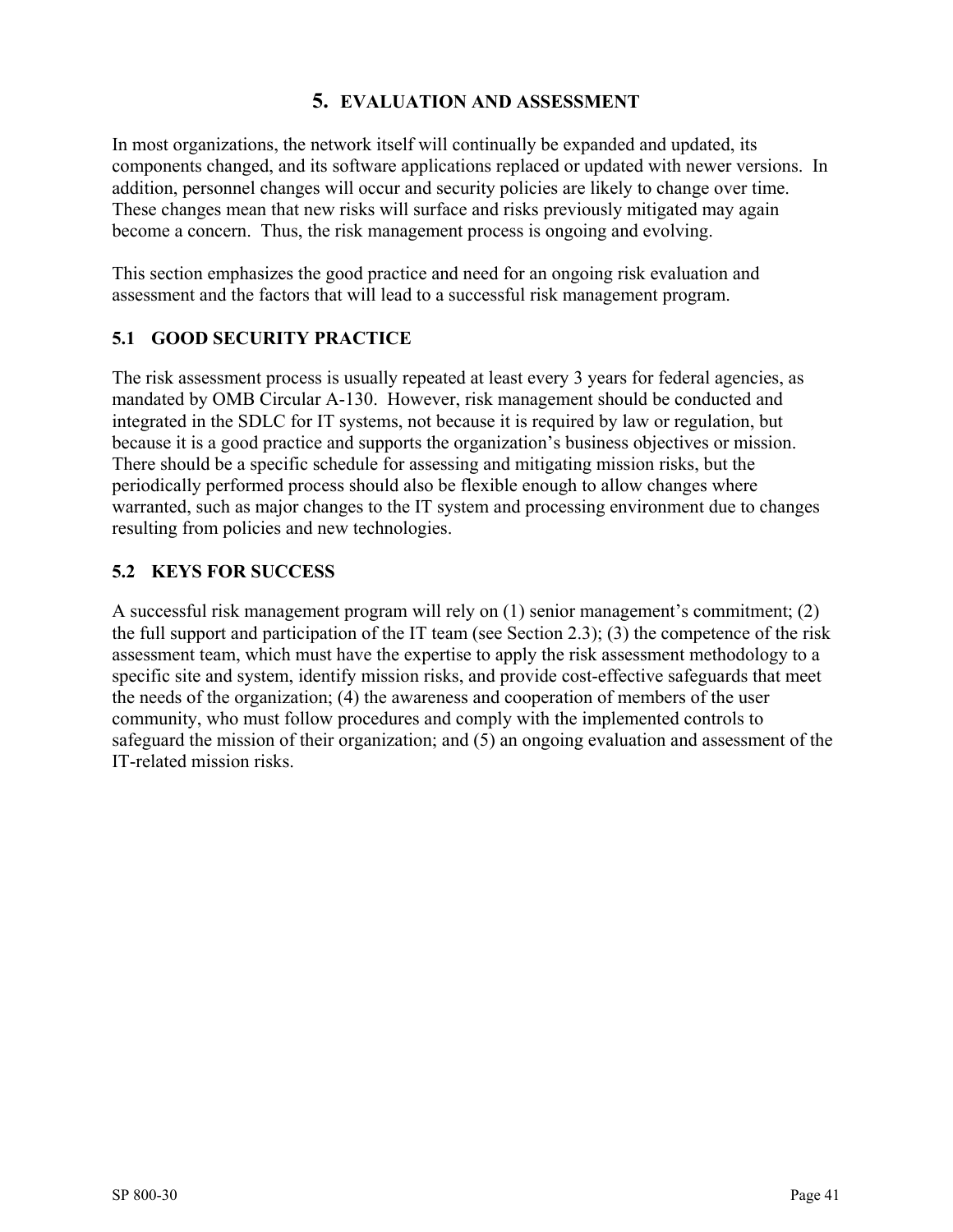#### **APPENDIX A: Sample Interview Questions**

Interview questions should be tailored based upon where the IT system assessed is in the SDLC. Sample questions to be asked during interviews with site personnel to gain an understanding of the operational characteristics of an organization may include the following:

- Who are valid users?
- What is the mission of the user organization?
- What is the purpose of the system in relation to the mission?
- How important is the system to the user organization's mission?
- What is the system-availability requirement?
- What information (both incoming and outgoing) is required by the organization?
- What information is generated by, consumed by, processed on, stored in, and retrieved by the system?
- How important is the information to the user organization's mission?
- What are the paths of information flow?
- What types of information are processed by and stored on the system (e.g., financial, personnel, research and development, medical, command and control)?
- What is the sensitivity (or classification) level of the information?
- What information handled by or about the system should not be disclosed and to whom?
- Where specifically is the information processed and stored?
- What are the types of information storage?
- What is the potential impact on the organization if the information is disclosed to unauthorized personnel?
- What are the requirements for information availability and integrity?
- What is the effect on the organization's mission if the system or information is not reliable?
- How much system downtime can the organization tolerate? How does this downtime compare with the mean repair/recovery time? What other processing or communications options can the user access?
- Could a system or security malfunction or unavailability result in injury or death?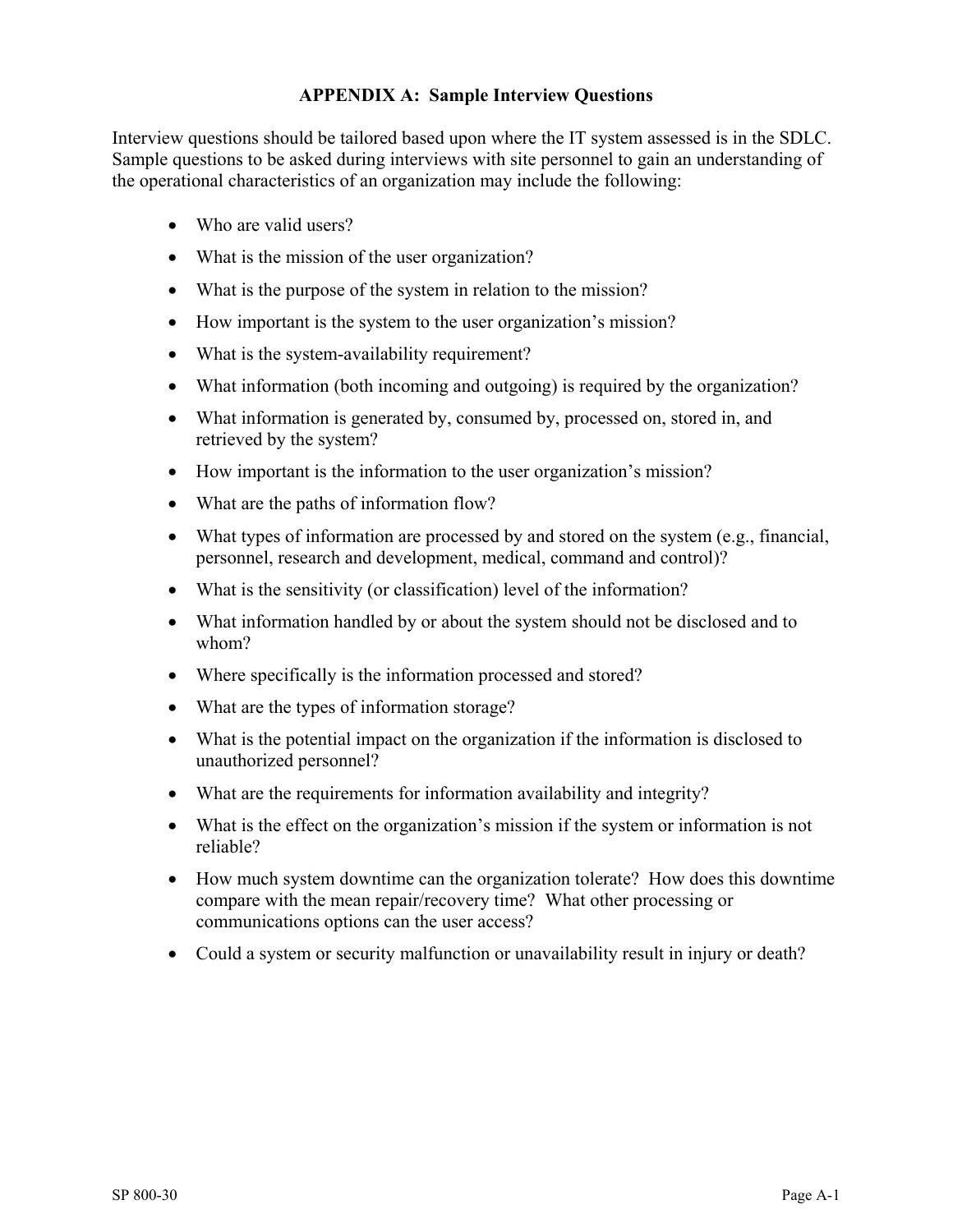#### **APPENDIX B: SAMPLE RISK ASSESSMENT REPORT OUTLINE**

#### EXECUTIVE SUMMARY

- I. Introduction
	- Purpose
	- Scope of this risk assessment

Describe the system components, elements, users, field site locations (if any), and any other details about the system to be considered in the assessment.

#### II. Risk Assessment Approach

Briefly describe the approach used to conduct the risk assessment, such as—

- The participants (e.g., risk assessment team members)
- The technique used to gather information (e.g., the use of tools, questionnaires)
- The development and description of risk scale (e.g., a  $3 \times 3$ ,  $4 \times 4$ , or  $5 \times 5$  risk-level matrix).

#### III. System Characterization

Characterize the system, including hardware (server, router, switch), software (e.g., application, operating system, protocol), system interfaces (e.g., communication link), data, and users. Provide connectivity diagram or system input and output flowchart to delineate the scope of this risk assessment effort.

#### IV. Threat Statement

Compile and list the potential threat-sources and associated threat actions applicable to the system assessed.

#### V. Risk Assessment Results

List the observations (vulnerability/threat pairs). Each observation must include—

- Observation number and brief description of observation (e.g., Observation 1: User system passwords can be guessed or cracked)
- A discussion of the threat-source and vulnerability pair
- Identification of existing mitigating security controls
- Likelihood discussion and evaluation (e.g., High, Medium, or Low likelihood)
- Impact analysis discussion and evaluation (e.g., High, Medium, or Low impact)
- Risk rating based on the risk-level matrix (e.g., High, Medium, or Low risk level)
- Recommended controls or alternative options for reducing the risk.

#### VI. Summary

Total the number of observations. Summarize the observations, the associated risk levels, the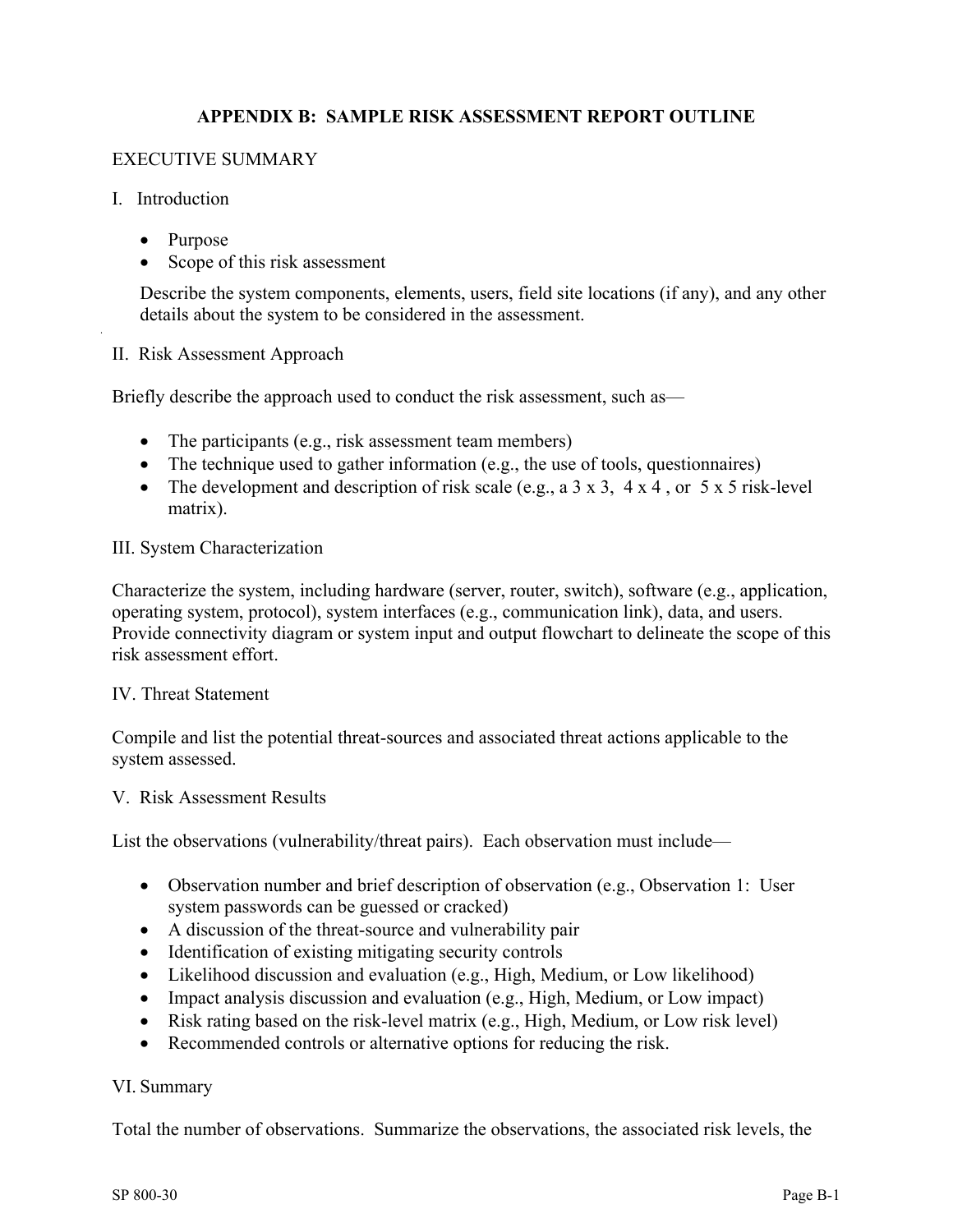recommendations, and any comments in a table format to facilitate the implementation of recommended controls during the risk mitigation process.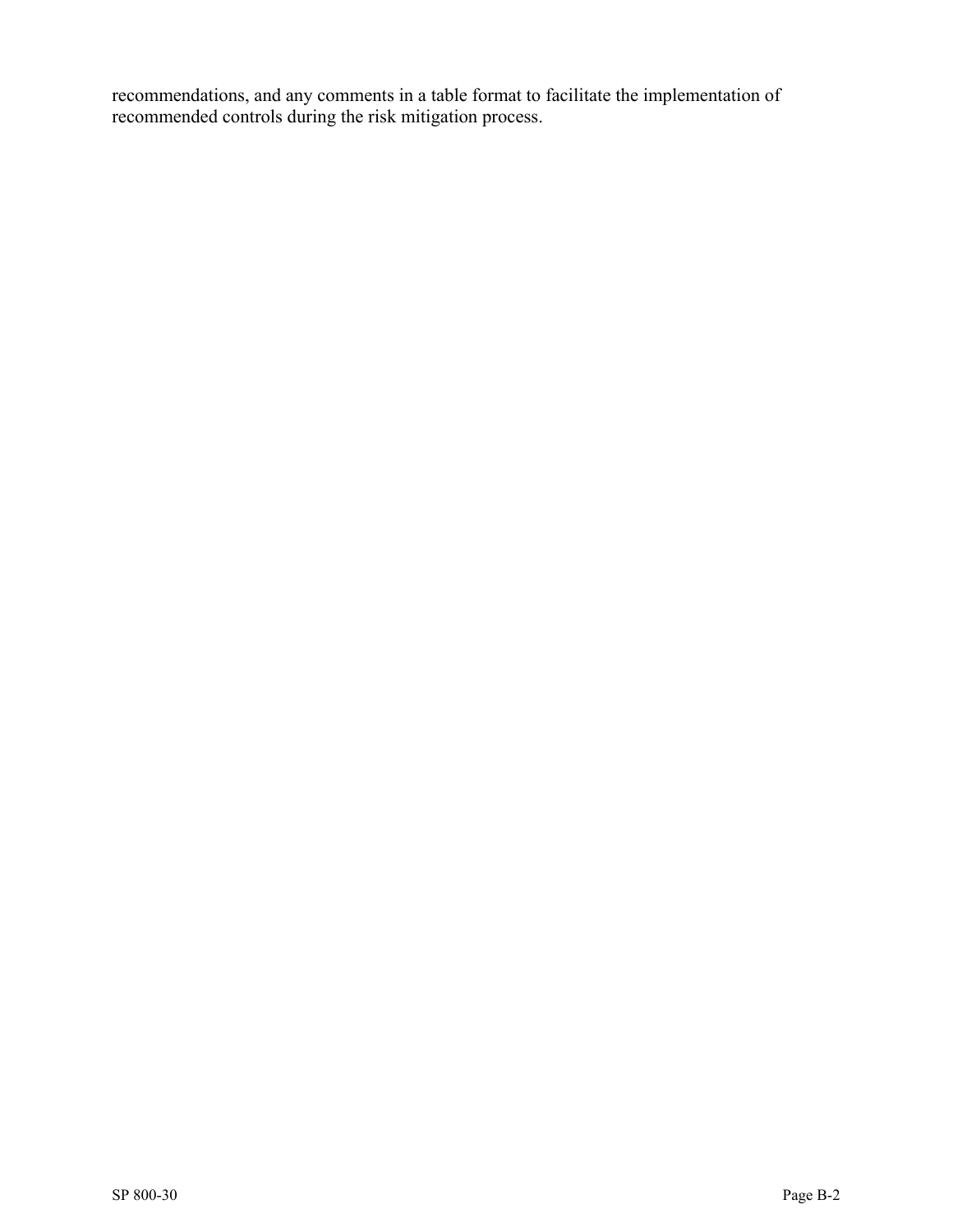#### **APPENDIX C: SAMPLE SAFEGUARD IMPLEMENTATION PLAN SUMMARY TABLE**

| (1)                                                                                                           | (2)         | (3)                                                                                                                                                                                    | (4)             | (5)                                                                                                                         | (6)                                                  | (7)                                                                                                 | (8)                           | (9)                                                                                                                                            |
|---------------------------------------------------------------------------------------------------------------|-------------|----------------------------------------------------------------------------------------------------------------------------------------------------------------------------------------|-----------------|-----------------------------------------------------------------------------------------------------------------------------|------------------------------------------------------|-----------------------------------------------------------------------------------------------------|-------------------------------|------------------------------------------------------------------------------------------------------------------------------------------------|
| <b>Risk</b>                                                                                                   | <b>Risk</b> | <b>Recommended</b>                                                                                                                                                                     | <b>Action</b>   | <b>Selected</b>                                                                                                             | <b>Required</b>                                      | Responsible                                                                                         | <b>Start Date/</b>            | Maintenance                                                                                                                                    |
| (Vulnerability/                                                                                               | Level       | <b>Controls</b>                                                                                                                                                                        | <b>Priority</b> | <b>Planned</b>                                                                                                              | <b>Resources</b>                                     | <b>Team/Persons</b>                                                                                 | <b>End Date</b>               | Requirement/                                                                                                                                   |
| <b>Threat Pair)</b>                                                                                           |             |                                                                                                                                                                                        |                 | <b>Controls</b>                                                                                                             |                                                      |                                                                                                     |                               | <b>Comments</b>                                                                                                                                |
| Unauthorized users can<br>telnet to XYZ server<br>and browse sensitive<br>company files with the<br>guest ID. | High        | • Disallow inbound<br>telnet<br>• Disallow "world"<br>access to sensitive<br>company files<br>• Disable the guest<br>ID or assign<br>difficult-to-guess<br>password to the<br>guest ID | High            | • Disallow<br>inbound telnet<br>• Disallow<br>"world" access<br>to sensitive<br>company files<br>• Disabled the<br>guest ID | 10 hours to<br>reconfigure<br>and test the<br>system | John Doe, XYZ<br>server system<br>administrator;<br>Jim Smith,<br>company firewall<br>administrator | 9-1-2001 to<br>$9 - 2 - 2001$ | • Perform<br>periodic<br>system<br>security review<br>and testing to<br>ensure<br>adequate<br>security is<br>provided for<br>the XYZ<br>server |
|                                                                                                               |             |                                                                                                                                                                                        |                 |                                                                                                                             |                                                      |                                                                                                     |                               |                                                                                                                                                |
|                                                                                                               |             |                                                                                                                                                                                        |                 |                                                                                                                             |                                                      |                                                                                                     |                               |                                                                                                                                                |
|                                                                                                               |             |                                                                                                                                                                                        |                 |                                                                                                                             |                                                      |                                                                                                     |                               |                                                                                                                                                |
|                                                                                                               |             |                                                                                                                                                                                        |                 |                                                                                                                             |                                                      |                                                                                                     |                               |                                                                                                                                                |
|                                                                                                               |             |                                                                                                                                                                                        |                 |                                                                                                                             |                                                      |                                                                                                     |                               |                                                                                                                                                |

(1) The risks (vulnerability/threat pairs) are output from the risk assessment process

- (2) The associated risk level of each identified risk (vulnerability/threat pair) is the output from the risk assessment process
- (3) Recommended controls are output from the risk assessment process
- (4) Action priority is determined based on the risk levels and available resources (e.g., funds, people, technology)
- (5) Planned controls selected from the recommended controls for implementation
- (6) Resources required for implementing the selected planned controls
- $(7)$  List of team(s) and persons who will be responsible for implementing the new or enhanced controls
- (8) Start date and projected end date for implementing the new or enhanced controls
- (9) Maintenance requirement for the new or enhanced controls after implementation.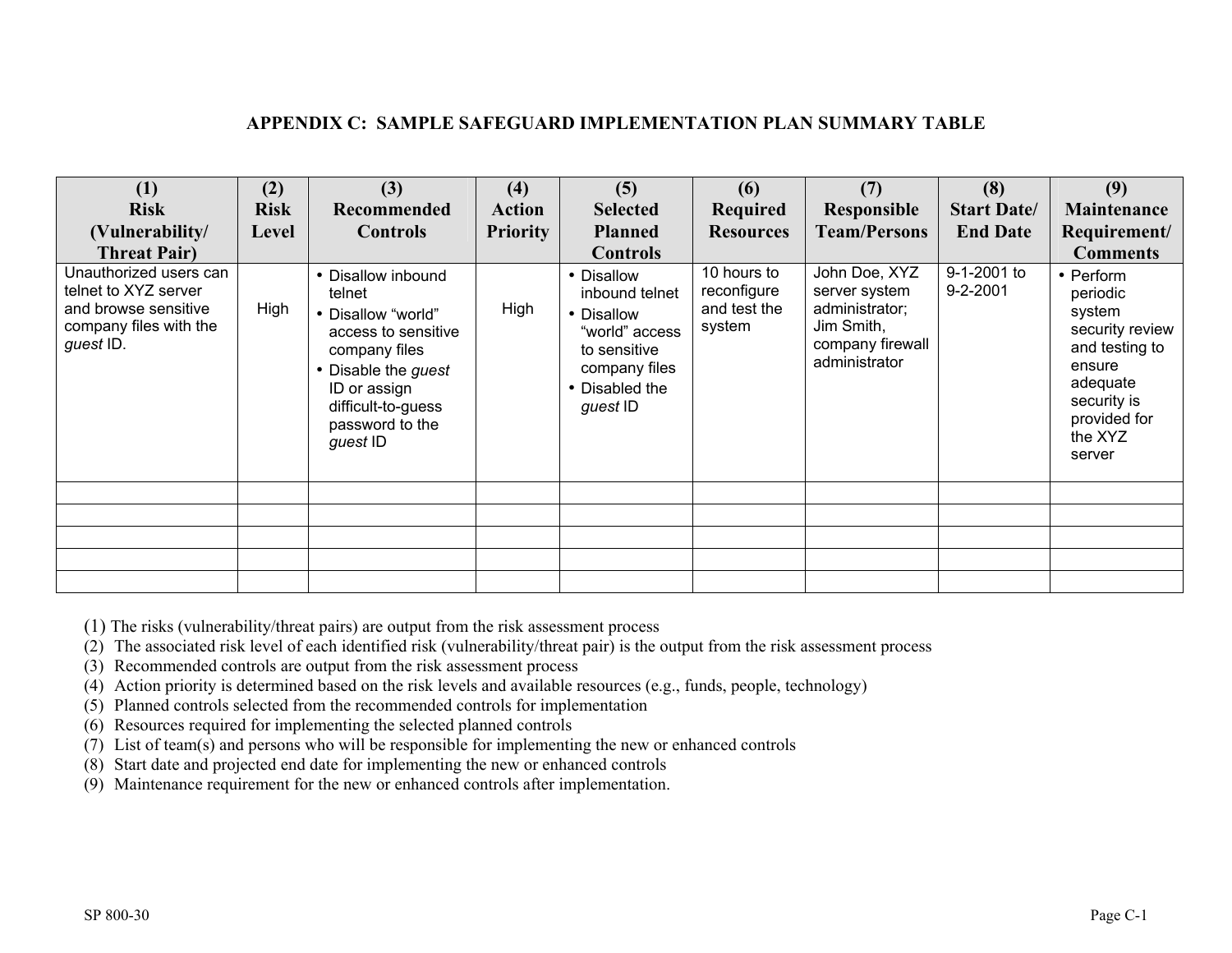# **APPENDIX D: ACRONYMS**

| <b>AES</b>   | <b>Advanced Encryption Standard</b>            |
|--------------|------------------------------------------------|
| <b>CSA</b>   | <b>Computer Security Act</b>                   |
| <b>DAA</b>   | Designated Approving Authority                 |
| <b>DAC</b>   | <b>Discretionary Access Control</b>            |
| <b>DES</b>   | Data Encryption Standard                       |
| FedCIRC      | Federal Computer Incident Response Center      |
| <b>FTP</b>   | <b>File Transfer Protocol</b>                  |
| ID           | Identifier                                     |
| <b>IPSEC</b> | <b>Internet Security Protocol</b>              |
| <b>ISSO</b>  | Information system security officer            |
| IT           | <b>Information Technology</b>                  |
| <b>ITL</b>   | <b>Information Technology Laboratory</b>       |
| <b>MAC</b>   | <b>Mandatory Access Control</b>                |
| <b>NIPC</b>  | National Infrastructure Protection Center      |
| <b>NIST</b>  | National Institute of Standards and Technology |
| <b>OIG</b>   | Office of Inspector General                    |
| <b>OMB</b>   | Office of Management and Budget                |
| PC           | Personal Computer                              |
| <b>SDLC</b>  | System Development Life Cycle                  |
| <b>SP</b>    | <b>Special Publication</b>                     |
| ST&E         | Security Test and Evaluation                   |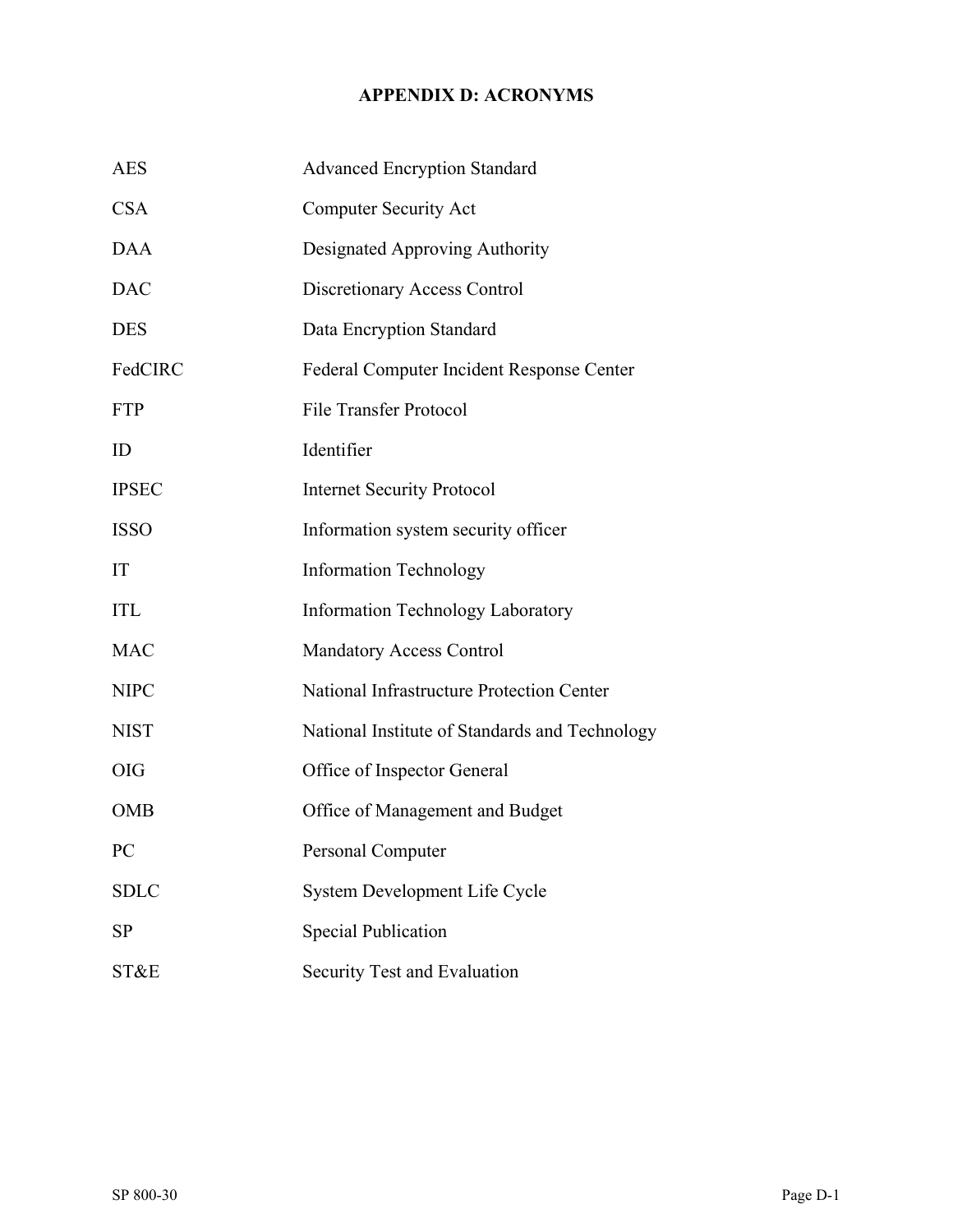# **APPENDIX E: GLOSSARY**

| <b>TERM</b>       | <b>DEFINITION</b>                                                                                                                                                                                                                                                                                                                                                                                                      |
|-------------------|------------------------------------------------------------------------------------------------------------------------------------------------------------------------------------------------------------------------------------------------------------------------------------------------------------------------------------------------------------------------------------------------------------------------|
| Accountability    | The security goal that generates the requirement for actions of an entity to<br>be traced uniquely to that entity. This supports nonrepudiation, deterrence,<br>fault isolation, intrusion detection and prevention, and after-action recovery<br>and legal action.                                                                                                                                                    |
| Assurance         | Grounds for confidence that the other four security goals (integrity,<br>availability, confidentiality, and accountability) have been adequately met<br>by a specific implementation. "Adequately met" includes (1) functionality<br>that performs correctly, (2) sufficient protection against unintentional errors<br>(by users or software), and (3) sufficient resistance to intentional penetration<br>or bypass. |
| Availability      | The security goal that generates the requirement for protection against—<br>Intentional or accidental attempts to (1) perform unauthorized deletion<br>of data or (2) otherwise cause a denial of service or data<br>Unauthorized use of system resources.<br>$\bullet$                                                                                                                                                |
| Confidentiality   | The security goal that generates the requirement for protection from<br>intentional or accidental attempts to perform unauthorized data reads.<br>Confidentiality covers data in storage, during processing, and in transit.                                                                                                                                                                                           |
| Denial of Service | The prevention of authorized access to resources or the delaying of time-<br>critical operations.                                                                                                                                                                                                                                                                                                                      |
| Due Care          | Managers and their organizations have a duty to provide for information<br>security to ensure that the type of control, the cost of control, and the<br>deployment of control are appropriate for the system being managed.                                                                                                                                                                                            |
| Integrity         | The security goal that generates the requirement for protection against either<br>intentional or accidental attempts to violate data integrity (the property that<br>data has when it has not been altered in an unauthorized manner) or system<br>integrity (the quality that a system has when it performs its intended<br>function in an unimpaired manner, free from unauthorized manipulation).                   |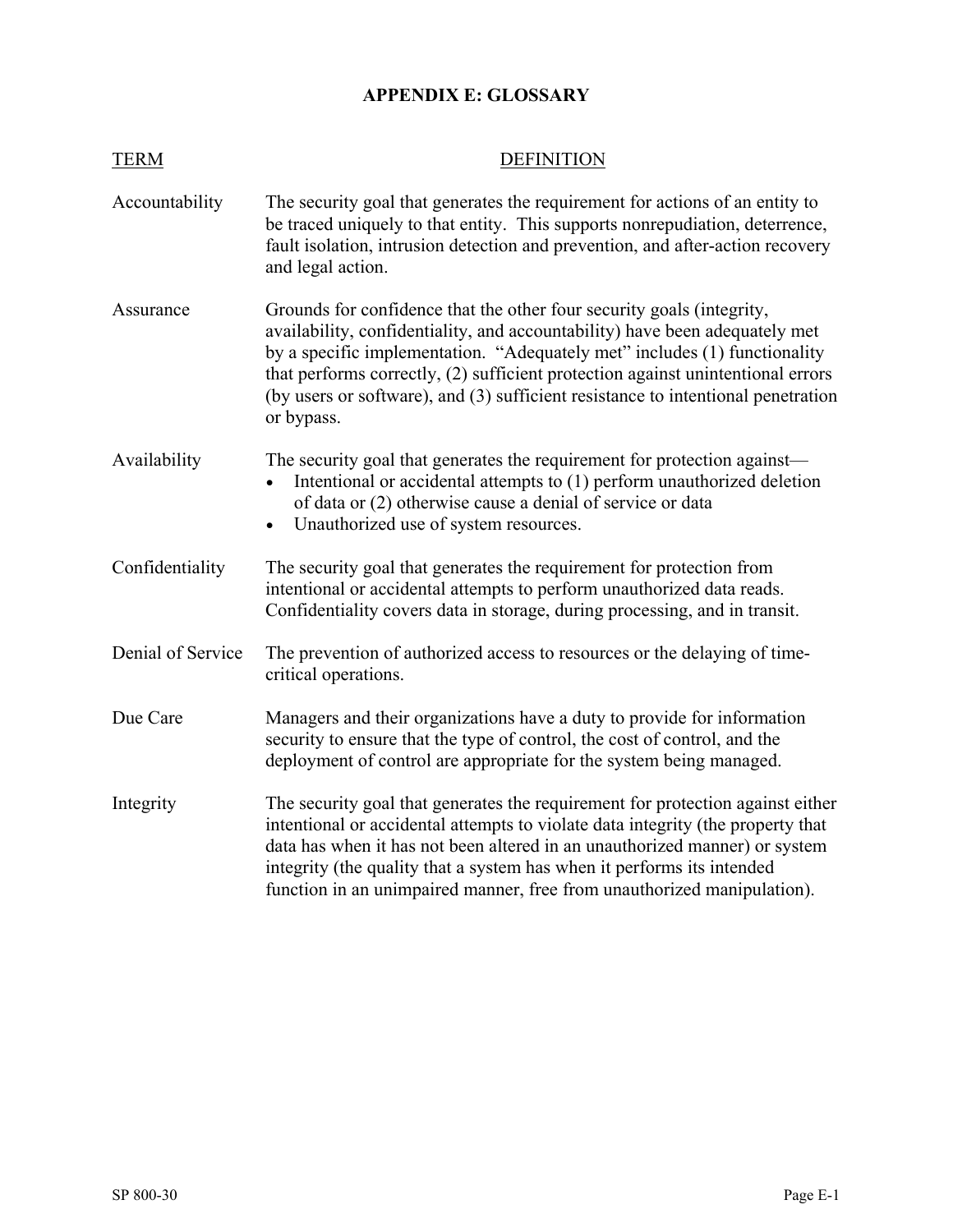| <b>IT-Related Risk</b> | The net mission impact considering $(1)$ the probability that a particular<br>threat-source will exercise (accidentally trigger or intentionally exploit) a<br>particular information system vulnerability and (2) the resulting impact if<br>this should occur. IT-related risks arise from legal liability or mission loss<br>due to—<br>1. Unauthorized (malicious or accidental) disclosure, modification, or<br>destruction of information<br>2. Unintentional errors and omissions<br>3. IT disruptions due to natural or man-made disasters<br>4. Failure to exercise due care and diligence in the implementation and<br>operation of the IT system. |
|------------------------|--------------------------------------------------------------------------------------------------------------------------------------------------------------------------------------------------------------------------------------------------------------------------------------------------------------------------------------------------------------------------------------------------------------------------------------------------------------------------------------------------------------------------------------------------------------------------------------------------------------------------------------------------------------|
| IT Security Goal       | See Security Goals                                                                                                                                                                                                                                                                                                                                                                                                                                                                                                                                                                                                                                           |
| <b>Risk</b>            | Within this document, synonymous with IT-Related Risk.                                                                                                                                                                                                                                                                                                                                                                                                                                                                                                                                                                                                       |
| <b>Risk Assessment</b> | The process of identifying the risks to system security and determining the<br>probability of occurrence, the resulting impact, and additional safeguards<br>that would mitigate this impact. Part of Risk Management and synonymous<br>with Risk Analysis.                                                                                                                                                                                                                                                                                                                                                                                                  |
| <b>Risk Management</b> | The total process of identifying, controlling, and mitigating information<br>system-related risks. It includes risk assessment; cost-benefit analysis; and<br>the selection, implementation, test, and security evaluation of safeguards.<br>This overall system security review considers both effectiveness and<br>efficiency, including impact on the mission and constraints due to policy,<br>regulations, and laws.                                                                                                                                                                                                                                    |
| Security               | Information system security is a system characteristic and a set of<br>mechanisms that span the system both logically and physically.                                                                                                                                                                                                                                                                                                                                                                                                                                                                                                                        |
| <b>Security Goals</b>  | The five security goals are integrity, availability, confidentiality,<br>accountability, and assurance.                                                                                                                                                                                                                                                                                                                                                                                                                                                                                                                                                      |
| Threat                 | The potential for a threat-source to exercise (accidentally trigger or<br>intentionally exploit) a specific vulnerability.                                                                                                                                                                                                                                                                                                                                                                                                                                                                                                                                   |
| Threat-source          | Either (1) intent and method targeted at the intentional exploitation of a<br>vulnerability or (2) a situation and method that may accidentally trigger a<br>vulnerability.                                                                                                                                                                                                                                                                                                                                                                                                                                                                                  |
| <b>Threat Analysis</b> | The examination of threat-sources against system vulnerabilities to<br>determine the threats for a particular system in a particular operational<br>environment.                                                                                                                                                                                                                                                                                                                                                                                                                                                                                             |
| Vulnerability          | A flaw or weakness in system security procedures, design, implementation,<br>or internal controls that could be exercised (accidentally triggered or<br>intentionally exploited) and result in a security breach or a violation of the<br>system's security policy.                                                                                                                                                                                                                                                                                                                                                                                          |